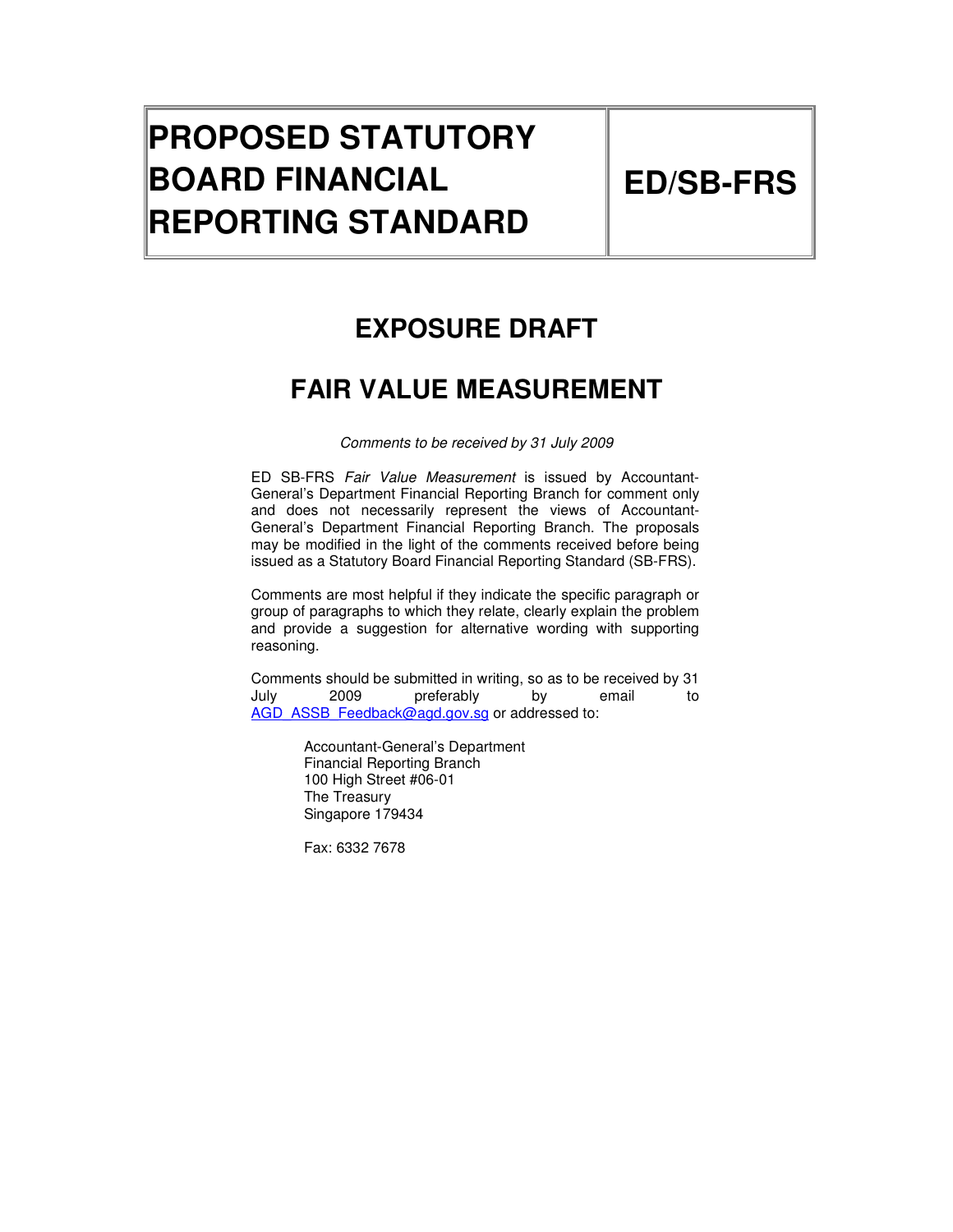## **CONTENTS**

|                                                                                         | paragraphs |
|-----------------------------------------------------------------------------------------|------------|
| <b>INTRODUCTION AND INVITATION TO COMMENT</b>                                           |            |
| [DRAFT] STATUTORY BOARD FINANCIAL REPORTING STANDARD X<br><b>FAIR VALUE MEASUREMENT</b> |            |
| <b>CORE PRINCIPLE</b>                                                                   | 1          |
| <b>SCOPE</b>                                                                            | $2 - 3$    |
| <b>MEASUREMENT</b>                                                                      | $4 - 55$   |
| <b>Fair value</b>                                                                       | $4 - 33$   |
| The asset or liability                                                                  | $5 - 6$    |
| The transaction                                                                         | $7 - 12$   |
| Market participants                                                                     | $13 - 14$  |
| The price                                                                               | $15 - 16$  |
| Application to assets: highest and best use                                             | $17-21$    |
| Application to assets: valuation premise                                                | $22 - 24$  |
| Application to liabilities: general principles                                          | $25 - 28$  |
| Application to liabilities: non-performance risk                                        | 29-30      |
| Application to liabilities: restrictions                                                | 31         |
| Application to equity instruments                                                       | 32-33      |
| Fair value at initial recognition                                                       | $34 - 37$  |
| <b>Valuation techniques</b>                                                             | 38-40      |
| Inputs to valuation techniques                                                          | $41 - 42$  |
| Fair value hierarchy                                                                    | $43 - 55$  |
| Level 1 inputs                                                                          | 45-50      |
| Level 2 inputs                                                                          | $51 - 52$  |
| Level 3 inputs                                                                          | 53-54      |
| Inputs based on bid and ask prices                                                      | 55         |
| <b>DISCLOSURES</b>                                                                      | 56-61      |
| <b>EFFECTIVE DATE AND TRANSITION</b>                                                    | 62-64      |
| <b>APPENDICES:</b>                                                                      |            |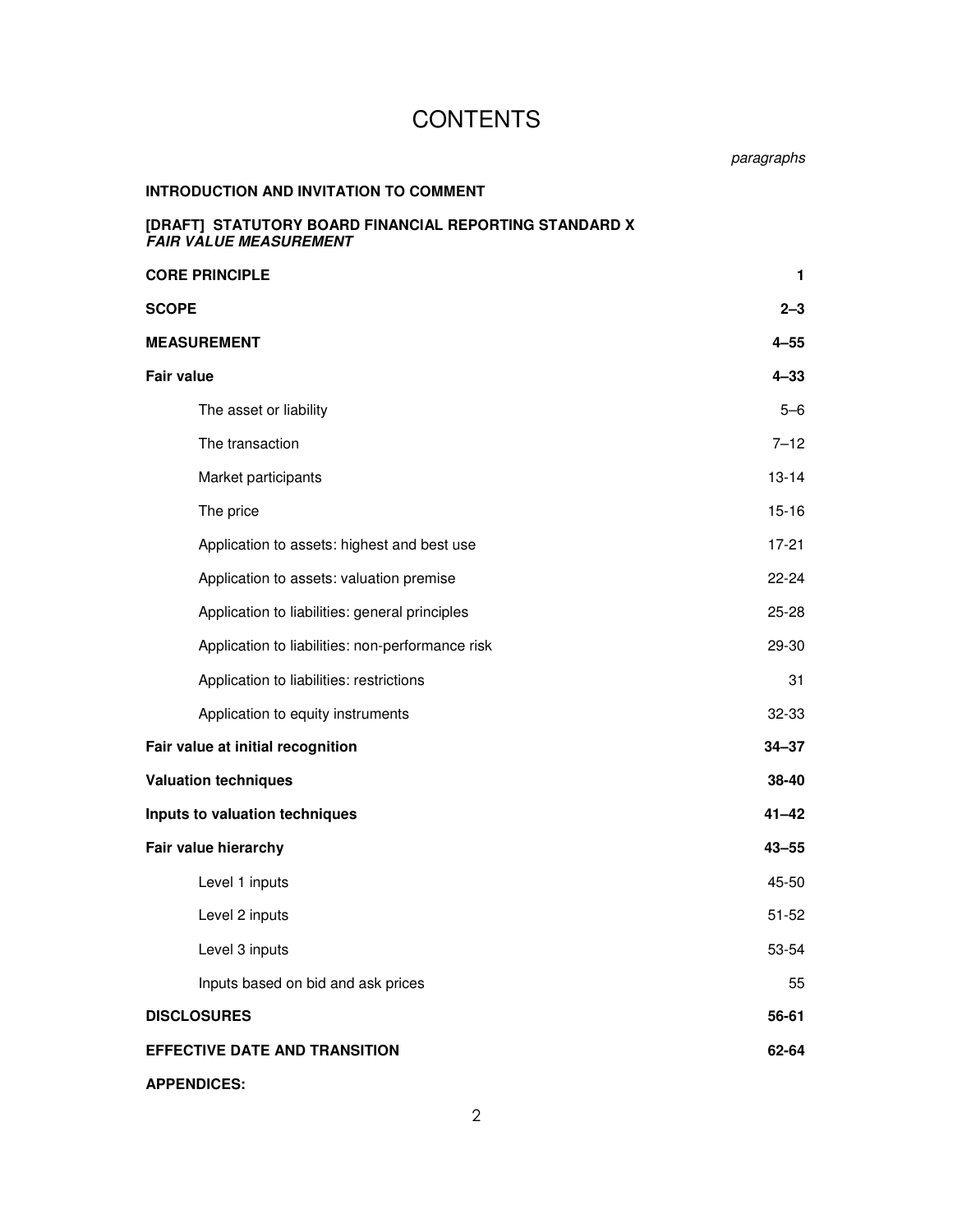**A Defined terms** 

- **B Application guidance**
- **C Present value techniques**
- **D Amendments to other SB-FRSs**

**ILLUSTRATIVE EXAMPLES** (see separate booklet)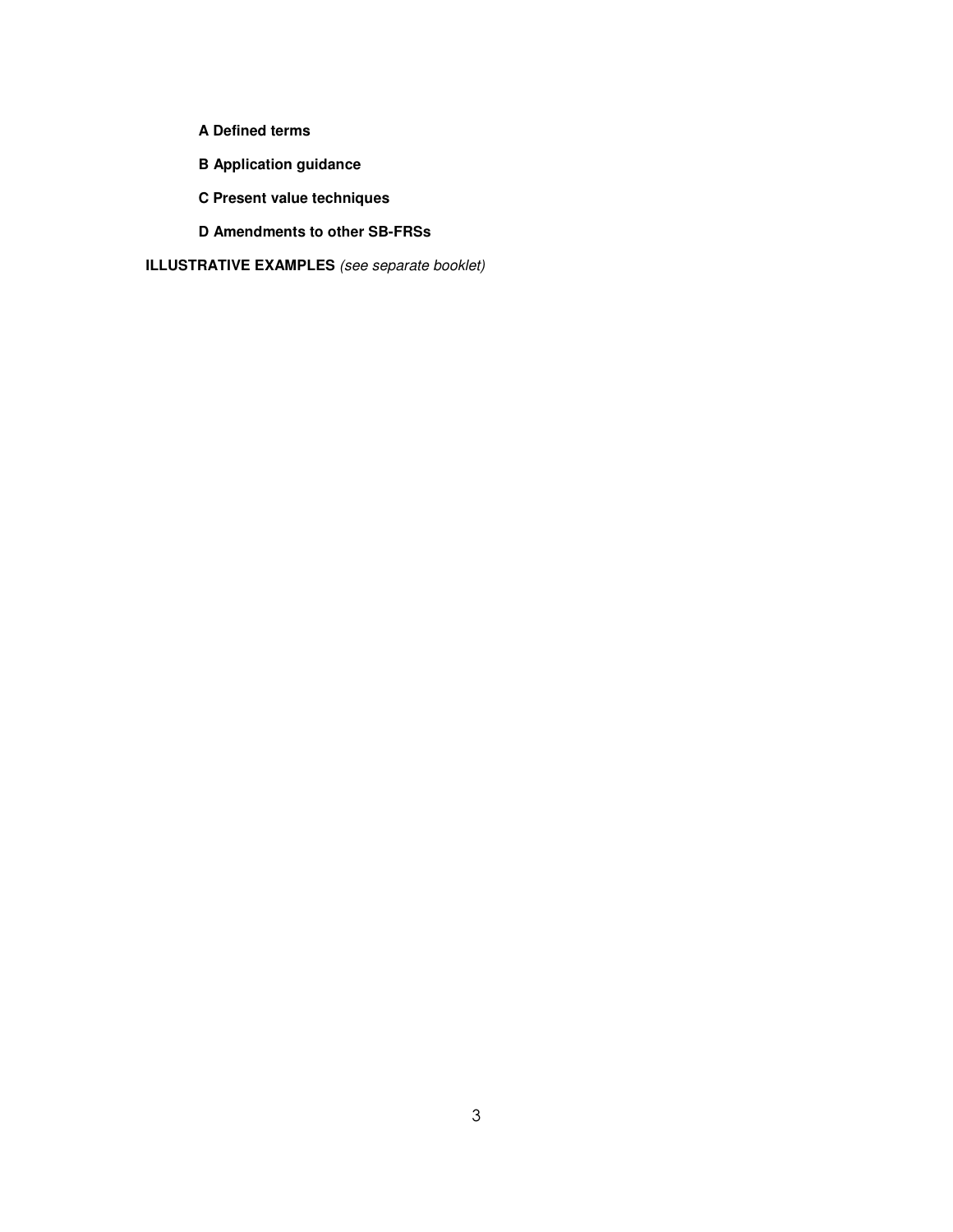## **Introduction**

## **Reasons for publishing the exposure draft**

The proposed SB-FRS defines fair value, establishes a framework for measuring fair value and requires disclosures about fair value measurements.

SB-FRSs require some assets, liabilities and equity instruments to be measured at fair value. However, guidance on measuring fair value has been added to SB-FRSs piecemeal over many years as it was decided that fair value was an appropriate measurement or disclosure basis in a particular situation.

As a result, guidance on measuring fair value is dispersed across many SB-FRSs and it is not always consistent. Furthermore, the current guidance is incomplete, in that it provides neither a clear measurement objective nor a robust measurement framework. It is believed that this adds unnecessary complexity to SB-FRSs and contributes to diversity in practice.

The objectives for publishing the proposed SB-FRS are:

- (a) to establish a single source of guidance for all fair value measurements required or permitted by SB-FRSs to reduce complexity and improve consistency in their application;
- (b) to clarify the definition of fair value and related guidance in order to communicate the measurement objective more clearly; and
- (c) to enhance disclosures about fair value to enable users of financial statements to assess the extent to which fair value is used and to inform them about the inputs used to derive those fair values.

The proposed SB-FRS does not require additional fair value measurements.

## **Main features of the draft SB-FRS**

The draft SB-FRS defines fair value as the price that would be received to sell an asset or paid to transfer a liability in an orderly transaction between market participants at the measurement date (an exit price).

In the absence of an actual transaction at the measurement date, a fair value measurement assumes a hypothetical transaction in the most advantageous market for the asset or liability.

A fair value measurement requires an entity to determine:

- (a) the particular asset or liability that is the subject of the measurement (consistently with its unit of account).
- (b) for an asset, the valuation premise that is appropriate for the measurement (consistently with its highest and best use).
- (c) the most advantageous market for the asset or liability.
- (d) the valuation technique(s) appropriate for the measurement, considering the availability of data with which to develop inputs that represent the assumptions that market participants would use in pricing the asset or liability and the level of the fair value hierarchy within which the inputs are categorised.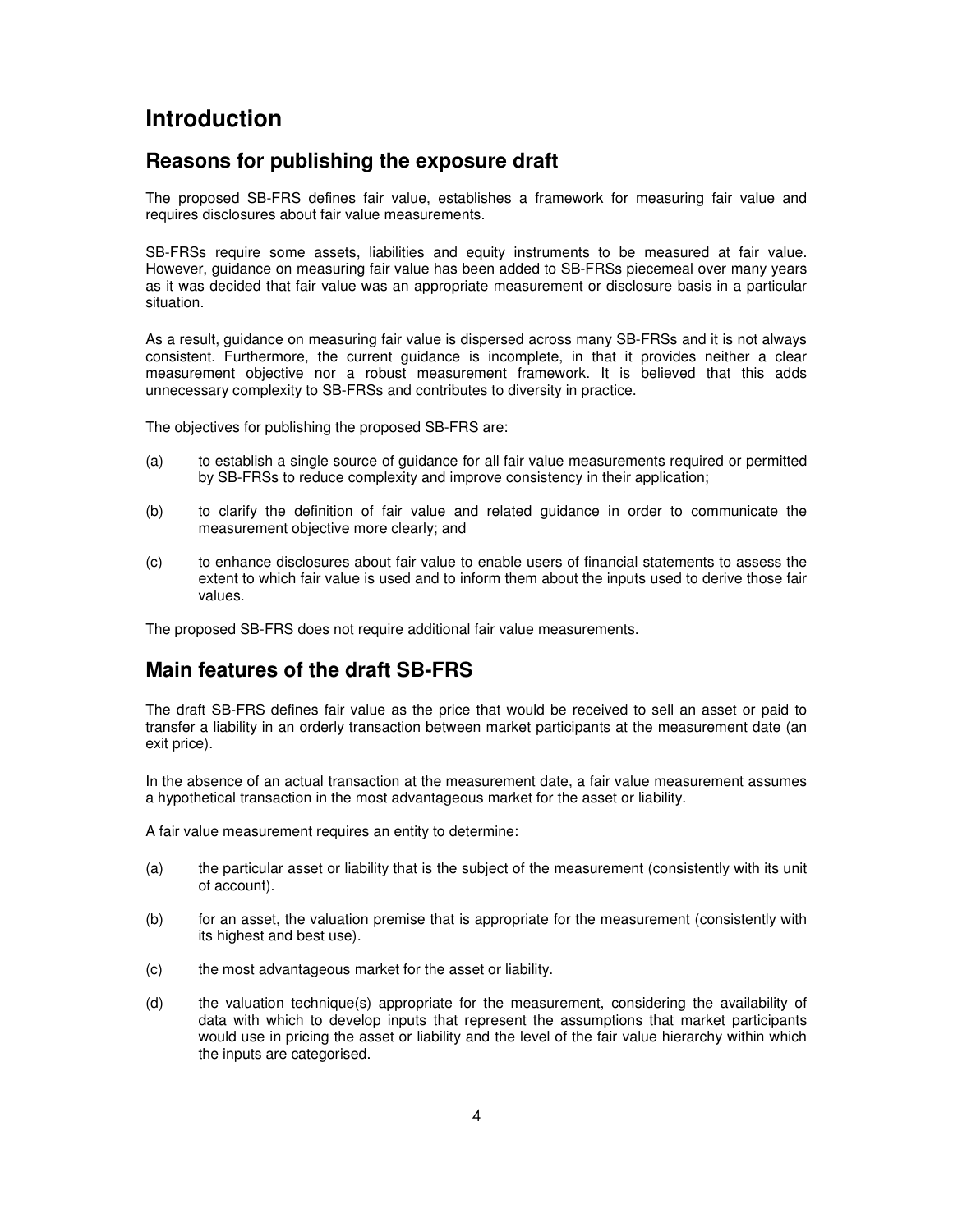## **Invitation to comment**

Accountant-General's Department Financial Reporting Branch invites comments on any aspect of the exposure draft of the proposed SB-FRS *Fair Value Measurement*. It would particularly welcome answers to the questions set out below. Comments are most helpful if they:

- (a) respond to the questions as stated,
- (b) indicate the specific paragraph or paragraphs to which the comments relate,
- (c) contain a clear rationale, and
- (d) describe any other approaches it should consider, if applicable.

Respondents need not comment on all of the questions and are encouraged to comment on any additional issues.

Comments received in writing by **31 July 2009** will be considered. In considering the comments, the conclusions will be based on the merits of the arguments for and against each approach, not on the number of responses supporting each approach.

## **Definition of fair value and related guidance**

#### **Question 1**

The exposure draft proposes defining fair value as 'the price that would be received to sell an asset or paid to transfer a liability in an orderly transaction between market participants at the measurement date' (an exit price) (see paragraph 1 of the draft SB-FRS). This definition is relevant only when fair value is used in SB-FRSs.

Is this definition appropriate? Why or why not? If not, what would be a better definition and why?

## **Scope**

#### **Question 2**

In three contexts, SB-FRSs use the term 'fair value' in a way that does not reflect the intended measurement objective in those contexts:

- (a) In two of those contexts, the exposure draft proposes to replace the term 'fair value' (the measurement of share-based payment transactions in SB-FRS 102 Share-based Payment and reacquired rights in SB-FRS 103 Business Combinations).
- (b) The third context is the requirement in paragraph 49 of SB-FRS 39 Financial Instruments: Recognition and Measurement that the fair value of a financial liability with a demand feature is not less than the amount payable on demand, discounted from the first date that the amount could be required to be paid (see paragraph 2 of the draft SB-FRS). The exposure draft proposes not to replace that use of the term 'fair value', but instead proposes to exclude that requirement from the scope of the SB-FRS.

Is the proposed approach to these three issues appropriate? Why or why not? Should it consider similar approaches in any other contexts? If so, in which context and why?

## **The transaction**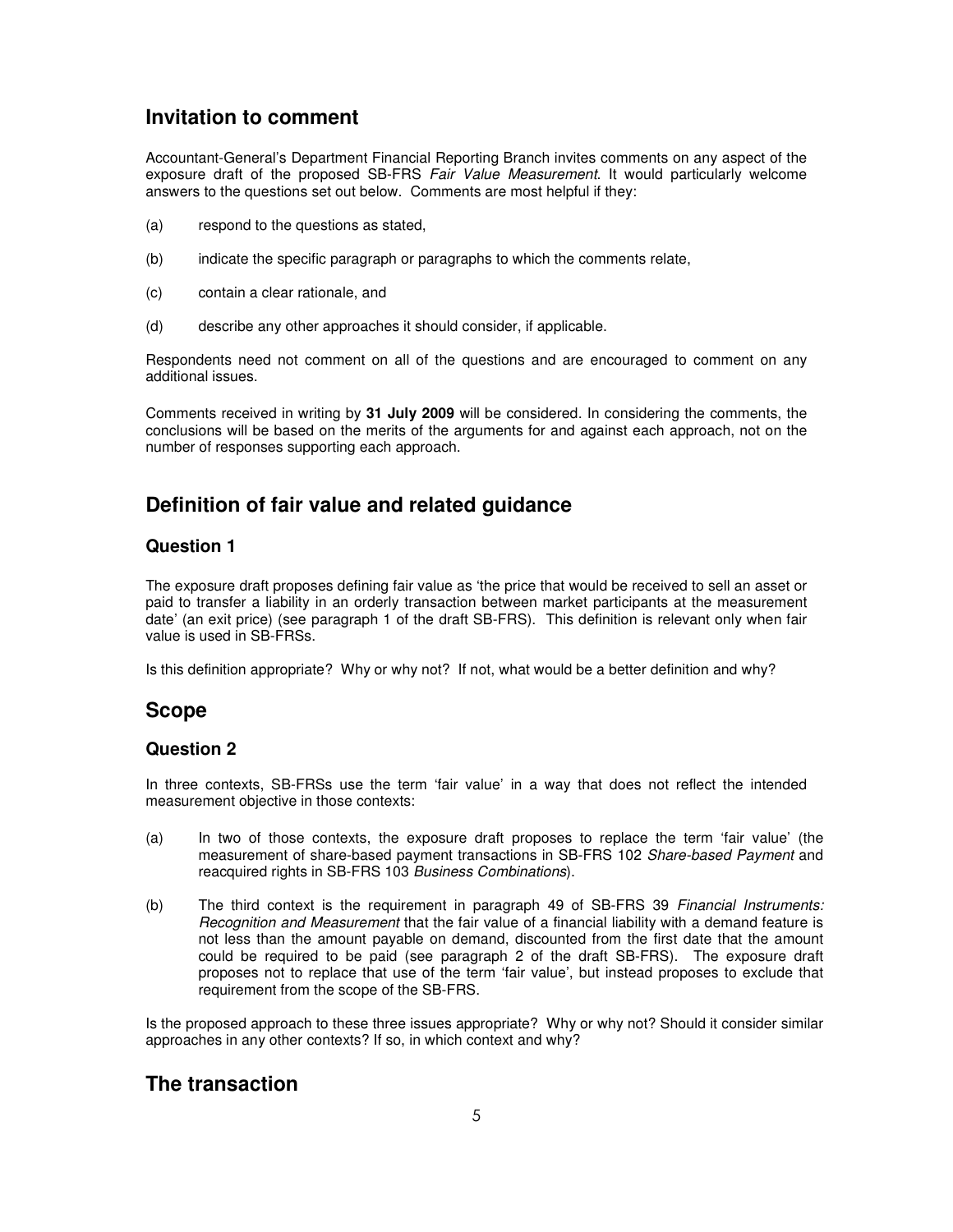#### **Question 3**

The exposure draft proposes that a fair value measurement assumes that the transaction to sell the asset or transfer the liability takes place in the most advantageous market to which the entity has access (see paragraphs 8–12 of the draft SB-FRS).

Is this approach appropriate? Why or why not?

#### **Question 4**

The exposure draft proposes that an entity should determine fair value using the assumptions that market participants would use in pricing the asset or liability (see paragraphs 13 and 14 of the draft SB-FRS).

Is the description of market participants adequately described in the context of the definition? Why or why not?

## **Application to assets: highest and best use and valuation premise**

#### **Question 5**

The exposure draft proposes that:

- (a) the fair value of an asset should consider a market participant's ability to generate economic benefit by using the asset or by selling it to another market participant who will use the asset in its highest and best use (see paragraphs 17–19 of the draft SB-FRS).
- (b) the highest and best use of an asset establishes the valuation premise, which may be either 'in use' or 'in exchange' (see paragraphs 22 and 23 of the draft SB-FRS).
- (c) the notions of highest and best use and valuation premise are not used for financial assets and are not relevant for liabilities (see paragraph 24 of the draft SB-FRS).

Are these proposals appropriate? Why or why not?

#### **Question 6**

When an entity uses an asset together with other assets in a way that differs from the highest and best use of the asset, the exposure draft proposes that the entity should separate the fair value of the asset group into two components: (a) the value of the assets assuming their current use and (b) the amount by which that value differs from the fair value of the assets (ie their incremental value). The entity should recognise the incremental value together with the asset to which it relates (see paragraphs 20 and 21 of the draft SB-FRS).

Is the proposed guidance sufficient and appropriate? If not, why?

## **Application to liabilities: general principles**

### **Question 7**

The exposure draft proposes that:

(a) a fair value measurement assumes that the liability is transferred to a market participant at the measurement date (see paragraph 25 of the draft SB-FRS).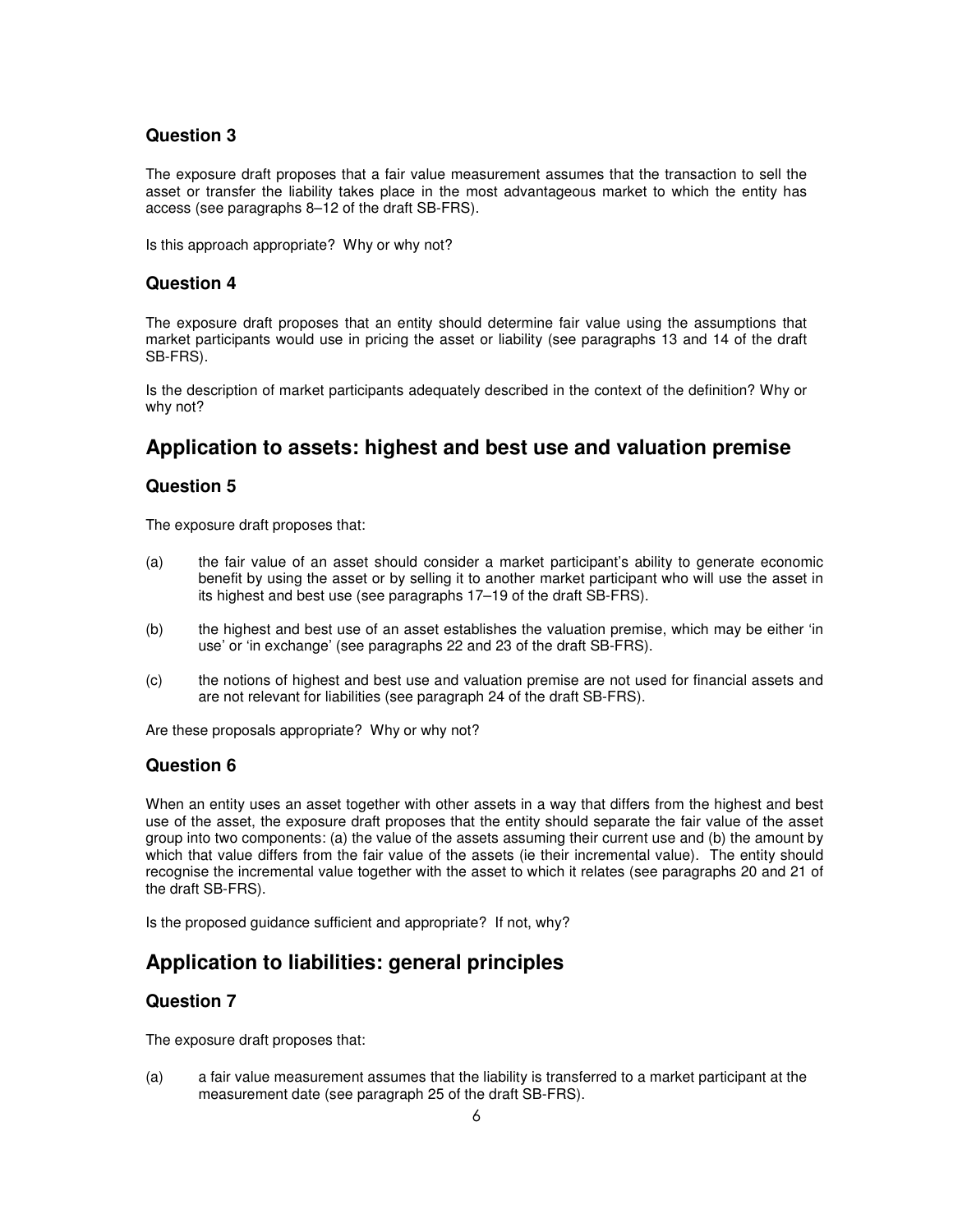- (b) if there is an active market for transactions between parties who hold a financial instrument as an asset, the observed price in that market represents the fair value of the issuer's liability. An entity adjusts the observed price for the asset for features that are present in the asset but not present in the liability or vice versa (see paragraph 27 of the draft SB-FRS).
- (c) if there is no corresponding asset for a liability (eg for a decommissioning liability assumed in a business combination), an entity estimates the price that market participants would demand to assume the liability using present value techniques or other valuation techniques. One of the main inputs to those techniques is an estimate of the cash flows that the entity would incur in fulfilling the obligation, adjusted for any differences between those cash flows and the cash flows that other market participants would incur (see paragraph 28 of the draft SB-FRS).

Are these proposals appropriate? Why or why not? Are you aware of any circumstances in which the fair value of a liability held by one party is not represented by the fair value of the financial instrument held as an asset by another party?

## **Application to liabilities: non-performance risk and restrictions**

#### **Question 8**

The exposure draft proposes that:

- (a) the fair value of a liability reflects non-performance risk, ie the risk that an entity will not fulfil the obligation (see paragraphs 29 and 30 of the draft SB-FRS).
- (b) the fair value of a liability is not affected by a restriction on an entity's ability to transfer the liability (see paragraph 31 of the draft SB-FRS).

Are these proposals appropriate? Why or why not?

## **Fair value at initial recognition**

#### **Question 9**

The exposure draft lists four cases in which the fair value of an asset or liability at initial recognition might differ from the transaction price. An entity would recognise any resulting gain or loss unless the relevant SB-FRS for the asset or liability requires otherwise. For example, as already required by SB-FRS 39, on initial recognition of a financial instrument, an entity would recognise the difference between the transaction price and the fair value as a gain or loss only if that fair value is evidenced by observable market prices or, when using a valuation technique, solely by observable market data (see paragraphs 36 and 37 of the draft SB-FRS, paragraphs D27 and D32 of Appendix D.

Is this proposal appropriate? In which situation(s) would it not be appropriate and why?

## **Valuation techniques**

#### **Question 10**

The exposure draft proposes guidance on valuation techniques, including specific guidance on markets that are no longer active (see paragraphs 38–55 of the draft SB-FRS, paragraphs B5–B18 of Appendix B and paragraphs IE10–IE21 and IE28–IE38 of the draft illustrative examples).

Is this proposed guidance appropriate and sufficient? Why or why not?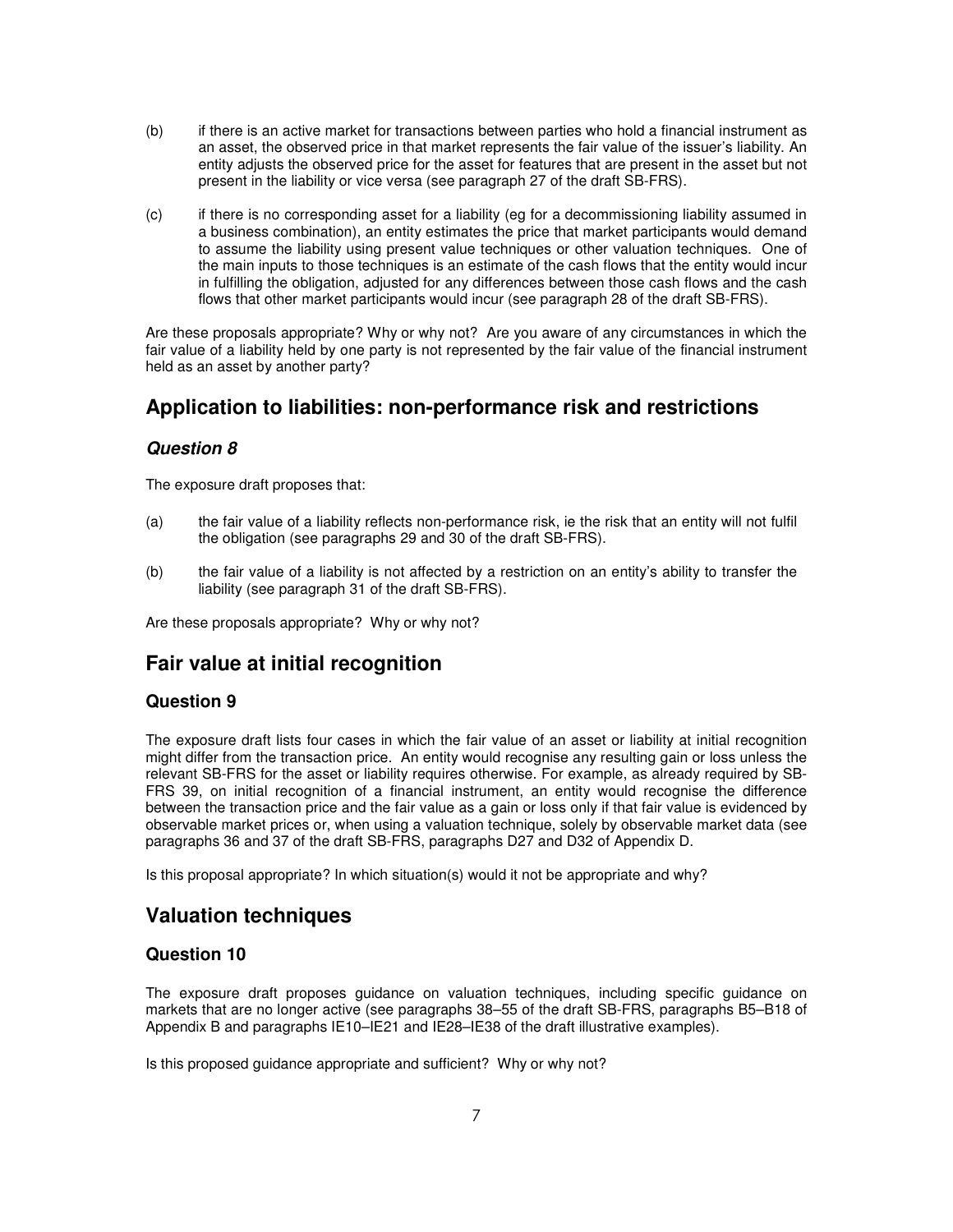## **Disclosures**

#### **Question 11**

The exposure draft proposes disclosure requirements to enable users of financial statements to assess the methods and inputs used to develop fair value measurements and, for fair value measurements using significant unobservable inputs (Level 3), the effect of the measurements on profit or loss or other comprehensive income for the period (see paragraphs 56–61 of the draft SB-FRS).

Are these proposals appropriate? Why or why not?

## **Convergence with US GAAP**

#### **Question 12**

The exposure draft differs from Statement of Financial Accounting Standards No. 157 Fair Value Measurements (SFAS 157) in some respects. It is believed that these differences result in improvements over SFAS 157.

Do you agree that the approach that the exposure draft proposes for those issues is more appropriate than the approach in SFAS 157? Why or why not? Are there other differences that have not been identified and could result in significant differences in practice?

## **Other comments**

## **Question 13**

Do you have any other comments on the proposals in the exposure draft?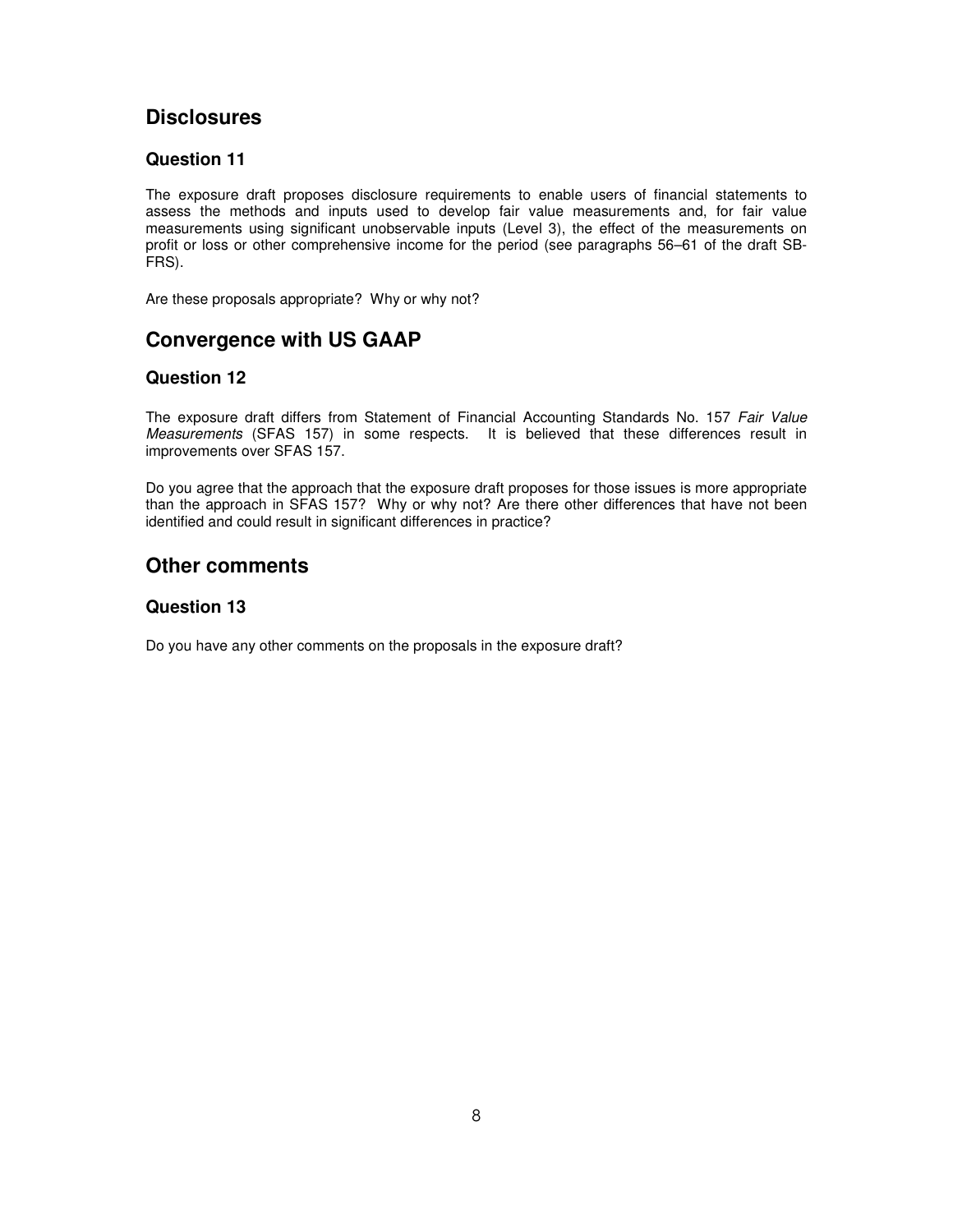[Draft] Statutory Board Financial Reporting Standard X Fair Value Measurement ([draft] SB-FRS X) is set out in paragraphs 1–64 and Appendices A–D. All the paragraphs have equal authority. Paragraphs in **bold type** state the main principles. Terms defined in Appendix A are in *italics* the first time they appear in the [draft] Standard. Definitions of other terms are given in the Glossary for Statutory Board Financial Reporting Standards. [Draft] SB-FRS X should be read in the context of its core principle and the Basis for Conclusions, the Preface to Statutory Board Financial Reporting Standards and the Framework for the Preparation and Presentation of Financial Statements. SB-FRS 8 Accounting Policies, Changes in Accounting Estimates and Errors provides a basis for selecting and applying accounting policies in the absence of explicit guidance.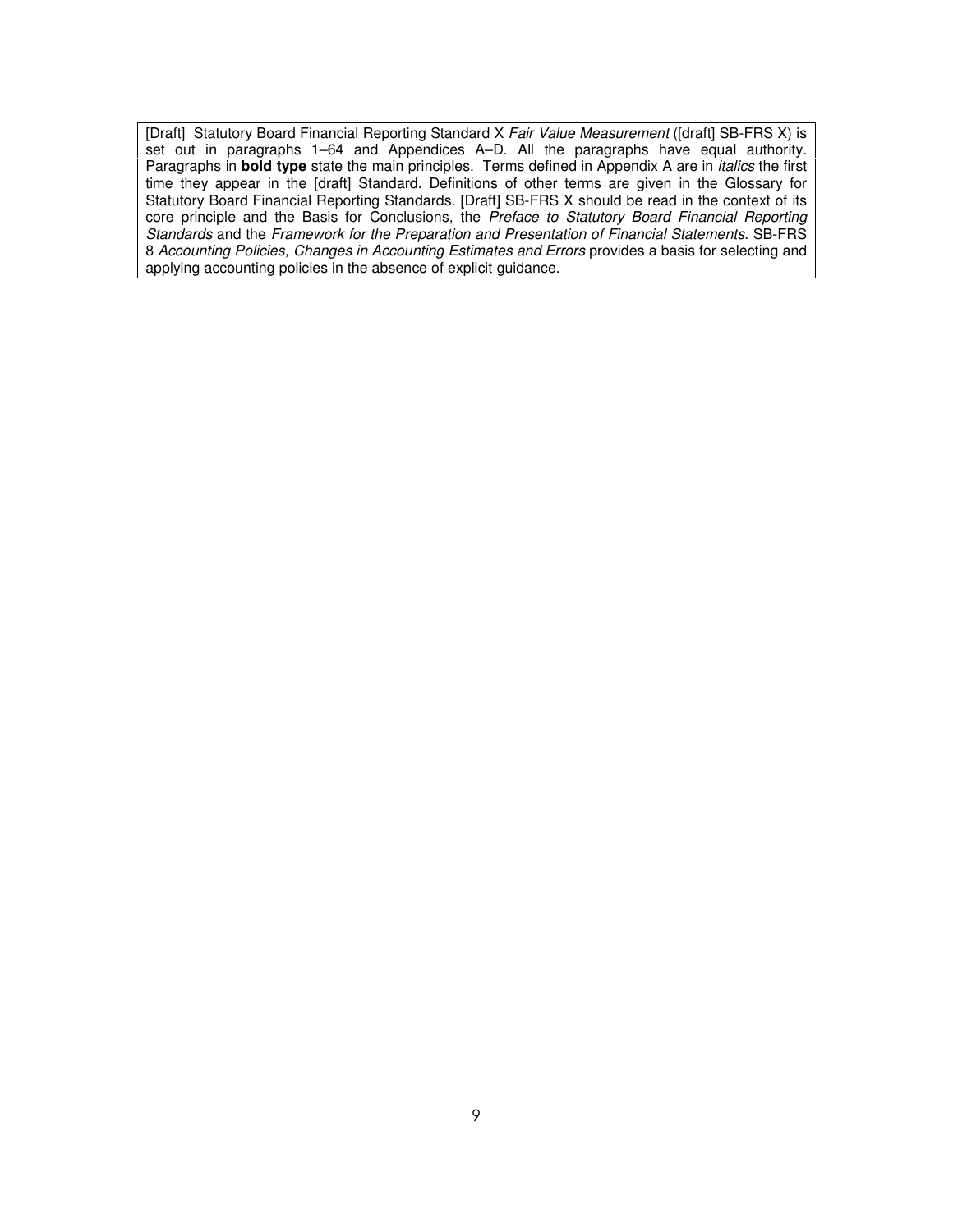## **[Draft] Statutory Board Financial Reporting Standard X Fair Value Measurement**

## **Core principle**

∗

**1 Fair value is the price that would be received to sell an asset or paid to transfer a liability in an orderly transaction between market participants at the measurement date.**

## **Scope**

 $\overline{a}$ 

- 2 This [draft] SB-FRS applies to SB-FRSs that require or permit fair value measurements or disclosures, except that it does not replace the requirement in paragraph 49 of SB-FRS 39 Financial Instruments: Recognition and Measurement. +
- 3 This [draft] SB-FRS explains how to measure fair value. It does not require additional fair value measurements.

## **Measurement**

#### **Fair value**

- 4 The following paragraphs discuss aspects of the core principle:
	- (a) the asset or liability (paragraphs 5 and 6)
	- (b) the transaction (paragraphs 7–12)
	- (c) market participants (paragraphs 13 and 14)
	- (d) the price (paragraphs 15 and 16)
	- (e) application to assets (paragraphs 17–24)
	- (f) application to liabilities (paragraphs 25–31)
	- (g) application to equity instruments (paragraphs 32 and 33).

#### **The asset or liability**

- **5 A fair value measurement is for a particular asset or liability. Therefore, the measurement shall consider the characteristics of the asset or liability (eg the condition and location of the asset and restrictions, if any, on its sale or use) if market participants would consider those characteristics when determining the price for the asset or liability at the measurement date.**
- 6 The asset or liability might be a stand-alone asset or liability (eg a financial instrument or an operating asset) or a group of assets or liabilities (eg a cash-generating unit or a business)

<sup>∗</sup> The core principle focuses on assets and liabilities because they are a primary subject of accounting measurement. However, as discussed in paragraphs 32 and 33, the core principle shall also be applied when measuring the fair value of equity instruments.

<sup>+</sup> Paragraph 49 of SB-FRS 39 states that the fair value of a financial liability with a demand feature (eg a demand deposit) is not less than the amount payable on demand, discounted from the first date that the amount could be required to be paid. In all other respects, an entity shall apply this [draft] SB-FRS when measuring the fair value of such a liability.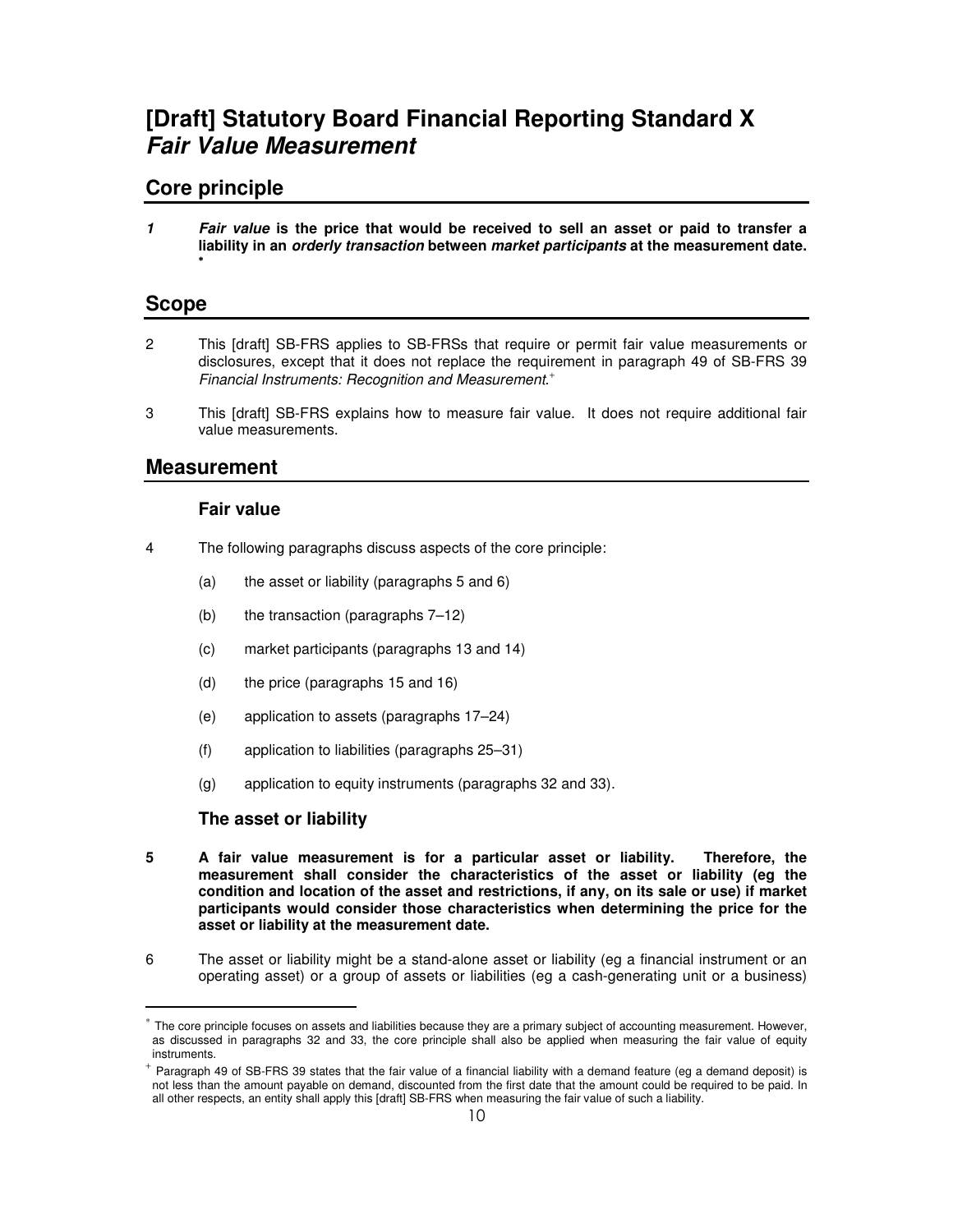depending on the *unit of account* prescribed by SB-FRSs applicable to the asset or liability or group of assets or liabilities.

#### **The transaction**

- 7 A fair value measurement assumes that the asset or liability is exchanged in an orderly transaction between market participants to sell the asset or transfer the liability at the measurement date. An orderly transaction is a transaction that assumes exposure to the market for a period before the measurement date to allow for marketing activities that are usual and customary for transactions involving such assets or liabilities; it is not a forced transaction (eg a forced liquidation or distress sale).
- **8 A fair value measurement shall assume that the transaction to sell the asset or transfer the liability takes place in the most advantageous market to which the entity has access. The most advantageous market is the market that maximises the amount that would be received to sell the asset or minimises the amount that would be paid to transfer the liability, after considering transaction costs and transport costs.**
- 9 Because different entities (and businesses within those entities) with different activities enter into transactions in different markets, the most advantageous market for the same asset or liability might be different for different entities. Therefore, the most advantageous market (and thus, market participants) shall be considered from the perspective of the reporting entity.
- 10 An entity need not undertake an exhaustive search of all possible markets to identify the most advantageous market. The market in which the entity would normally enter into a transaction for the asset or liability is presumed to be the most advantageous market.
- 11 In the absence of evidence to the contrary, an entity may assume that the *principal market* for the asset or liability is the most advantageous market, provided that the entity can access the principal market. The principal market is the market with the greatest volume and level of activity for the asset or liability. Regardless of the market used, an entity shall apply the fair value hierarchy as described in paragraphs 43 and 44.
- 12 In the absence of an actual transaction to sell the asset or transfer the liability at the measurement date, a fair value measurement assumes a hypothetical transaction at that date, considered from the perspective of a market participant that holds the asset or owes the liability. That hypothetical transaction notion establishes a basis for estimating the price to sell the asset or to transfer the liability. Because the transaction is hypothetical, it is necessary to consider the characteristics of market participants who would enter into a transaction for the asset or liability.

#### **Market participants**

 $\overline{a}$ 

- 13 Market participants are buyers and sellers in the most advantageous market for the asset or liability that are:
	- (a) independent of each other, $\degree$  ie they are not related parties (as defined in SB-FRS 24 Related Party Disclosures);
	- (b) knowledgeable, ie they are sufficiently informed to make an investment decision and are presumed to be as knowledgeable as the reporting entity about the asset or

<sup>\*</sup> Although an entity must have access to the market at the measurement date, it does not need to be able to sell the particular asset or transfer the particular liability on that date, eg if there is a restriction on the sale of the asset (see paragraphs 46 and 47). ◊

The reporting entity is a market participant, but it is not the only market participant to consider when measuring fair value.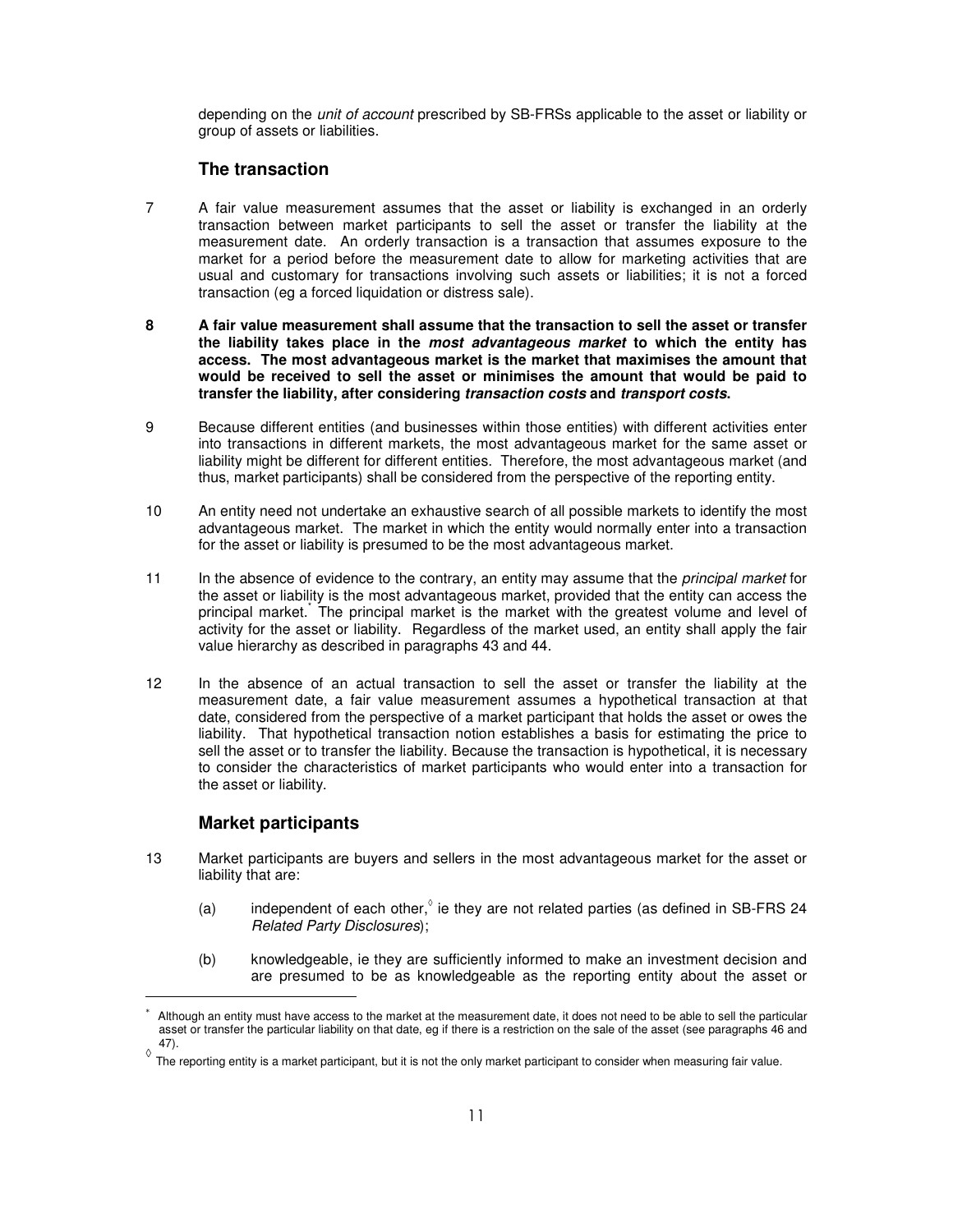liability;

- (c) able to enter into a transaction for the asset or liability; and
- (d) willing to enter into a transaction for the asset or liability, ie they are motivated but not forced or otherwise compelled to do so.
- **14 The fair value of the asset or liability shall be measured using the assumptions that market participants would use in pricing the asset or liability. In developing those assumptions, an entity need not identify specific market participants. Rather, the entity shall identify characteristics that distinguish market participants generally, considering factors specific to:** 
	- **(a) the asset or liability,**
	- **(b) the most advantageous market for the asset or liability and**
	- **(c) market participants with whom the reporting entity would enter into a transaction in that market.**

#### **The price**

- 15 Fair value is the price that would be received to sell an asset or paid to transfer a liability in the most advantageous market at the measurement date (an exit price), whether that price is directly observable or estimated using a valuation technique. In the absence of an observable market to provide pricing information, an entity shall consider the characteristics of market participants who would enter into a transaction for the asset or liability.
- 16 Although transaction costs are considered when determining the most advantageous market, the price used to measure the fair value of the asset or liability shall not be adjusted for those costs. <sup>e</sup>Transaction costs are the incremental direct costs to sell the asset or transfer the liability. Transaction costs are not a characteristic of the asset or liability; rather, they are specific to the transaction and will differ depending on how an entity enters into a transaction for an asset or liability. Transaction costs do not include the costs that would be incurred to transport an asset to or from its most advantageous market. If location is a characteristic of the asset (as might be the case for a commodity), the price in the most advantageous market shall be adjusted for the costs, if any, that would be incurred to transport the asset to or from that market.

#### **Application to assets: highest and best use**

- 17 A fair value measurement considers a market participant's ability to generate economic benefit by using the asset or by selling it to another market participant who will use the asset in its highest and best use. Highest and best use refers to the use of an asset by market participants that would maximise the value of the asset or the group of assets and liabilities (eg a business) within which the asset would be used, considering uses of the asset that are physically possible, legally permissible and financially feasible at the measurement date. A use that is:
	- (a) physically possible takes into account the physical characteristics of the asset that

 $^{\phi}$  Transaction costs shall be accounted for in accordance with other relevant SB-FRSs.<br>○

Incremental costs to sell the asset or transfer the liability refer to those costs that are directly attributable to the disposal of an asset or transfer of a liability. They are essential to that transaction and would not have been incurred by an entity had the decision to sell the asset (or transfer the liability) not been made (similar to costs to sell, as defined in SB-FRS 105 Noncurrent Assets Held for Sale and Discontinued Operations).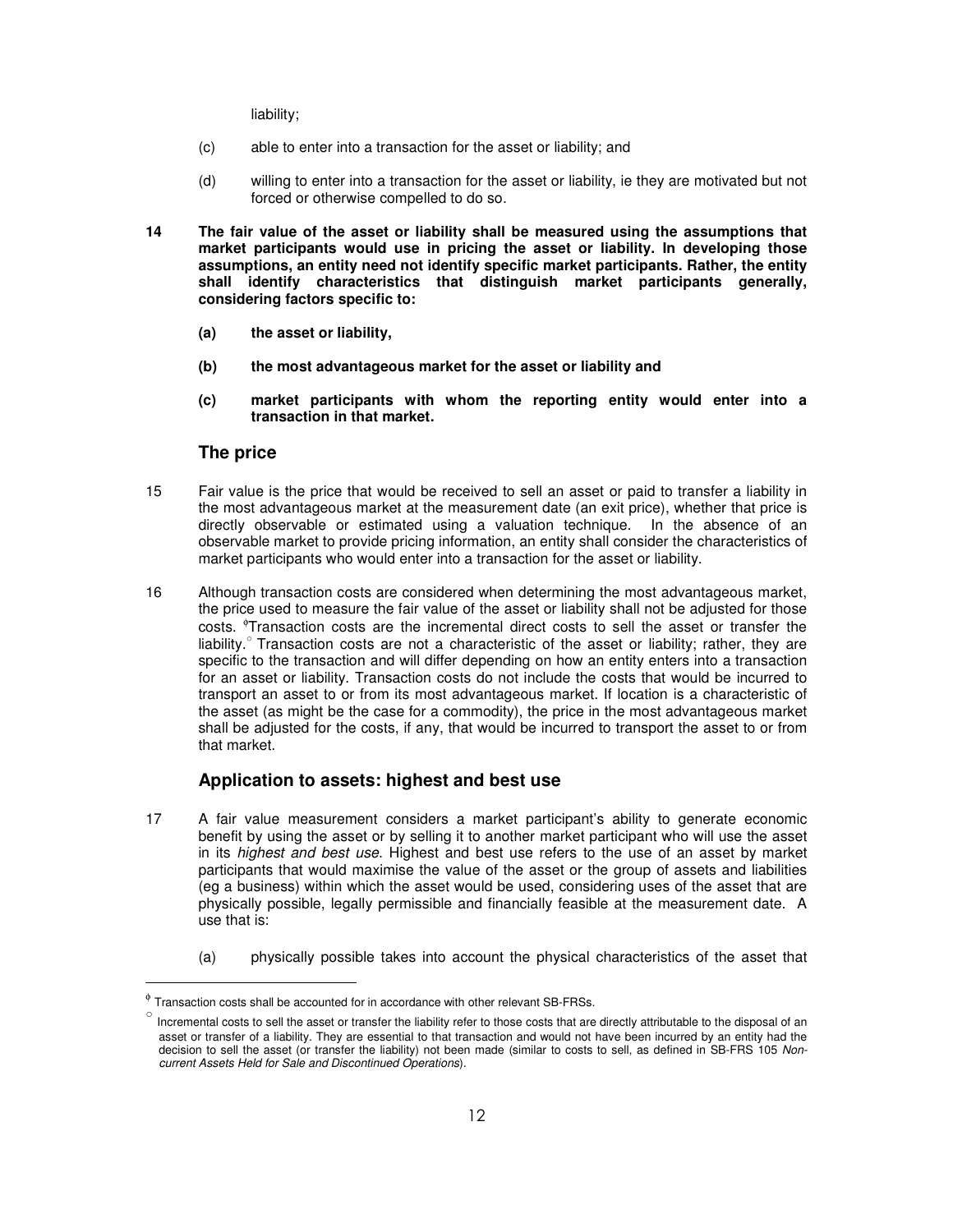market participants would consider when pricing the asset (eg the location or size of a property).

- (b) legally permissible takes into account any legal restrictions on the use of the asset that market participants would consider when pricing the asset (eg the zoning regulations applicable to a property).
- (c) financially feasible takes into account whether a use of the asset that is physically possible and legally permissible generates adequate income or cash flows (taking into consideration the costs of converting the asset to that use) to produce an investment return that market participants would require from an investment in that asset put to that use.
- 18 Highest and best use is determined from the perspective of market participants, even if the reporting entity intends a different use. However, an entity need not perform an exhaustive search for other potential uses if there is no evidence to suggest that the current use of an asset is not its highest and best use.
- 19 The highest and best use of an asset acquired in a business combination might differ from the intended use of the asset by the acquirer. For competitive or other reasons, the acquirer may intend not to use an acquired asset actively or it may not intend to use the asset in the same way as other market participants. This might be the case for some acquired intangible assets, eg an acquired trademark that competes with an entity's own trademark. Nevertheless, an entity shall measure the fair value of the asset assuming its highest and best use by market participants.
- 20 In some cases, an entity uses an asset together with other assets in a way that differs from the highest and best use of the asset. For example, an entity might operate a factory on a parcel of land even though the highest and best use of the land is to demolish the factory and build residential property. In such cases, the fair value of the asset group has the following components:
	- (a) the value of the assets assuming their current use. This value differs from fair value when the current use of the assets is not their highest and best use. However, this value reflects all other factors market participants would consider when determining the price for the assets.
	- (b) the amount by which the fair value of the assets differs from their value in their current use (ie the incremental value of the asset group).
- 21 An entity shall recognise the incremental value described in paragraph 20(b) together with the asset to which it relates. Using the example in paragraph 20, the incremental value relates to the entity's ability to convert the land from its current use as an industrial property to its highest and best use as a residential property. Accordingly, the fair value of the land comprises its value assuming its current use plus the incremental value described in paragraph 20(b). The amount attributed to the factory reflects its current use as noted in paragraph 20(a). An entity shall account for the assets in accordance with the SB-FRSs applicable to those assets.

#### **Application to assets: valuation premise**

- 22 The highest and best use of the asset establishes the valuation premise used to measure the fair value of the asset. Specifically:
	- (a) The highest and best use of the asset is 'in use' if the asset would provide maximum value to market participants principally through its use in combination with other assets and liabilities as a group (as installed or otherwise configured for use). If the highest and best use of the asset is in use, the fair value of the asset shall be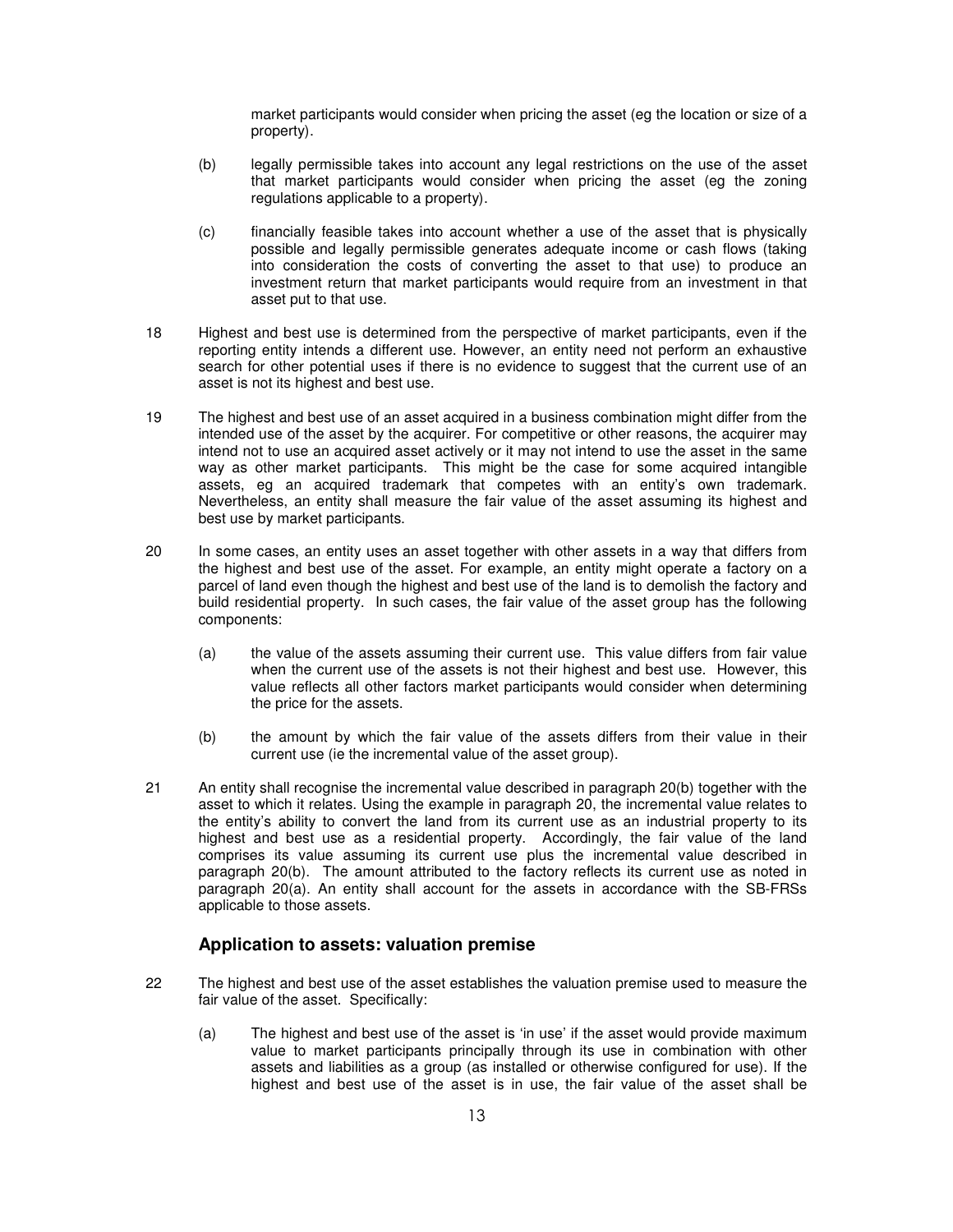measured using an *in-use valuation premise*. When using an in-use valuation premise, the fair value of the asset is measured on the basis of the price that would be received in a current transaction to sell the asset assuming that the asset would be used with other assets and liabilities as a group and that those assets and liabilities (complementary assets and liabilities) would be available to market participants. Assumptions about the highest and best use of the asset shall be consistent for all of the assets of the group within which it would be used.

- (b) The highest and best use of the asset is 'in exchange' if the asset would provide maximum value to market participants principally on a stand-alone basis. If the highest and best use of the asset is in exchange, the fair value of the asset shall be measured using an in-exchange valuation premise. Using an in-exchange valuation premise, the fair value of the asset is the price that would be received in a current transaction to sell the asset to market participants who would use the asset on a stand-alone basis.
- 23 Because the highest and best use of the asset is determined on the basis of its use by market participants, fair value reflects the assumptions that market participants would use in pricing .<br>the asset, whether using an in-use or an in-exchange valuation premise. Both the in-use valuation premise and the in-exchange valuation premise assume that the asset is sold individually, ie not as part of a group of assets or a business. However, the in-use valuation premise assumes that market participants will use the asset in combination with other assets or liabilities, and that those assets and liabilities are available to those market participants.
- 24 An entity shall use an in-exchange valuation premise when measuring the fair value of a financial asset. The fair value of a financial asset determined using the in-exchange valuation premise reflects any benefits that market participants would derive from holding that asset in a diversified portfolio. As a result, the in-use valuation premise is not relevant for financial assets.

#### **Application to liabilities: general principles**

 $\overline{a}$ 

- 25 A fair value measurement assumes that the liability is transferred to a market participant at the measurement date (the liability continues and the market participant transferee would be required to fulfil it; it is not settled with the counterparty or otherwise extinguished).
- 26 In many cases, there will not be an observable market price for the transfer of a liability. In such cases, an entity shall measure the fair value of a liability using the same methodology that the counterparty would use to measure the fair value of the corresponding asset.
- 27 If there is an active market for transactions between parties who hold debt securities as an asset, the observed price in that market also represents the fair value of the issuer's liability. An entity shall adjust the observed price for the asset for features that are present in the asset but not present in the liability, or vice versa. For example, in some cases the observed price for an asset reflects a combined price for a package comprising both the amounts due from the issuer and a third-party credit enhancement. In such cases, the objective is to estimate the fair value of the issuer's liability, not the price of the combined package. Thus, the entity would adjust the observed price for the asset to exclude the effect of the third-party credit enhancement, a feature that is not present in the liability.
- 28 If there is no corresponding asset for a liability (eg for a decommissioning liability assumed in a business combination), an entity shall estimate the price that market participants would demand to assume the liability using present value techniques (see Appendix C) or other valuation techniques (see paragraphs 38–40). When using a present value technique, an

The fair value of an asset in use is determined on the basis of the use of the asset together with other assets and liabilities as a group (consistently with its highest and best use from the perspective of market participants), even if the asset is aggregated (or disaggregated) at a different level when applying other SB-FRSs.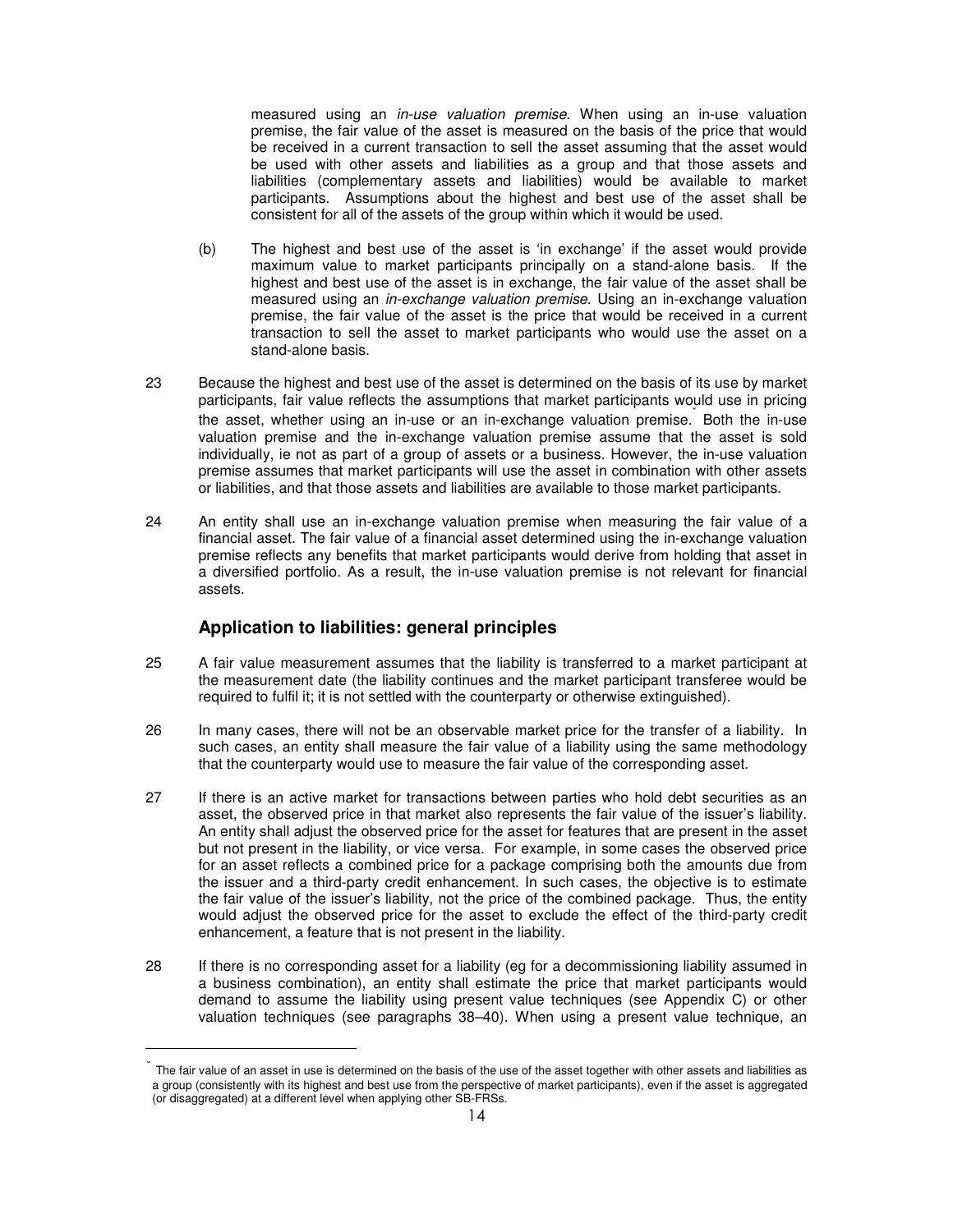entity must, among other things, estimate the future cash outflows that market participants would incur in fulfilling the obligation. An entity may estimate those future cash outflows by:

- (a) estimating the cash flows the entity would incur in fulfilling the obligation;
- (b) excluding cash flows, if any, that other market participants would not incur; and
- (c) including cash flows, if any, that other market participants would incur but the entity would not incur.

Although the technique is based, in part, on a settlement notion (ie cash flows incurred to fulfil the obligation), it produces the same price that would be paid to transfer a liability at the measurement date, provided that technique is applied in a manner consistent with Appendix C. This is because a market participant transferee would assume the same obligation to fulfil the liability. An entity need not undertake exhaustive efforts to determine the cash flows in (b) and (c) above. However, an entity shall not ignore information about market participant assumptions that is reasonably available.

#### **Application to liabilities: non-performance risk**

- 29 The fair value of a liability reflects the effect of *non-performance risk*, which is the risk that an entity will not fulfil an obligation. Non-performance risk is assumed to be the same before and after the transfer of the liability. This is because market participants would not enter into a transaction that changes the non-performance risk associated with the liability without reflecting that change in the price. For example, a creditor would not generally permit a debtor to transfer its obligation to another party of lower credit standing, nor would a transferee of higher credit standing be willing to assume the obligation using the same terms negotiated by the transferor (debtor) if those terms reflect the transferor's lower credit standing.
- 30 Non-performance risk includes, but may not be limited to, an entity's own credit risk. When measuring the fair value of a liability, an entity shall consider the effect of its credit risk (credit standing) and any other risk factors that might influence the likelihood that the obligation will not be fulfilled. That effect may differ depending on the liability, eg whether the liability is an obligation to deliver cash (a financial liability) or an obligation to deliver goods or services (a non-financial liability), and the terms of credit enhancements related to the liability, if any.

#### **Application to liabilities: restrictions**

31 A restriction on an entity's ability to transfer a liability to another party does not affect the fair value of the liability. This is because the fair value of a liability is a function of the requirement to fulfil the obligation. A market participant transferee would be required to fulfil the obligation and would take that into account when determining the price it would demand to assume the liability from the entity.†

#### **Application to equity instruments**

 $\overline{a}$ 

- 32 As with assets and liabilities, the objective of a fair value measurement of an equity instrument is to estimate an exit price at the measurement date.
- 33 However, although the objective is the same, the issuer of an equity instrument can exit from that instrument only if the instrument ceases to exist or if the entity repurchases the instrument from the holder. For this reason, an entity shall measure the fair value of its equity instrument from the perspective of a market participant who holds the instrument as an asset.

 $\dagger$  Because the transfer is hypothetical, it is necessary to consider the characteristics of market participants who would enter into a transaction for the liability.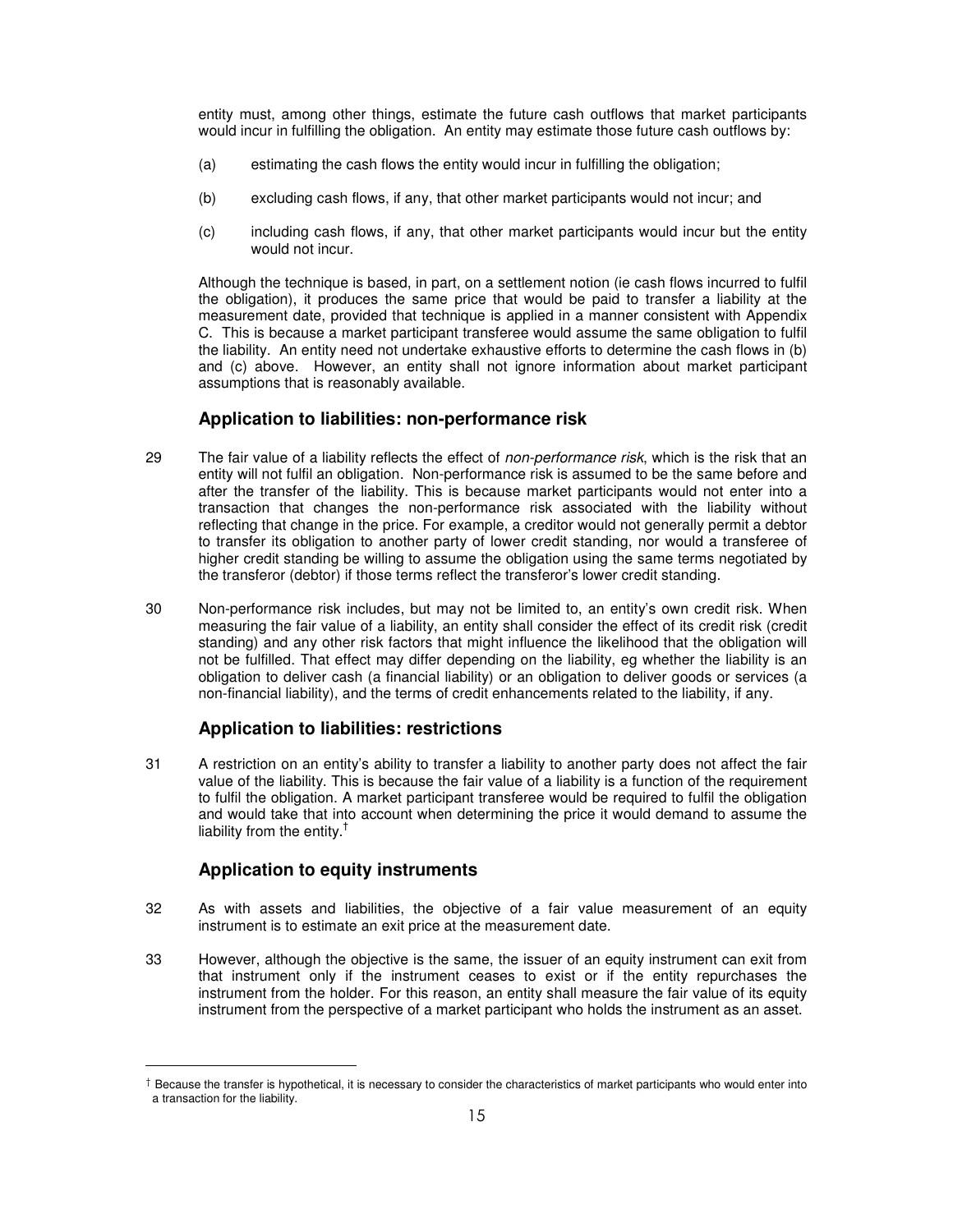#### **Fair value at initial recognition**

- 34 When an asset is acquired or a liability is assumed in an exchange transaction for that asset or liability, the transaction price is the price paid to acquire the asset or received to assume the liability (often referred to as an entry price). In contrast, the fair value of the asset or liability represents the price that would be received to sell the asset or paid to transfer the liability (an exit price). Entities do not necessarily sell assets at the prices paid to acquire them. Similarly, entities do not necessarily transfer liabilities at the prices received to assume them. In some cases, eg in a business combination, there is not a transaction price for each individual asset or liability. Likewise, sometimes there is not an exchange transaction for the asset or liability, eg when biological assets regenerate.
- 35 Although conceptually entry prices and exit prices are different, in many cases an entry price of an asset or liability will equal the exit price (eg when on the transaction date the transaction to buy an asset would take place in the market in which the asset would be sold). In such cases, the fair value of an asset or liability at initial recognition equals the entry (transaction) price.
- 36 In determining whether fair value at initial recognition equals the transaction price, an entity shall consider factors specific to the transaction and the asset or liability. For example, the transaction price is the best evidence of the fair value of an asset or liability at initial recognition unless:
	- (a) the transaction is between related parties.
	- (b) the transaction takes place under duress or the seller is forced to accept the price in the transaction. For example, that might be the case if the seller is experiencing financial difficulty.
	- (c) the unit of account represented by the transaction price is different from the unit of account for the asset or liability measured at fair value. For example, that might be the case if the asset or liability measured at fair value is only one of the elements in the transaction, the transaction includes unstated rights and privileges that are separately measured or the transaction price includes transaction costs.
	- (d) the market in which the transaction takes place is different from the market in which the entity would sell the asset or transfer the liability, ie the most advantageous market. For example, those markets might be different if the entity is a securities dealer that transacts in different markets with retail customers (retail market) and with other securities dealers (inter-dealer market).
- 37 If an SB-FRS requires or permits an entity to measure an asset or liability initially at fair value and the transaction price differs from fair value, the entity recognises the resulting gain or loss in profit or loss unless the SB-FRS requires otherwise.

#### **Valuation techniques**

- 38 The objective of using a valuation technique is to estimate the price at which an orderly transaction would take place between market participants at the measurement date. Valuation techniques consistent with the market approach, income approach or cost approach shall be used to measure fair value. The main aspects of those approaches are summarised below:
	- (a) The market approach uses prices and other relevant information generated by market transactions involving identical or comparable assets or liabilities (including a business). For example, valuation techniques consistent with the market approach often use market multiples derived from a set of comparables. Multiples might be in ranges with a different multiple for each comparable. The selection of the appropriate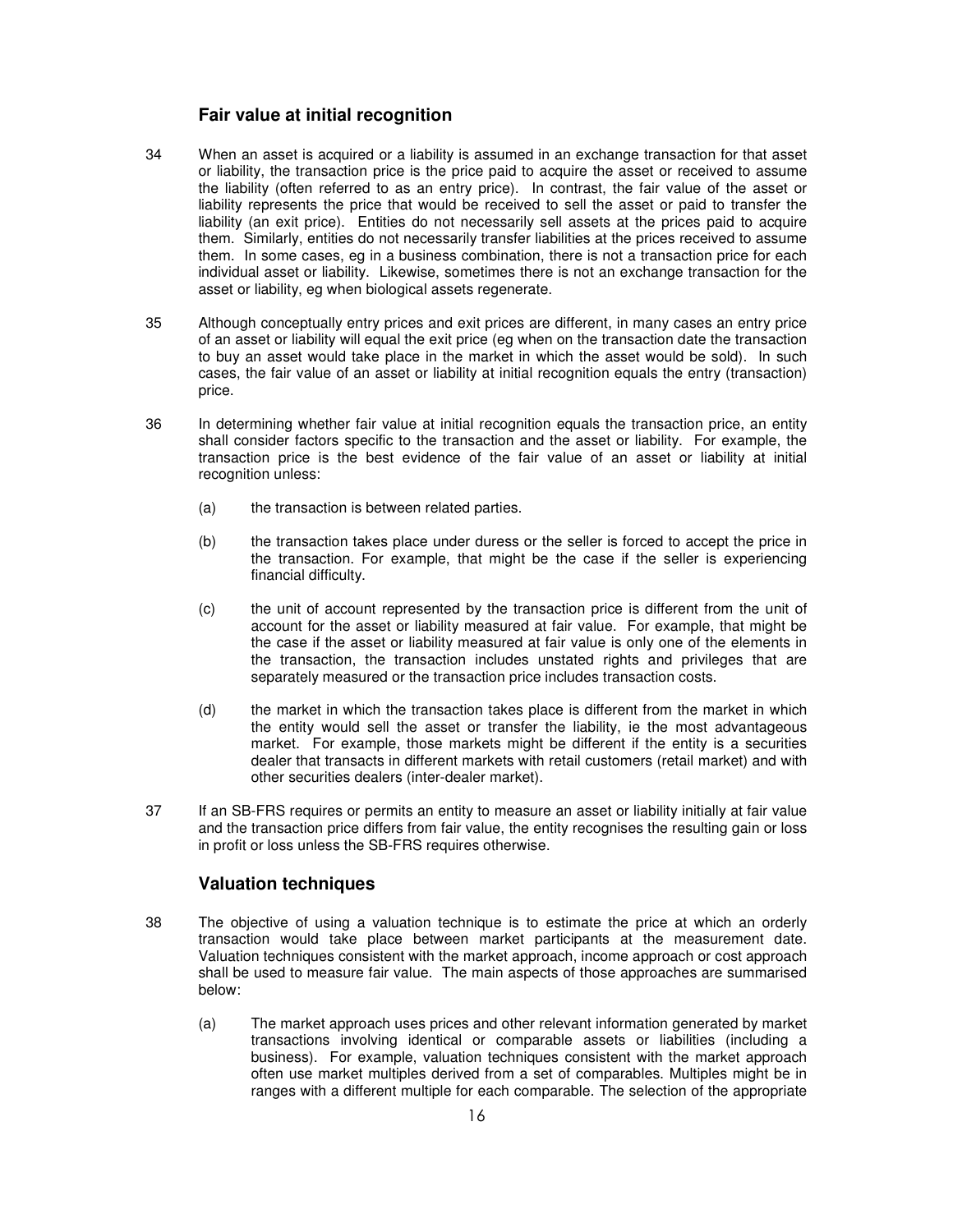multiple within the range requires judgement, considering factors (qualitative and quantitative) specific to the measurement. Valuation techniques consistent with the market approach include matrix pricing. Matrix pricing is a mathematical technique used principally to value debt securities without relying exclusively on quoted prices for the specific securities, but relying on the securities' relationship to other benchmark quoted securities.

- (b) The income approach uses valuation techniques to convert future amounts (eg cash flows or income and expenses) to a single present (discounted) amount. The fair value measurement is determined on the basis of the value indicated by current market expectations about those future amounts. Those valuation techniques include present value techniques (see Appendix C); option pricing models, such as the Black-Scholes-Merton formula (a closed form model) and a binomial model (a lattice model), which incorporate present value techniques and reflect both the time value and intrinsic value of an option; and the multi-period excess earnings method, which is used to measure the fair value of some intangible assets.
- (c) The cost approach reflects the amount that would currently be required to replace the service capacity of an asset (often referred to as current replacement cost). From the perspective of a market participant (seller), the price that would be received for the asset is based on the cost to a market participant (buyer) to acquire or construct a substitute asset of comparable utility, adjusted for obsolescence. Obsolescence encompasses physical deterioration, functional (technological) obsolescence and economic (external) obsolescence, and is broader than depreciation for financial reporting purposes (an allocation of historical cost) or tax purposes (based on specified service lives). The current replacement cost approach is generally appropriate for measuring the fair value of tangible assets using an in-use valuation premise because a market participant would not pay more for an asset than the amount for which it could replace the service capacity of that asset.
- 39 An entity shall use valuation techniques that are appropriate in the circumstances and for which sufficient data are available to measure fair value, maximising the use of relevant observable inputs and minimising the use of unobservable inputs. Periodically, an entity shall calibrate the valuation technique(s) used to prices from observable current market transactions in the same asset or liability (at initial recognition, this might be the transaction price). In some cases, a single valuation technique will be appropriate (eg when valuing an asset or a liability using quoted prices in an active market for identical assets or liabilities). In other cases, multiple valuation techniques will be appropriate (eg as might be the case when valuing a cash-generating unit). If multiple valuation techniques are used to measure fair value, the results (respective indications of fair value) shall be evaluated and weighted, as appropriate, considering the reasonableness of the range of values indicated by those results. A fair value measurement is the point within that range that is most representative of fair value in the circumstances.
- 40 Valuation techniques used to measure fair value shall be consistently applied. However, a change in a valuation technique or its application (eg a change in its weighting when multiple valuation techniques are used) is appropriate if the change results in a measurement that is equally or more representative of fair value in the circumstances. That might be the case if, for example, new markets develop, new information becomes available, information previously used is no longer available or valuation techniques improve. Revisions resulting from a change in the valuation technique or its application shall be accounted for as a change in accounting estimate in accordance with SB-FRS 8 Accounting Policies, Changes in Accounting Estimates and Errors.

#### **Inputs to valuation techniques**

41 In this [draft] SB-FRS, 'inputs' refer broadly to the assumptions that market participants would use when pricing the asset or liability, including assumptions about risk, eg the risk inherent in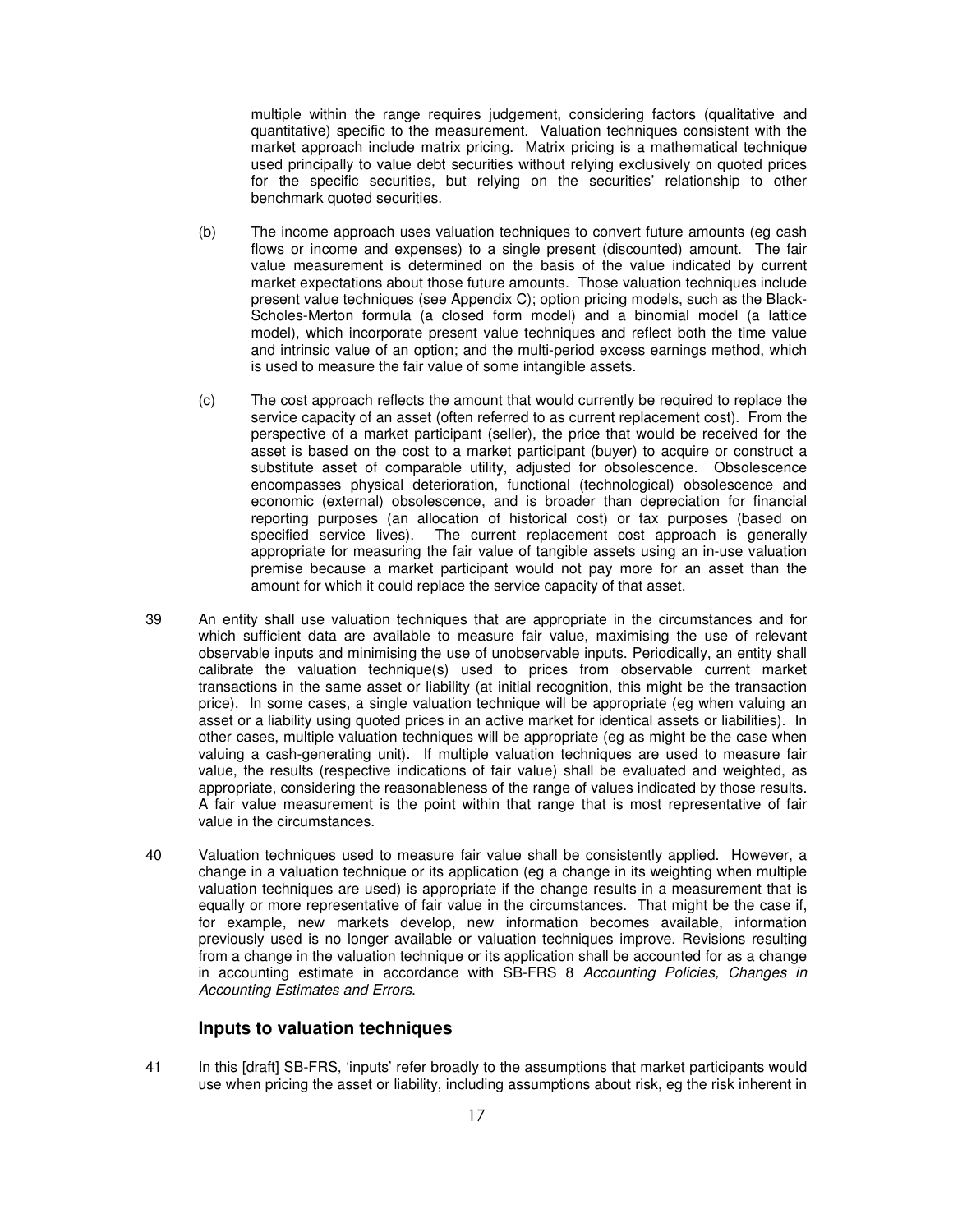a particular valuation technique used to measure fair value (such as a pricing model) or the risk inherent in the inputs to the valuation technique. Inputs may be observable or unobservable:

- (a) Observable inputs are inputs that are developed on the basis of available market data and reflect the assumptions that market participants would use when pricing the asset or liability.
- (b) Unobservable inputs are inputs for which market data are not available and that are developed on the basis of the best information available about the assumptions that market participants would use when pricing the asset or liability.
- 42 Valuation techniques used to measure fair value shall maximise the use of relevant observable inputs and minimise the use of unobservable inputs. In some cases an entity may determine that observable inputs require significant adjustment based on unobservable data and thus the fair value measurement would be categorised in a lower level of the fair value hierarchy. For example, the entity may determine that an income approach valuation technique that maximises the use of relevant observable inputs and minimises the use of unobservable inputs is equally representative of fair value as (or more representative of fair value than) a market approach valuation technique that would require significant adjustments using unobservable inputs.

#### **Fair value hierarchy**

- 43 To increase consistency and comparability in fair value measurements and the related disclosures, this [draft] SB-FRS establishes a fair value hierarchy that prioritises into three levels (see paragraphs 45–54) the inputs to valuation techniques used to measure fair value. The fair value hierarchy gives the highest priority to quoted prices (unadjusted) in active markets for identical assets or liabilities (Level 1 inputs) and the lowest priority to unobservable inputs (Level 3 inputs). In some cases, the inputs used to measure the fair value of an asset or a liability might be categorised in different levels of the fair value hierarchy. The fair value measurement is categorised in its entirety in the same level of the fair value hierarchy as the lowest level input that is significant to the entire measurement. Assessing the significance of a particular input to the entire measurement requires judgement, considering factors specific to the asset or liability.
- 44 The availability of relevant inputs and their relative subjectivity might affect the selection of appropriate valuation techniques. However, the fair value hierarchy prioritises the inputs to valuation techniques, not the valuation techniques used to measure fair value. For example, a fair value measurement developed using a present value technique might be categorised within Level 2 or Level 3, depending on the inputs that are significant to the entire measurement and the level in the fair value hierarchy within which those inputs are categorised. If observable inputs require significant adjustment using unobservable inputs, the resulting measurement is a Level 3 measurement.

#### **Level 1 inputs**

- 45 Level 1 inputs are quoted prices (unadjusted) in active markets for identical assets or liabilities that the entity can access at the measurement date.
- 46 Although an entity must have access to the market at the measurement date, it does not need to be able to sell the particular asset or transfer the particular liability on that date, eg if there is a restriction on the sale of the asset. However, the entity must be able to access the market when the restriction ceases to exist.
- 47 If a market participant would consider a restriction on the sale of an asset when determining the price for the asset, an entity shall adjust the quoted price to reflect the effect of that restriction. Such an adjustment is not a Level 1 input and, if the adjustment is significant, the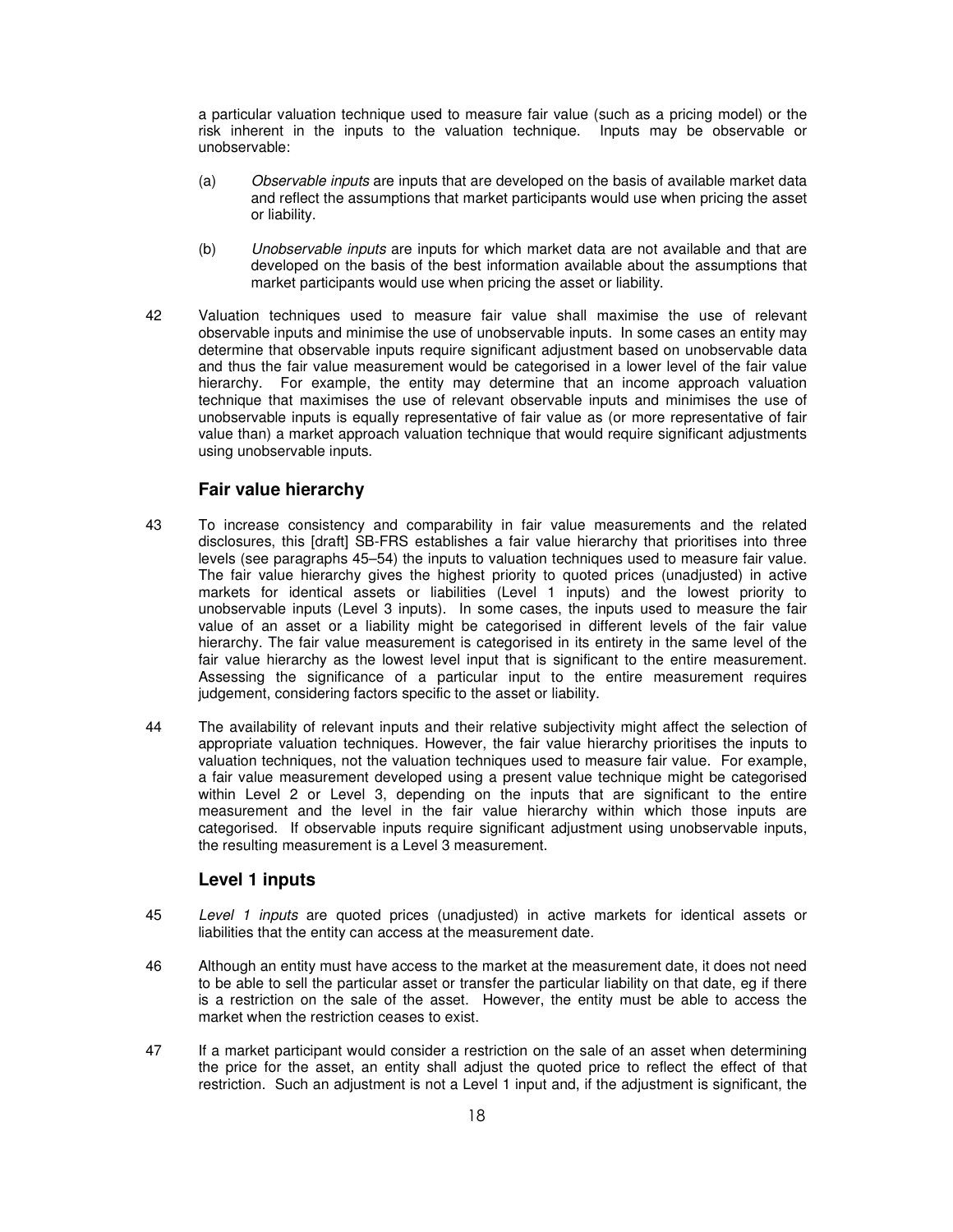measurement would be categorised in a lower level of the fair value hierarchy.

- 48 An active market for the asset or liability is a market in which transactions for the asset or liability take place with sufficient frequency and volume to provide pricing information on an ongoing basis. A quoted price in an active market provides the most reliable evidence of fair value and shall be used to measure fair value whenever available, except as discussed in paragraphs 49 and 50.
- 49 If an entity holds a large number of similar assets or liabilities (eg debt securities) that are measured at fair value, a quoted price in an active market might be available but not readily accessible for each of those assets or liabilities individually. In that case, as a practical expedient, an entity may measure fair value using an alternative pricing method that does not rely exclusively on quoted prices (eg matrix pricing). However, the use of an alternative pricing method results in a lower level fair value measurement.
- 50 In some situations, a quoted price in an active market might not represent fair value at the measurement date. That might be the case if, for example, significant events (principal-toprincipal transactions, brokered trades or announcements) take place after the close of a market but before the measurement date. An entity shall establish and consistently apply a policy for identifying those events that might affect fair value measurements. However, if the quoted price is adjusted for new information, the adjustment results in a lower level fair value measurement.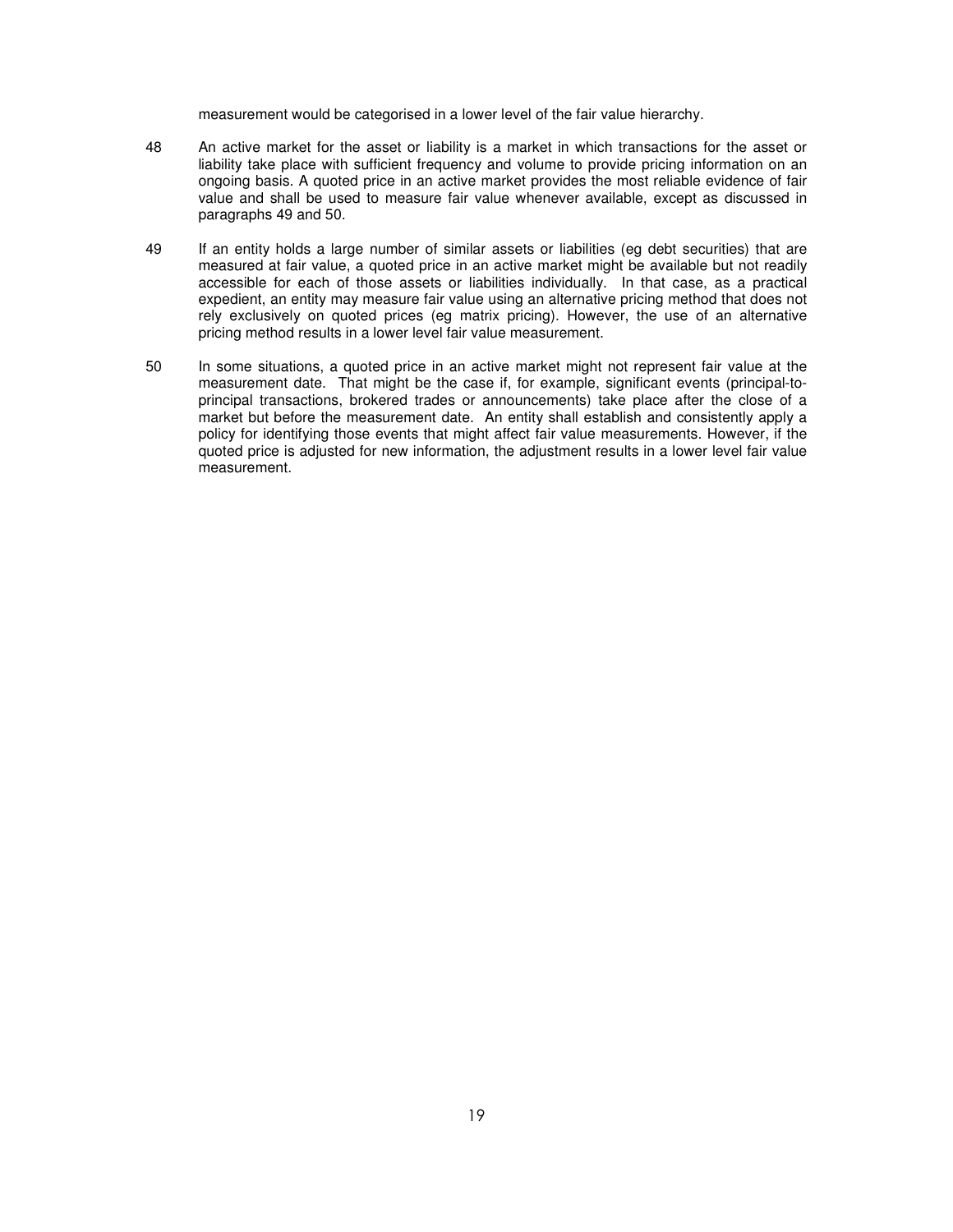#### **Level 2 inputs**

- 51 Level 2 inputs are inputs other than quoted prices included within Level 1 that are observable for the asset or liability, either directly (ie as prices) or indirectly (ie derived from prices). If the asset or liability has a specified (contractual) term, a Level 2 input must be observable for substantially the full term of the asset or liability. Level 2 inputs include the following:
	- (a) quoted prices for similar assets or liabilities in active markets
	- (b) quoted prices for identical or similar assets or liabilities in markets that are not active (paragraph B5 provides examples of factors that may indicate that a market is not active)
	- (c) inputs other than quoted prices that are observable for the asset or liability (eg interest rates and yield curves observable at commonly quoted intervals, volatilities, prepayment speeds, loss severities, credit risks and default rates)
	- (d) inputs that are derived principally from or corroborated by observable market data by correlation or other means (market-corroborated inputs).
- 52 Adjustments to Level 2 inputs will vary depending on factors specific to the asset or liability. Those factors include the condition or location of the asset, the extent to which the inputs relate to items that are comparable to the asset or liability, and the volume and level of activity in the markets within which the inputs are observed. An adjustment that is significant to the entire measurement might result in a Level 3 measurement, depending on where the inputs used to determine the adjustment are categorised in the fair value hierarchy.

#### **Level 3 inputs**

- 53 Level 3 inputs are inputs for the asset or liability that are not based on observable market data (unobservable inputs). Unobservable inputs shall be used to measure fair value to the extent that relevant observable inputs are not available, thereby allowing for situations in which there is little, if any, market activity for the asset or liability at the measurement date. However, the fair value measurement objective remains the same, ie an exit price from the perspective of a market participant that holds the asset or owes the liability. Therefore, unobservable inputs shall reflect the assumptions that market participants would use when pricing the asset or liability, including assumptions about risk.
- 54 Unobservable inputs shall be developed using the best information available in the circumstances, which might include an entity's own data. In developing unobservable inputs, an entity may begin with its own data, which shall be adjusted if reasonably available information indicates that (a) other market participants would use different data or (b) there is something particular to the entity that is not available to other market participants (eg an entity-specific synergy), and the entity is able to quantify these adjustments. An entity need not undertake exhaustive efforts to obtain information about market participant assumptions. However, an entity shall not ignore information about market participant assumptions that is reasonably available.

#### **Inputs based on bid and ask prices**

55 If an input used to measure fair value is based on bid and ask prices (eg in a dealer market), the price within the bid-ask spread that is most representative of fair value in the circumstances shall be used to measure fair value, regardless of where the input is categorised in the fair value hierarchy (Level 1, 2 or 3). This [draft] SB-FRS does not preclude the use of mid-market pricing or other pricing conventions used by market participants as a practical expedient for fair value measurements within a bid-ask spread. If a bid-ask spread for an asset or a liability is not observable directly or indirectly (eg a bid-ask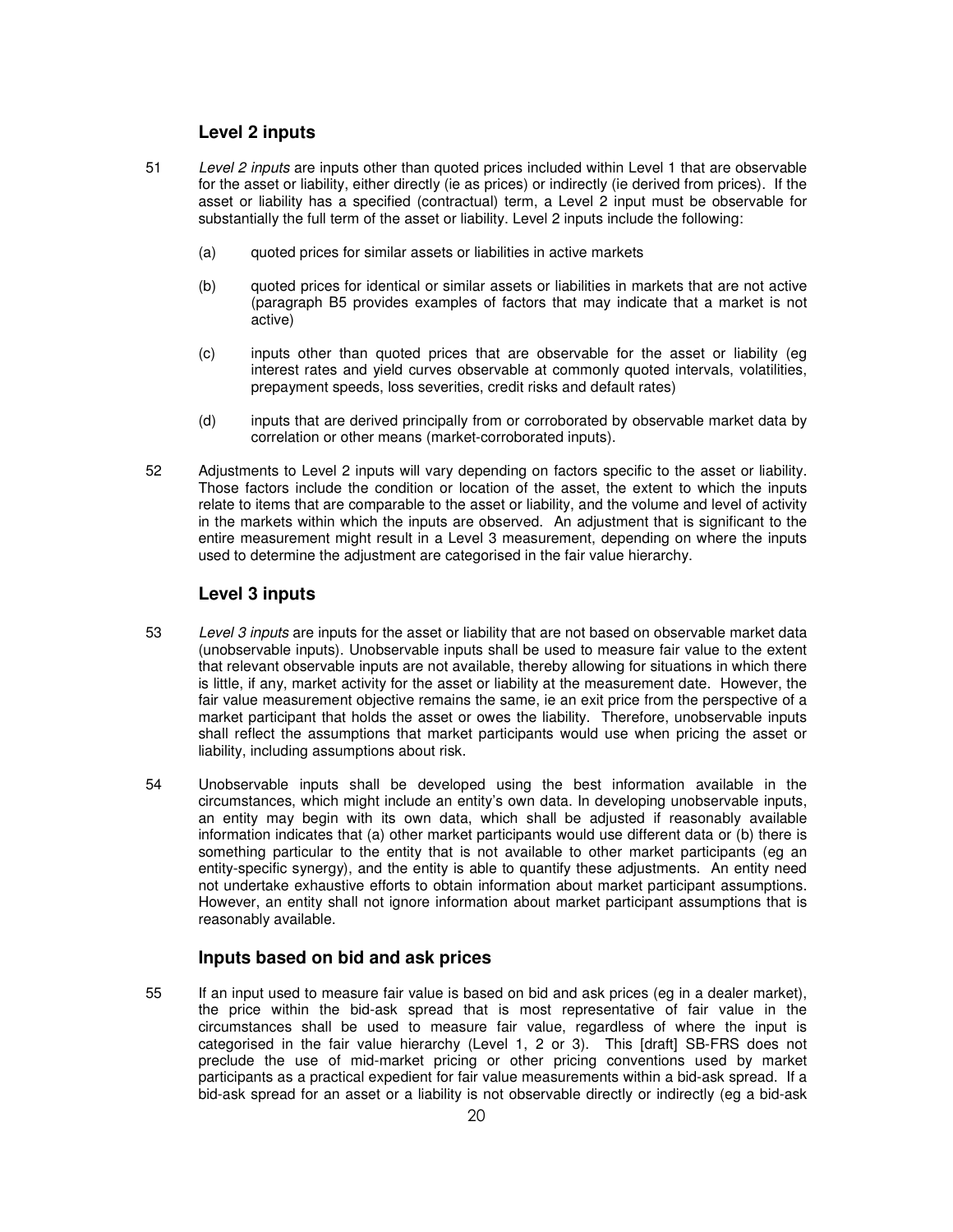spread for a similar asset or liability), an entity need not undertake exhaustive efforts to estimate a bid-ask spread.

#### **Disclosures**

- **56 For assets and liabilities measured at fair value, an entity shall disclose information that enables users of its financial statements to assess the methods and inputs used to develop those measurements and, for fair value measurements using significant unobservable inputs (Level 3), the effect of the measurements on profit or loss or other comprehensive income for the period.**
- 57 To meet the objectives in paragraph 56, an entity shall (except as otherwise specified below) determine how much detail to disclose, how much emphasis to place on different aspects of the disclosure requirements, how much aggregation or disaggregation to undertake, and whether users need any additional information to evaluate the quantitative information disclosed. At a minimum, an entity shall disclose the following information for each class of assets and liabilities:
	- (a) the fair value measurement at the end of the reporting period.
	- (b) the level of the fair value hierarchy within which the fair value measurements are categorised in their entirety (Level 1, 2 or 3).
	- (c) for assets and liabilities held at the reporting date, any significant transfers between Level 1 and Level 2 of the fair value hierarchy and the reasons for those transfers. Transfers into each level shall be disclosed and discussed separately from transfers out of each level. For this purpose, significance shall be judged with respect to profit or loss, and total assets or total liabilities.
	- (d) the methods and the inputs used in the fair value measurement and the information used to develop those inputs. If there has been a change in valuation technique (eg changing from a market approach to an income approach), the entity shall disclose that change, the reasons for making it, and its effect on the fair value measurement.
	- (e) for fair value measurements categorised within Level 3 of the fair value hierarchy, a reconciliation from the opening balances to the closing balances, disclosing separately changes during the period attributable to the following:
		- (i) total gains or losses for the period recognised in profit or loss, and a description of where they are presented in the statement of comprehensive income or the separate income statement (if presented).
		- (ii) total gains or losses for the period recognised in other comprehensive income.
		- (iii) purchases, sales, issues and settlements (each of those types of change disclosed separately).
		- (iv) transfers into or out of Level 3 (eg transfers attributable to changes in the observability of market data) and the reasons for those transfers. For significant transfers, transfers into Level 3 shall be disclosed and discussed separately from transfers out of Level 3. For this purpose, significance shall be judged with respect to profit or loss, and total assets or total liabilities.
- (f) the amount of the total gains or losses for the period in (e)(i) above included in profit or loss that are attributable to gains or losses relating to those assets and liabilities held at the reporting date, and a description of where those gains or losses are presented in the statement of comprehensive income or the separate income statement (if presented).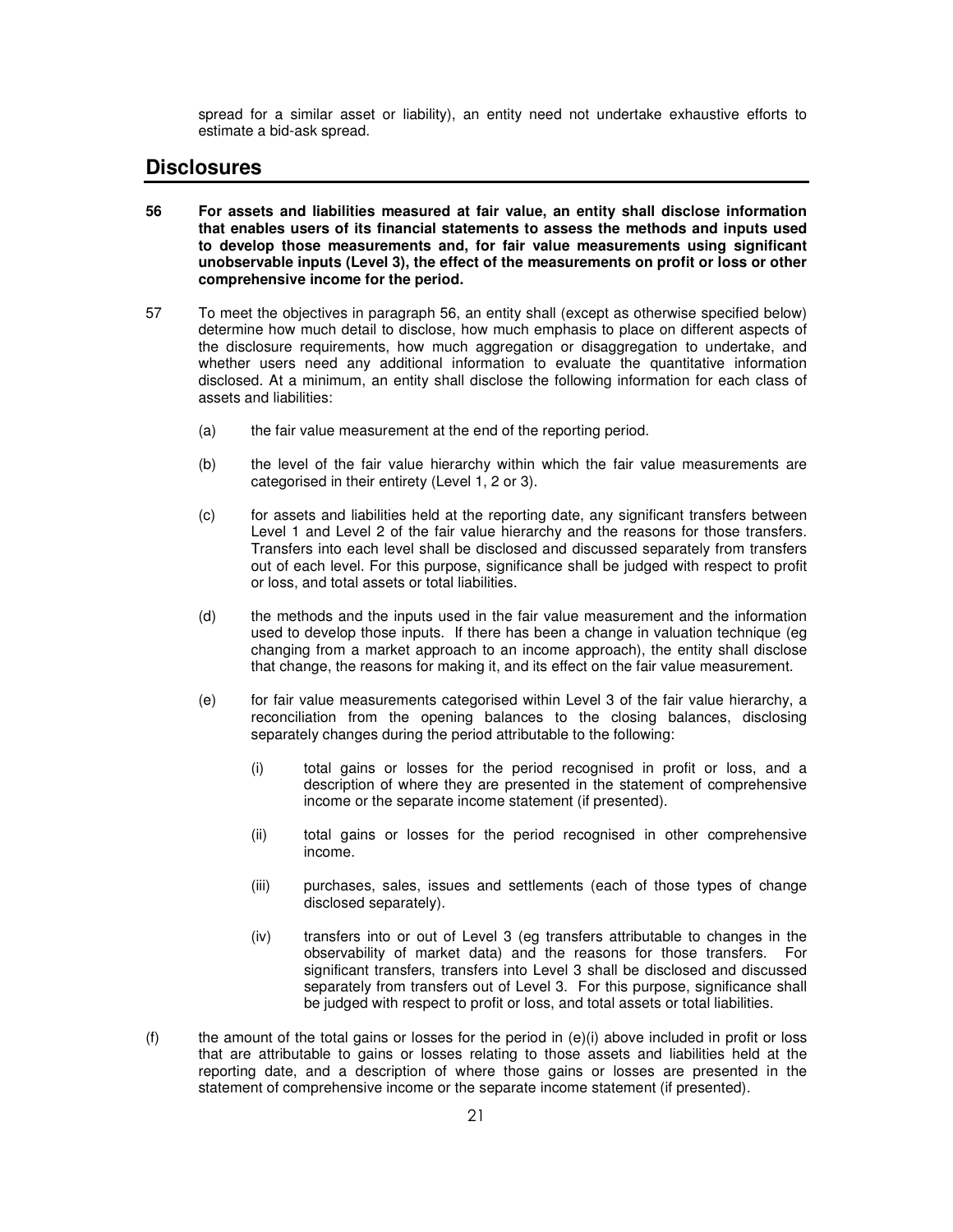- (g) for fair value measurements categorised within Level 3 of the fair value hierarchy, if changing one or more of the inputs to reasonably possible alternative assumptions would change fair value significantly, an entity shall state that fact and disclose the effect of those changes. An entity shall disclose how it calculated those changes. For this purpose, significance shall be judged with respect to profit or loss, and total assets or total liabilities.
- 58 For each class of assets and liabilities not measured at fair value in the statement of financial position, but for which the fair value is disclosed, an entity shall disclose the fair value by the level of the fair value hierarchy.
- 59 For each class of liability measured at fair value after initial recognition, an entity shall disclose:
	- (a) the amount of change, during the period and cumulatively, in the fair value of the liability that is attributable to changes in the non-performance risk of that liability, and the reasons for that change.
	- (b) how the entity estimated the amount in paragraph 59(a) attributable to changes in the non-performance risk of the liability.
	- (c) the difference between the liability's carrying amount and the amount of economic benefits the entity is required to sacrifice to satisfy the obligation (eg for a contractual liability, this would be the amount the entity is contractually required to pay to the holder of the obligation).
- 60 If an asset is used together with other assets and its highest and best use differs from its current use (see paragraphs 20 and 21), an entity shall disclose, by class of asset:
	- (a) the value of the assets assuming their current use (ie the amount that would be their fair value if the current use were the highest and best use).
	- (b) the amount by which the fair value of the assets differs from their value in their current use (ie the incremental value of the asset group).
	- (c) the reasons the assets are being used in a manner that differs from their highest and best use.
- 61 An entity shall present the quantitative disclosures required by this [draft] SB-FRS in a tabular format unless another format is more appropriate.

## **Effective date and transition**

- 62 A entity shall apply this [draft] SB-FRS for annual periods beginning on or after [date to be inserted after exposure]. Earlier application is permitted. If an entity applies the [draft] SB-FRS for an earlier period, it shall disclose that fact.
- 63 This [draft] SB-FRS shall be applied prospectively as of the beginning of the annual period in which it is initially applied.
- 64 The disclosure requirements of this [draft] SB-FRS need not be applied in comparative information provided for periods before initial application of the [draft] SB-FRS.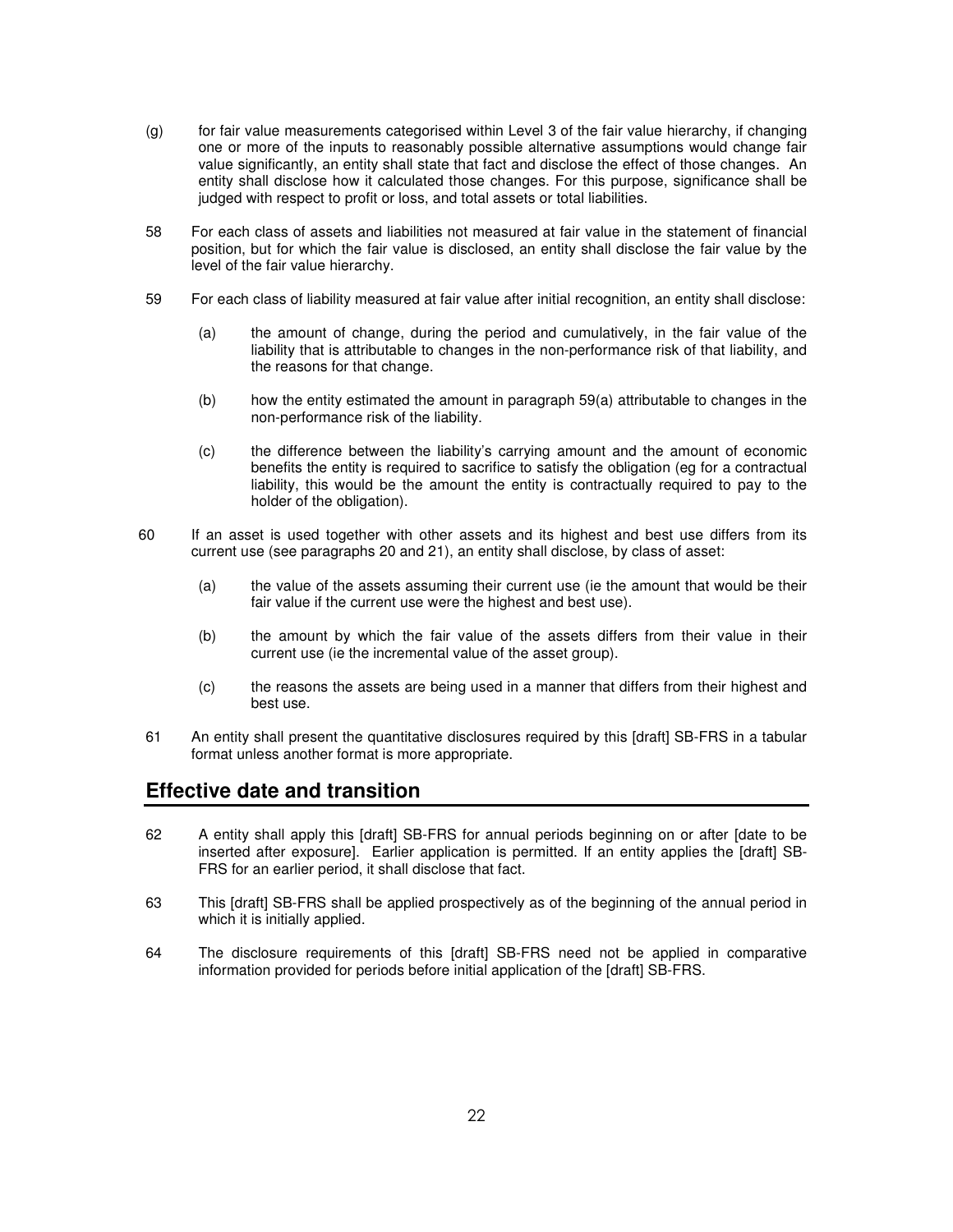## **Appendix A Defined terms**

This appendix is an integral part of the [draft] SB-FRS.

| active market                                                                | A market in which transactions for the asset or liability take place with<br>sufficient frequency and volume to provide pricing information on an<br>ongoing basis.                                                                                      |
|------------------------------------------------------------------------------|----------------------------------------------------------------------------------------------------------------------------------------------------------------------------------------------------------------------------------------------------------|
| fair value                                                                   | The price that would be received to sell an asset or paid to transfer a<br>liability in an orderly transaction between market participants at the<br>measurement date.                                                                                   |
| highest and best use                                                         | The use of an asset by market participants that would maximise the<br>value of the asset or the group of assets and liabilities (eg a business)<br>within which the asset would be used.                                                                 |
| <b>Statutory Board Financial</b><br><b>Reporting Standards (SB-</b><br>FRSs) | Standards and Interpretations adopted by the Accountant-General.<br>They comprise:                                                                                                                                                                       |
|                                                                              | (a)<br>Statutory Board Financial Reporting Standards; and                                                                                                                                                                                                |
|                                                                              | (b)<br>Interpretations                                                                                                                                                                                                                                   |
| in-exchange valuation<br>premise                                             | A basis used to determine the fair value of an asset that provides<br>maximum value to market participants principally on a stand-alone<br>basis.                                                                                                        |
| in-use valuation premise                                                     | A basis used to determine the fair value of an asset that provides<br>maximum value to market participants principally through its use in<br>combination with other assets and liabilities as a group (as installed or<br>otherwise configured for use). |
| Level 1 inputs                                                               | Quoted prices (unadjusted) in active markets for identical assets or<br>liabilities.                                                                                                                                                                     |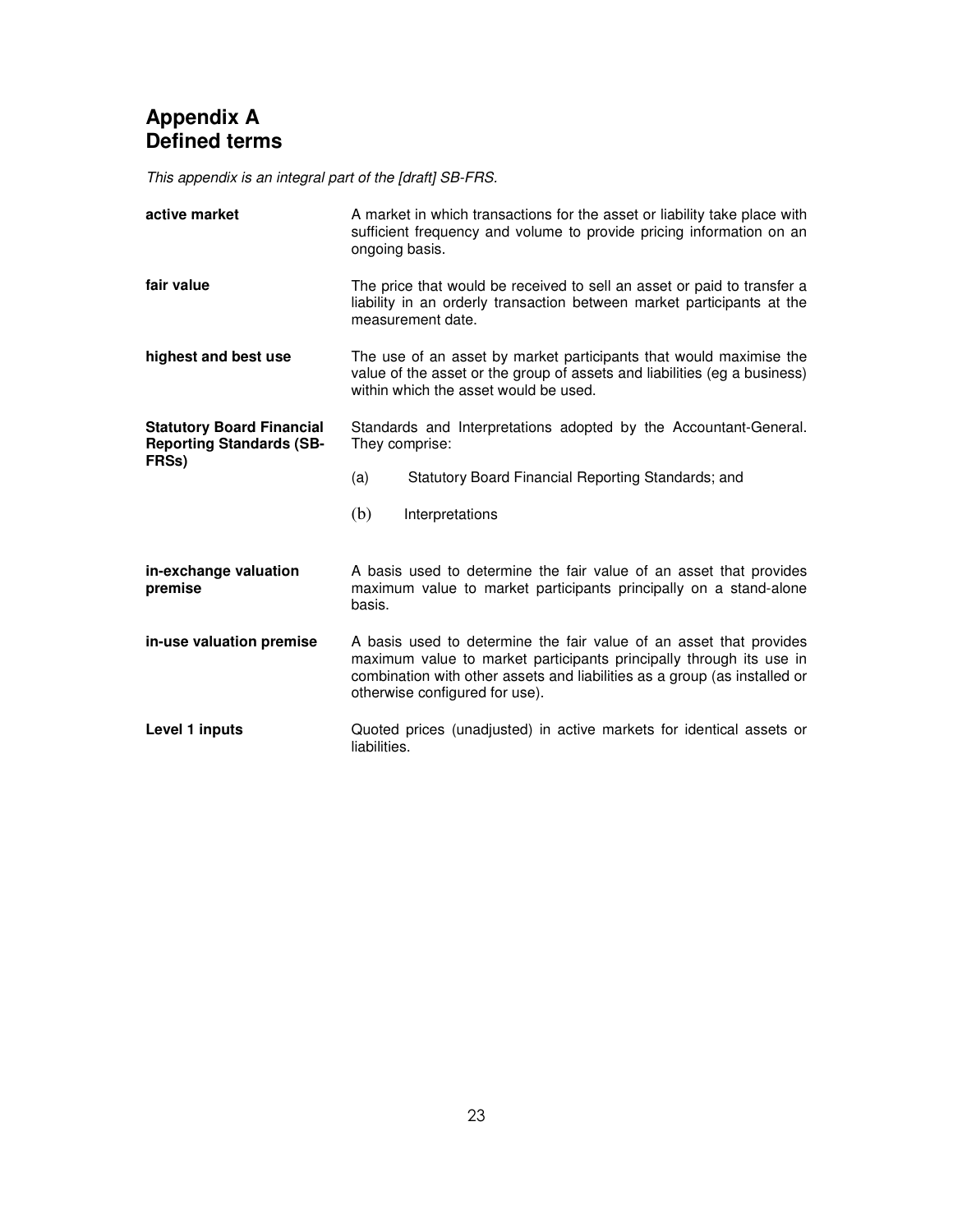| Level 2 inputs              | Inputs other than quoted prices included within Level 1 that are<br>observable for the asset or liability, either directly (ie as prices) or<br>indirectly (ie derived from prices). |                                                                                                                                                                                                                                                                                      |
|-----------------------------|--------------------------------------------------------------------------------------------------------------------------------------------------------------------------------------|--------------------------------------------------------------------------------------------------------------------------------------------------------------------------------------------------------------------------------------------------------------------------------------|
| Level 3 inputs              |                                                                                                                                                                                      | Inputs for the asset or liability that are not based on observable<br>market data (unobservable inputs).                                                                                                                                                                             |
| market participants         | Buyers and sellers in the most advantageous market for the asset or<br>liability that are:                                                                                           |                                                                                                                                                                                                                                                                                      |
|                             | (a)                                                                                                                                                                                  | independent of each other, ie they are not related parties as<br>defined in SB-FRS 24 Related Party Disclosures;                                                                                                                                                                     |
|                             | (b)                                                                                                                                                                                  | knowledgeable, ie they are sufficiently informed to make an<br>decision<br>and<br>investment<br>are presumed to<br>be<br>as<br>knowledgeable as the reporting entity about the asset or<br>liability;                                                                                |
|                             | (c)                                                                                                                                                                                  | able to enter into a transaction for the asset or liability; and                                                                                                                                                                                                                     |
|                             | (d)                                                                                                                                                                                  | willing to enter into a transaction for the asset or liability, ie<br>they are motivated but not forced or otherwise compelled to<br>do so.                                                                                                                                          |
| most advantageous<br>market |                                                                                                                                                                                      | The market that maximises the amount that would be received to sell<br>the asset or minimises the amount that would be paid to transfer the<br>liability, after considering transaction costs and transport costs.                                                                   |
| non-performance risk        |                                                                                                                                                                                      | The risk that an entity will not fulfil an obligation.                                                                                                                                                                                                                               |
| observable inputs           |                                                                                                                                                                                      | Inputs that are developed on the basis of available market data and<br>reflect the assumptions that market participants would use when<br>pricing the asset or liability.                                                                                                            |
| orderly transaction         | distress sale).                                                                                                                                                                      | A transaction that assumes exposure to the market for a period<br>before the measurement date to allow for marketing activities that are<br>usual and customary for transactions involving such assets or<br>liabilities; it is not a forced transaction (eg a forced liquidation or |
| principal market            | or liability.                                                                                                                                                                        | The market with the greatest volume and level of activity for the asset                                                                                                                                                                                                              |
| transport costs             |                                                                                                                                                                                      | The costs that would be incurred to transport an asset to or from its<br>most advantageous market.                                                                                                                                                                                   |
| unit of account             | in SB-FRSs.                                                                                                                                                                          | The level at which an asset or liability is aggregated or disaggregated                                                                                                                                                                                                              |
| unobservable inputs         |                                                                                                                                                                                      | Inputs for which market data are not available and that are developed<br>on the basis of the best information available about the assumptions<br>that market participants would use when pricing the asset or liability.                                                             |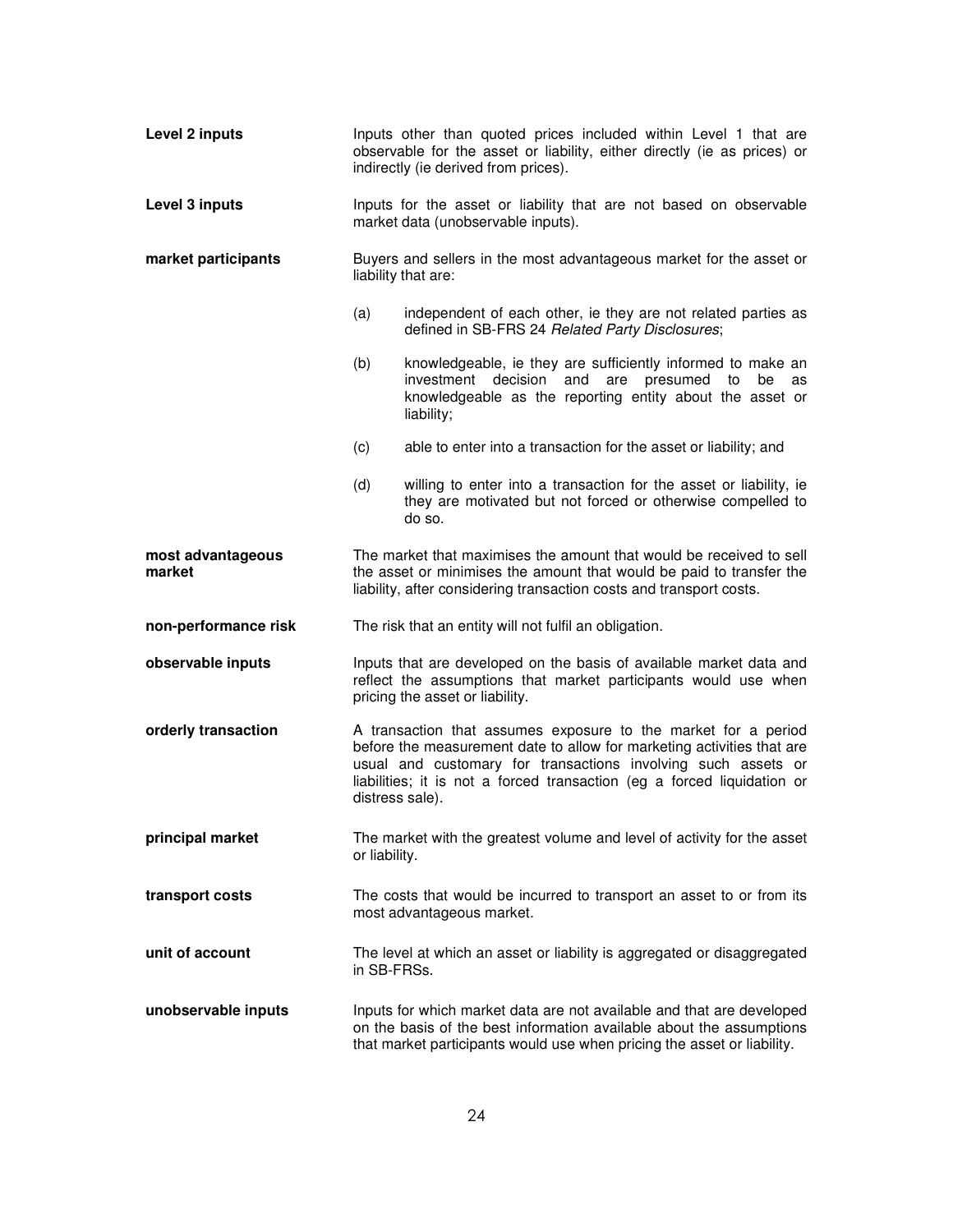## **Appendix B Application guidance**

This appendix is an integral part of the [draft] SB-FRS.

#### **The fair value measurement approach**

- B1 The objective of a fair value measurement is to determine the price that would be received to sell an asset or paid to transfer a liability at the measurement date. A fair value measurement requires an entity to determine:
	- (a) the particular asset or liability that is the subject of the measurement (consistently with its unit of account).
	- (b) for an asset, the valuation premise that is appropriate for the measurement (consistently with its highest and best use).
	- (c) the most advantageous market for the asset or liability.
	- (d) the valuation technique(s) appropriate for the measurement, considering the availability of data with which to develop inputs that represent the assumptions that market participants would use in pricing the asset or liability and the level of the fair value hierarchy within which the inputs are categorised.

#### **In-use valuation premise**

- B2 When measuring the fair value of a non-financial asset in use, the effect of using an in-use valuation premise depends on the circumstances. For example:
	- (a) the fair value of the asset might be the same whether using an in-use or an inexchange valuation premise. That might be the case if the asset is a business that market participants would continue to operate. In that case, the transaction would involve the business in its entirety. The use of the assets as a group in an ongoing business would generate synergies that would be available to market participants (market participant synergies).
	- (b) the in-use valuation premise might be incorporated in the fair value of the asset through adjustments to the value of the asset 'in exchange'. That might be the case if the asset is a machine and the fair value measurement is determined using an observed price for a similar machine (not installed or otherwise configured for use), adjusted for transport and installation costs so that the fair value measurement reflects the current condition and location of the machine (installed and configured for use).
	- (c) the in-use valuation premise might be incorporated into the fair value of the asset through the market participant assumptions used to measure the fair value of the asset. For example, if the asset is work-in-progress inventory that is unique and market participants would convert the inventory into finished goods, the fair value of the inventory would assume that market participants have or would acquire any specialised machinery necessary to convert the inventory into finished goods.
	- (d) the in-use valuation premise might be incorporated into the valuation technique used to measure the fair value of the asset. That might be the case when using the multiperiod excess earnings method to measure the fair value of some intangible assets because that valuation technique specifically considers the contribution of any complementary assets in the group in which such an intangible asset would be used.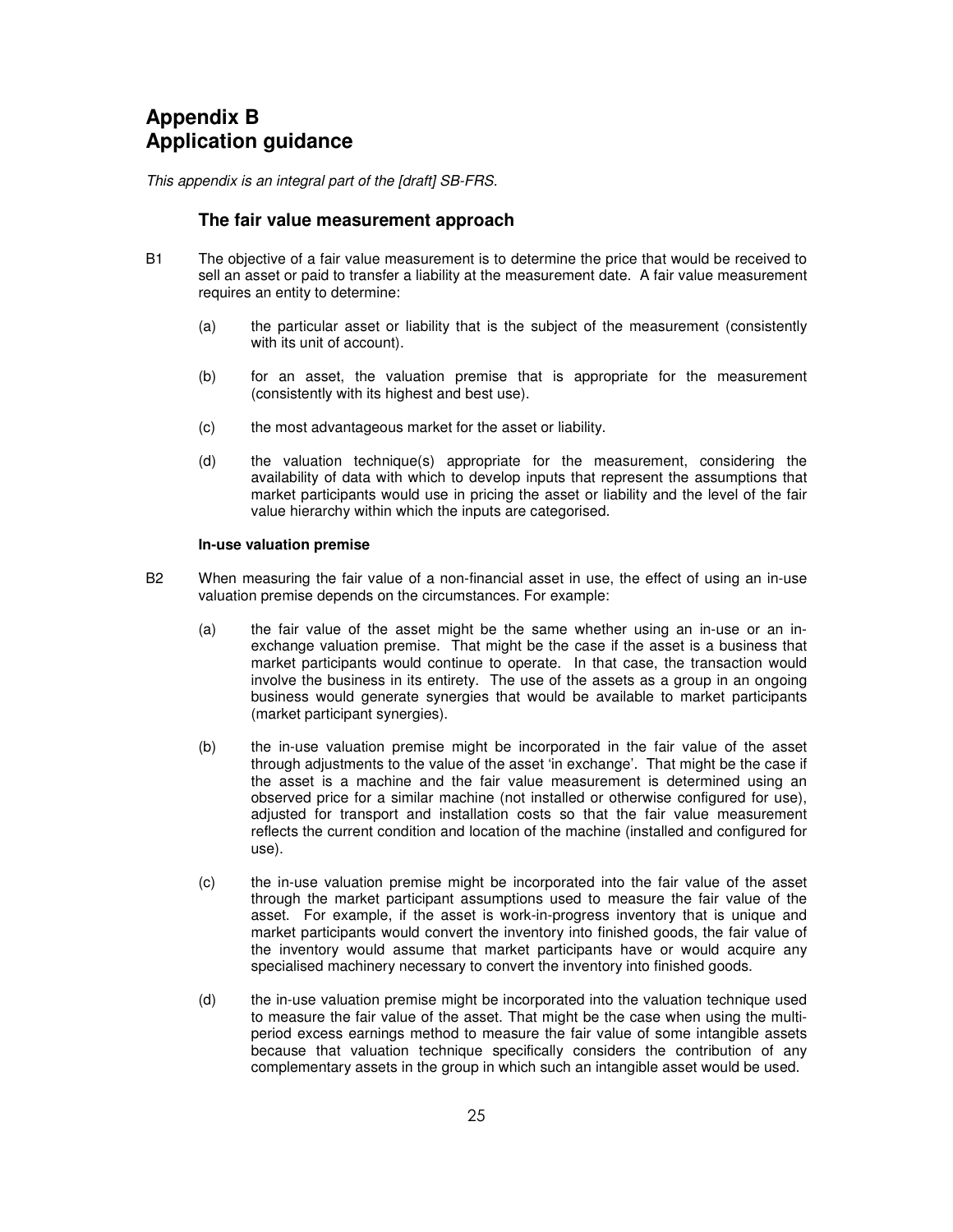(e) in more limited situations, when an entity uses an asset within a group of assets, the entity might measure the asset at an amount that approximates its fair value in use when allocating the fair value of the asset group to the individual assets of the group. That might be the case if the valuation involves real property and the fair value of improved property (an asset group) is allocated to its component assets (such as land and improvements).

#### **Fair value hierarchy**

#### Level 2 input

- B3 Examples of Level 2 inputs for particular assets and liabilities follow.
	- (a) Receive-fixed, pay-variable interest rate swap based on the LIBOR swap rate. A Level 2 input would include the LIBOR swap rate if that rate is observable at commonly quoted intervals for the full term of the swap.
	- (b) Receive-fixed, pay-variable interest rate swap based on a foreign-denominated yield curve. A Level 2 input would include the swap rate based on a foreign-denominated yield curve that is observable at commonly quoted intervals for substantially the full term of the swap. That would be the case if the term of the swap is 10 years and that rate is observable at commonly quoted intervals for 9 years, provided that any reasonable extrapolation of the yield curve for year 10 would not be significant to the fair value measurement of the swap in its entirety.
	- (c) Receive-fixed, pay-variable interest rate swap based on a specific bank's prime rate. A Level 2 input would include the bank's prime rate derived through extrapolation if the extrapolated values are corroborated by observable market data, for example, by correlation with an interest rate that is observable over substantially the full term of the swap.
	- (d) Three-year option on exchange-traded shares. A Level 2 input would include the implied volatility for the shares derived through extrapolation to year 3 if (i) prices for one-year and two-year options on the shares are observable and (ii) the extrapolated implied volatility of a three-year option is corroborated by observable market data for substantially the full term of the option. In that case, the implied volatility could be derived by extrapolating from the implied volatility of the one-year and two-year options on the shares and corroborated by the implied volatility for three-year options on comparable entities' shares, provided that correlation with the one-year and twoyear implied volatilities is established.
	- (e) Licensing arrangement. For a licensing arrangement that is acquired in a business combination and was recently negotiated with an unrelated party by the acquired entity (the party to the licensing arrangement), a Level 2 input would include the royalty rate at inception of the arrangement.
	- (f) Finished goods inventory at a retail outlet. For finished goods inventory that is acquired in a business combination, a Level 2 input would include either a price to customers in a retail market or a wholesale price to retailers in a wholesale market, adjusted for differences between the condition and location of the inventory item and the comparable (similar) inventory items so that the fair value measurement reflects the price that would be received in a transaction to sell the inventory to another retailer that would complete the requisite selling efforts. Conceptually, the fair value measurement will be the same, whether adjustments are made to a retail price (downward) or to a wholesale price (upward). Generally, the price that requires the least amount of subjective adjustments shall be used for the fair value measurement.
	- (g) Building held and used. A Level 2 input would include the price per square metre for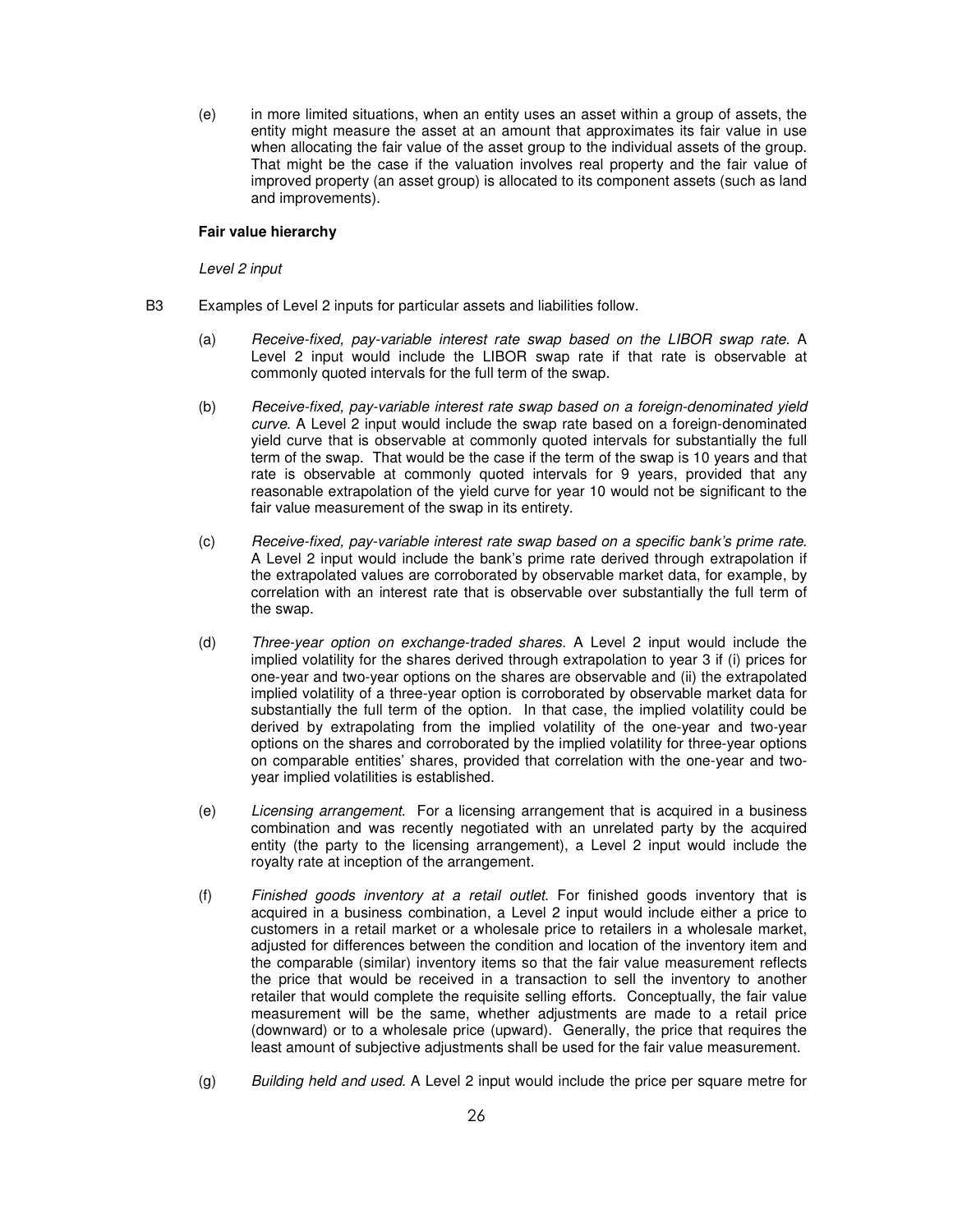the building (a valuation multiple) derived from observable market data, eg multiples derived from prices in observed transactions involving comparable (similar) buildings in similar locations.

(h) Cash-generating unit. A Level 2 input would include a valuation multiple (eg a multiple of earnings or revenue or a similar performance measure) derived from observable market data, eg multiples derived from prices in observed transactions involving comparable (similar) businesses, considering operational, market, financial and non-financial factors

#### Level 3 inputs

- B4 Examples of Level 3 inputs for particular assets and liabilities follow.
	- (a) Long-dated currency swap. A Level 3 input would include interest rates in a specified currency that are not observable and cannot be corroborated by observable market data at commonly quoted intervals or otherwise for substantially the full term of the currency swap. The interest rates in a currency swap are the swap rates calculated from the respective countries' yield curves.
	- (b) Three-year option on exchange-traded shares. A Level 3 input would include historical volatility, ie the volatility for the shares derived from the shares' historical prices. Historical volatility typically does not represent current market participant expectations about future volatility, even if it is the only information available to price an option.
	- (c) Interest rate swap. A Level 3 input would include an adjustment to a mid-market consensus (non-binding) price for the swap developed using data that are not directly observable and cannot otherwise be corroborated by observable market data.
	- (d) Decommissioning liability assumed in a business combination. A Level 3 input would include a current estimate of the cash outflows to be paid to fulfil the obligation developed using the entity's own data if there is no reasonably available information that indicates that market participants would use different assumptions. That Level 3 input would be used in a present value technique together with other inputs, eg (i) a current risk-free discount rate that adjusts the estimated future cash outflows for the time value of money or a credit-adjusted risk-free rate if the effect of the entity's credit standing on the fair value of the liability is reflected in the discount rate rather than in the estimate of future cash outflows and (ii) an estimate of the premium, if any, that market participants would require for bearing risk arising from the obligation (the risk premium) and to generate the profit they would require for undertaking to fulfil the obligation. The risk premium takes into account the uncertainty inherent in the estimate of the future cash outflows (ie the price market participants would require for bearing the risk of possible variations in the amount or timing of the cash flows).
	- (e) Cash-generating unit. A Level 3 input would include a financial forecast (eg of cash flows or profit or loss) developed using the entity's own data if there is no reasonably available information that indicates that market participants would use different assumptions.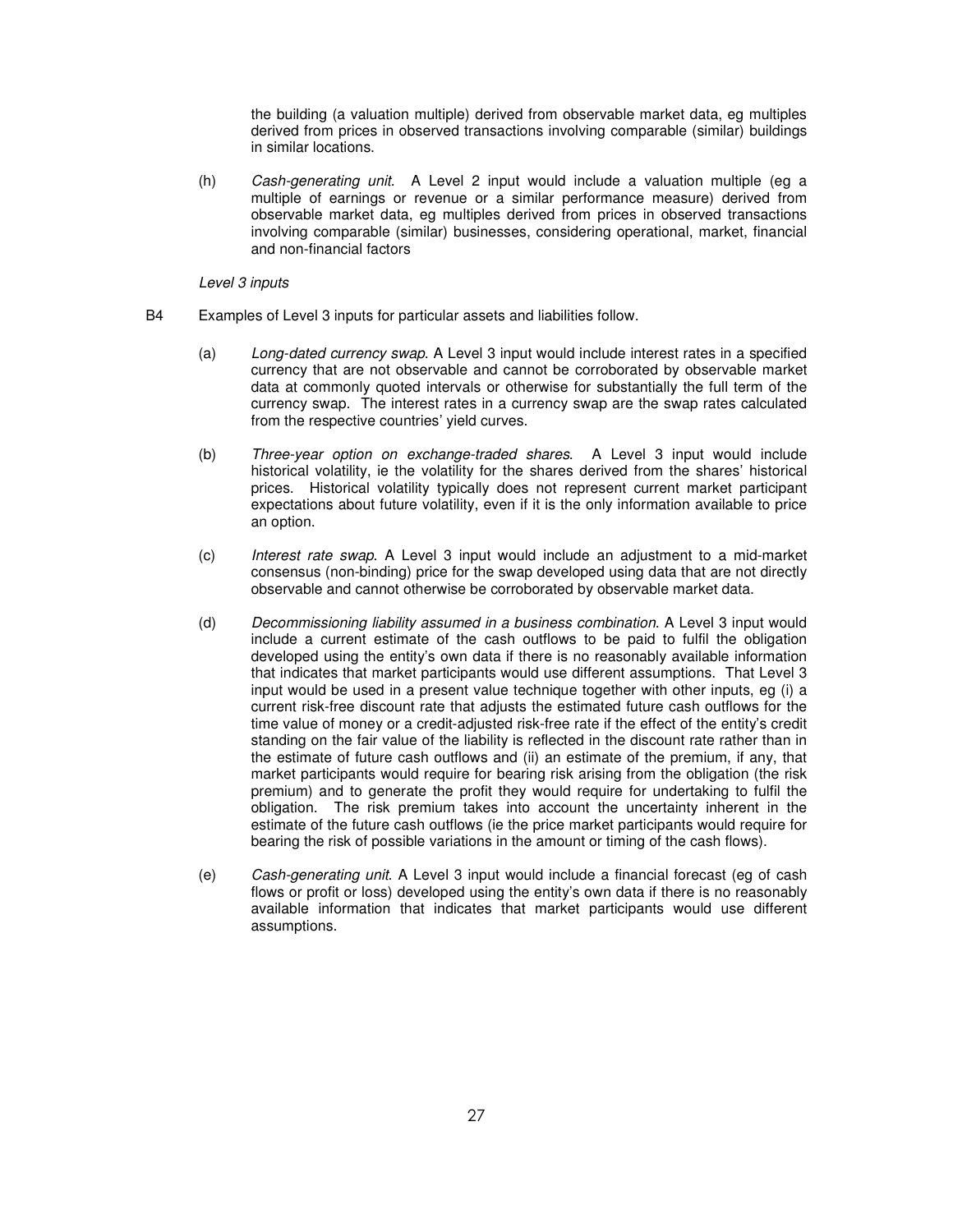#### **Not active markets and transactions that are not orderly**

- B5 The presence of the following factors may indicate that a market is not active:
	- (a) there has been a significant decrease in the volume and level of activity for the asset or liability when compared with normal market activity for the asset or liability (or similar assets or liabilities).
	- (b) there are few recent transactions.
	- (c) price quotations are not based on current information.
	- (d) price quotations vary substantially over time or among market-makers (eg some brokered markets).
	- (e) indices that previously were highly correlated with the fair values of the asset or liability are demonstrably uncorrelated with recent indications of fair value for that asset or liability.
	- (f) there is a significant increase in implied liquidity risk premiums, yields or performance indicators (such as delinquency rates or loss severities) for observed transactions or quoted prices when compared with the entity's estimate of expected cash flows, considering all available market data about credit and other non-performance risk for the asset or liability.
	- (g) there is a wide bid-ask spread or significant increase in the bid-ask spread.
	- (h) there is a significant decline or absence of a market for new issues (ie primary market) for the asset or liability (or similar assets or liabilities).
	- (i) little information is released publicly (eg a principal-to-principal market).

An entity evaluates the significance and relevance of the factors (together with other pertinent factors) to determine whether, on the basis of the evidence available, a market is not active.

- B6 If an entity concludes that a market is not active, transactions or quoted prices in that market may not be determinative of fair value (eg there may be transactions that are not orderly). Further analysis of the transactions or quoted prices is needed, and a significant adjustment to the transactions or quoted prices may be necessary to measure fair value. Significant adjustments also may be necessary in other circumstances (eg when a price for a similar asset requires significant adjustment to make it more comparable to the asset being measured or when the price is stale).
- B7 This [draft] SB-FRS does not prescribe a methodology for making significant adjustments to transactions or quoted prices. Paragraphs 38–40 discuss the use of valuation techniques when measuring fair value. Regardless of the valuation technique used, an entity includes appropriate risk adjustments, including a risk premium reflecting the amount market participants would demand because of the risk (uncertainty) inherent in the cash flows of an asset or liability (see paragraph C5). Otherwise, the measurement would not faithfully represent fair value. In some cases, determining the appropriate risk premium might be difficult. However, the degree of difficulty alone is not a sufficient basis on which to exclude a risk adjustment. The risk premium should be reflective of an orderly transaction between market participants at the measurement date under current market conditions.
- B8 If a market is not active, a change in valuation technique or the use of multiple valuation techniques may be appropriate (eg the use of a market approach and a present value technique). When weighting indications of fair value resulting from the use of multiple valuation techniques, an entity considers the reasonableness of the range of fair value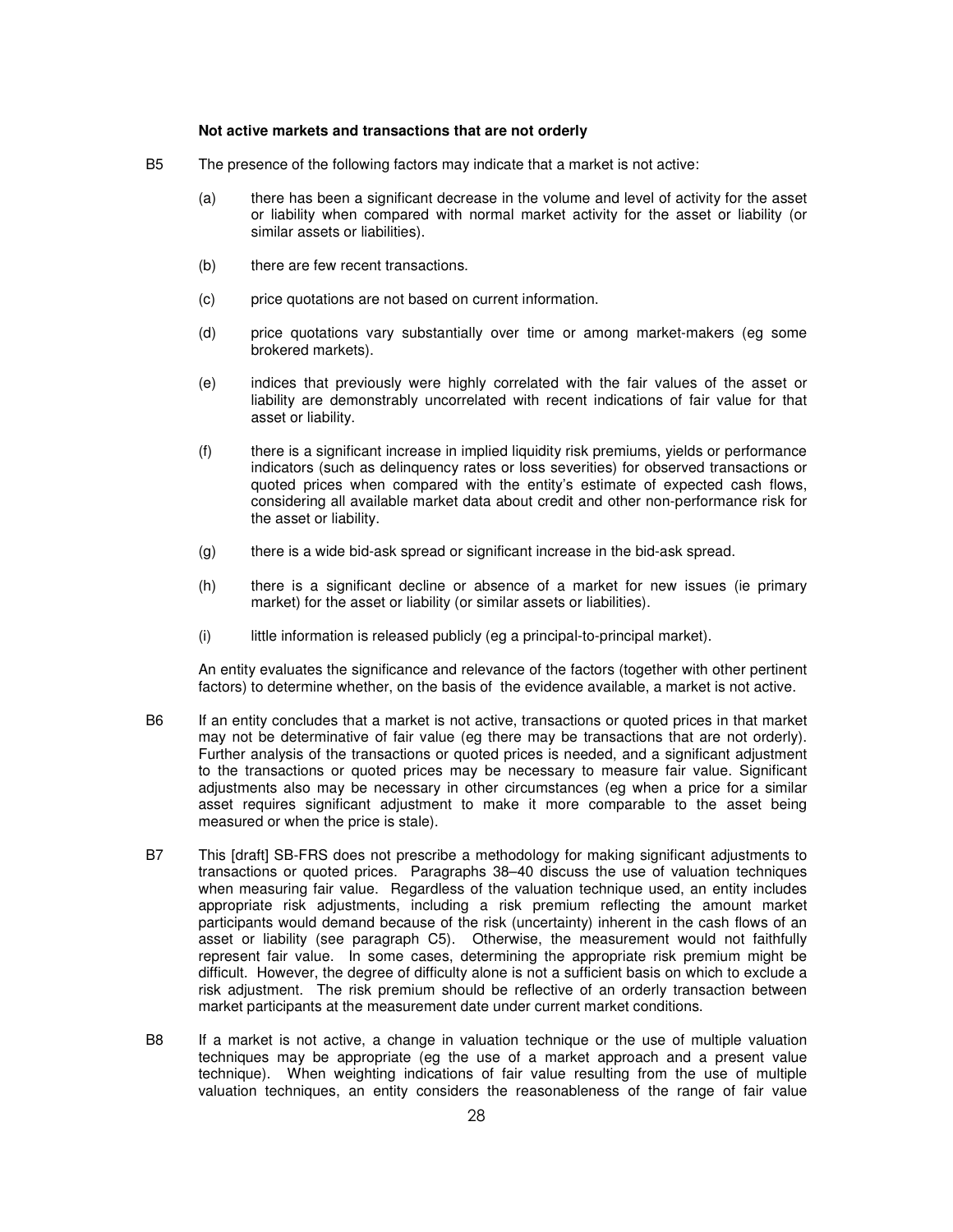estimates. The objective is to determine the point within the range that is most representative of fair value under current market conditions. A wide range of fair value estimates may be an indication that further analysis is needed.

- B9 Even when a market is not active, the objective of a fair value measurement remains the same. Fair value is the price that would be received to sell an asset or paid to transfer a liability in an orderly transaction (ie not a forced liquidation or distress sale) between market participants at the measurement date under current market conditions.
- B10 Measuring fair value in a market that is not active depends on the facts and circumstances and requires the use of significant judgement. An entity's intention to continue to hold the asset or liability is not relevant when measuring fair value because fair value is a marketbased measurement, not an entity-specific measurement.
- B11 Even if a market is not active, it is not appropriate to conclude that all transactions in that market are not orderly (ie are forced or distress sales). Circumstances that may indicate that a transaction is not orderly include, but are not limited to the following:
	- (a) there was not adequate exposure to the market for a period before the measurement date to allow for marketing activities that are usual and customary for transactions involving such assets or liabilities under current market conditions.
	- (b) there was a usual and customary marketing period, but the seller marketed the asset or liability to a single market participant.
	- (c) the seller is in or near bankruptcy or receivership (ie distressed) or the seller was required to sell to meet regulatory or legal requirements (ie forced).
	- (d) the transaction price is an outlier when compared with other recent transactions for the same or similar asset or liability.

An entity evaluates the circumstances to determine whether, on the weight of the evidence available, the transaction is orderly.

- B12 If the evidence indicates that a transaction is not orderly, an entity places little, if any, weight (compared with other indications of fair value) on that transaction price when measuring fair value or estimating market risk premiums.
- B13 If the evidence indicates that a transaction is orderly, an entity considers that transaction price when measuring fair value or estimating market risk premiums. The amount of weight placed on that transaction price when compared with other indications of fair value will depend on the facts and circumstances such as the size of the transaction, the comparability of the transaction to the asset or liability being measured and the proximity of the transaction to the measurement date.
- B14 If an entity does not have sufficient information to conclude whether a transaction is orderly, it considers the transaction price when measuring fair value or estimating market risk premiums. However, that transaction price may not be determinative of fair value (ie the transaction price is not necessarily the sole or primary basis for measuring fair value or estimating market risk premiums). When an entity does not have sufficient information to conclude whether particular transactions are orderly, the entity places less weight on those transactions.
- B15 An entity need not undertake exhaustive efforts to determine whether a transaction is orderly but it shall not ignore information that is reasonably available. When an entity is a party to a transaction it is presumed to have sufficient information to conclude whether the transaction is orderly.

#### **Quoted prices provided by third parties**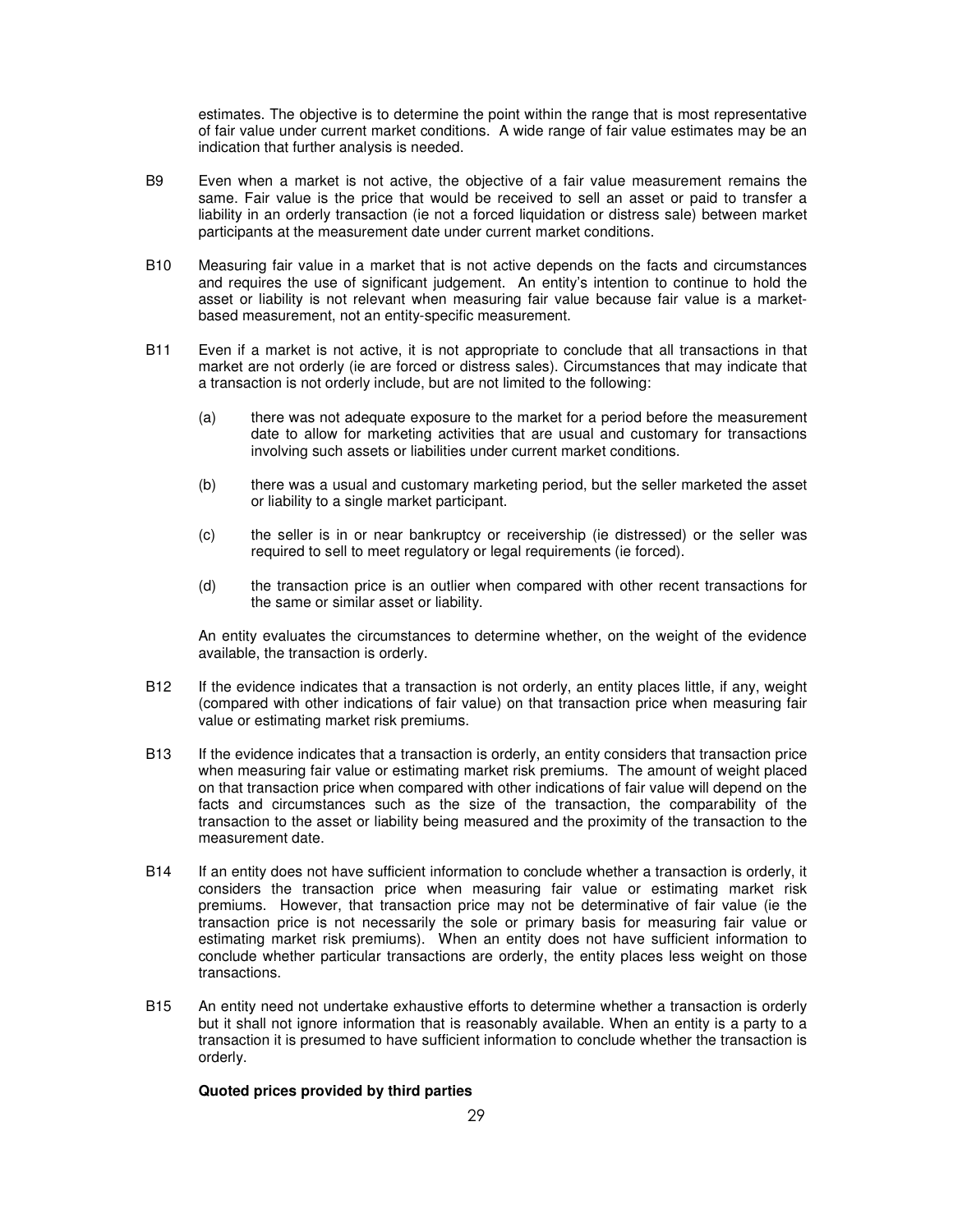- B16 When an entity is measuring fair value, this [draft] SB-FRS does not preclude the use of quoted prices provided by third parties, such as pricing services or brokers, when the entity has determined that the quoted prices provided by those parties are determined in accordance with this [draft] SB-FRS.
- B17 If a market is not active, an entity must evaluate whether the quoted prices are based on current information that reflects orderly transactions or a valuation technique that reflects market participant assumptions (including assumptions about risks). In weighting a quoted price as an input to a fair value measurement, an entity places less weight (when compared with other indications of fair value that are based on transactions) on quotes that do not reflect the result of transactions.
- B18 Furthermore, the nature of a quote (eg whether the quote is an indicative price or a binding offer) should be considered when weighting the available evidence, with more weight given to quotes based on binding offers.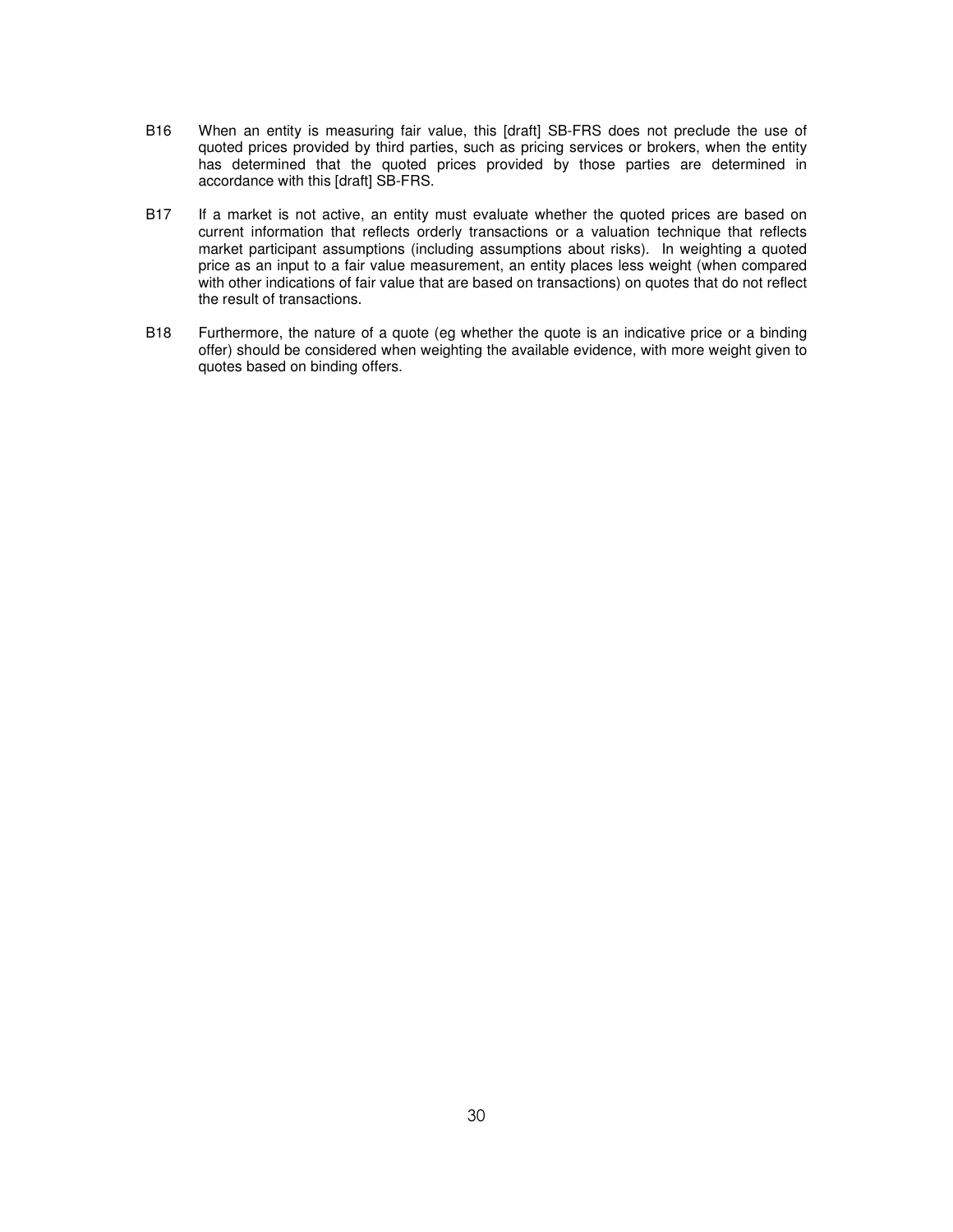## **Appendix C Present value techniques**

This appendix is an integral part of the [draft] SB-FRS.

#### **Introduction**

C1 This appendix provides information about using present value techniques to measure fair value. This guidance focuses on a traditional or discount rate adjustment technique and an expected cash flow (expected present value) technique. This guidance neither prescribes the use of one specific present value technique nor limits the use of present value techniques to measure fair value to the techniques discussed. The present value technique used to measure fair value will depend on facts and circumstances specific to the asset or liability being measured (eg whether prices for comparable assets or liabilities can be observed in the market) and the availability of sufficient data.

#### **The components of a present value measurement**

- C2 Present value (an application of the income approach) is a tool used to link uncertain future amounts (cash flows or values) to a present amount using a discount rate that is consistent with value maximising behaviour. A fair value measurement of an asset or liability, using present value, shall capture the following elements from the perspective of market participants at the measurement date:
	- (a) an estimate of future cash flows for the asset or liability being measured
	- (b) expectations about possible variations in the amount and/or timing of the cash flows representing the uncertainty inherent in the cash flows
	- (c) the time value of money, represented by the rate on risk-free monetary assets that have maturity dates or durations that coincide with the period covered by the cash flows and pose neither uncertainty in timing nor risk of default to the holder (risk-free interest rate)
	- (d) the price for bearing the uncertainty inherent in the cash flows (risk premium)
	- (e) other factors that would be considered by market participants in the circumstances.

#### **General principles**

- C3 Present value techniques differ in how they capture those elements. However, the following general principles govern the application of any present value technique used to estimate fair value:
	- (a) Cash flows and discount rates shall reflect assumptions that market participants would use when pricing the asset or liability.
	- (b) Cash flows and discount rates shall consider only the features of the asset or liability being measured.
	- (c) To avoid double-counting or omitting the effects of risk factors, discount rates shall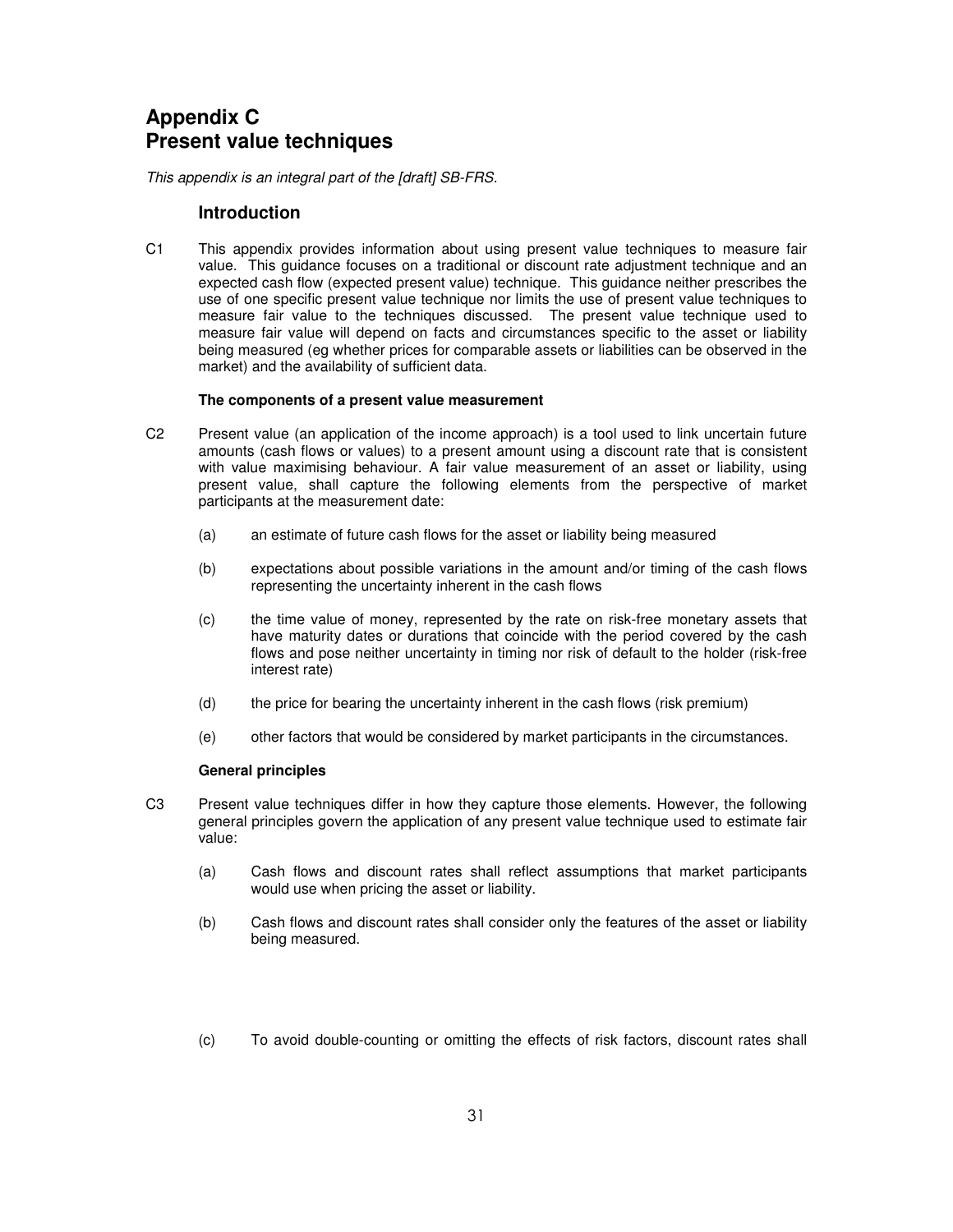reflect assumptions that are consistent with those inherent in the cash flows.<sup>§</sup>

- (d) Assumptions about cash flows and discount rates shall be internally consistent. For example, nominal cash flows (that include the effect of inflation) shall be discounted at a rate that includes the effect of inflation. The nominal risk-free interest rate includes the effect of inflation. Real cash flows (that exclude the effect of inflation) shall be discounted at a rate that excludes the effect of inflation. Similarly, after-tax cash flows shall be discounted using an after-tax discount rate. Pre-tax cash flows shall be discounted at a rate consistent with those cash flows.
- (e) Discount rates shall be consistent with the underlying economic factors of the currency in which the cash flows are denominated.

#### **Risk and uncertainty**

- C4 A fair value measurement, using present value, is made under conditions of uncertainty because the cash flows used are estimates rather than known amounts. In many cases, both the amount and timing of the cash flows will be uncertain. Even contractually fixed amounts, such as the payments on a loan, will be uncertain if there is risk of default.
- C5 Risk-averse market participants generally seek compensation for bearing the uncertainty inherent in the cash flows of an asset or liability (risk premium). A fair value measurement shall include a risk premium reflecting the amount market participants would demand because of the risk (uncertainty) in the cash flows. Otherwise, the measurement would not faithfully represent fair value. In some cases, determining the appropriate risk premium might be difficult. However, the degree of difficulty alone is not sufficient reason to exclude a risk adjustment.
- C6 Present value techniques differ in how they adjust for risk and in the type of cash flows they use. For example:
	- (a) the discount rate adjustment technique (see paragraphs C7–C11) uses contractual, promised or most likely cash flows and a discount rate that includes an adjustment for both (i) the effect of the difference between those cash flows and the expected cash flows and (ii) the risk premium that market participants require for bearing the risk that the actual cash flows may ultimately differ from the expected cash flows.
	- (b) Method 1 of the expected present value technique (see paragraph C14) uses riskadjusted expected cash flows and a risk-free rate.
	- (c) Method 2 of the expected present value technique (see paragraph C15) uses expected cash flows and a discount rate adjusted to include the risk premium that market participants require (this rate is different from the rate used in the discount rate adjustment technique).

#### **Discount rate adjustment technique**

 $\overline{a}$ 

C7 The discount rate adjustment technique uses a single set of cash flows from the range of possible estimated amounts, whether contractual or promised (as is the case for a bond) or most likely cash flows. In all cases, those cash flows are conditional upon the occurrence of specified events (eg contractual or promised cash flows for a bond are conditional on the event of no default by the debtor). The discount rate used in the discount rate adjustment technique is derived from observed rates of return for comparable assets or liabilities that are traded in the market. Accordingly, the contractual, promised or most likely cash flows are

 $§$  For example, a discount rate that reflects expectations about future defaults is appropriate if using contractual cash flows of a loan (discount rate adjustment technique). That same rate would not be used if using expected (probability-weighted) cash flows (expected present value technique) because the expected cash flows already reflect assumptions about future defaults; instead, a discount rate that is commensurate with the risk inherent in the expected cash flows shall be used.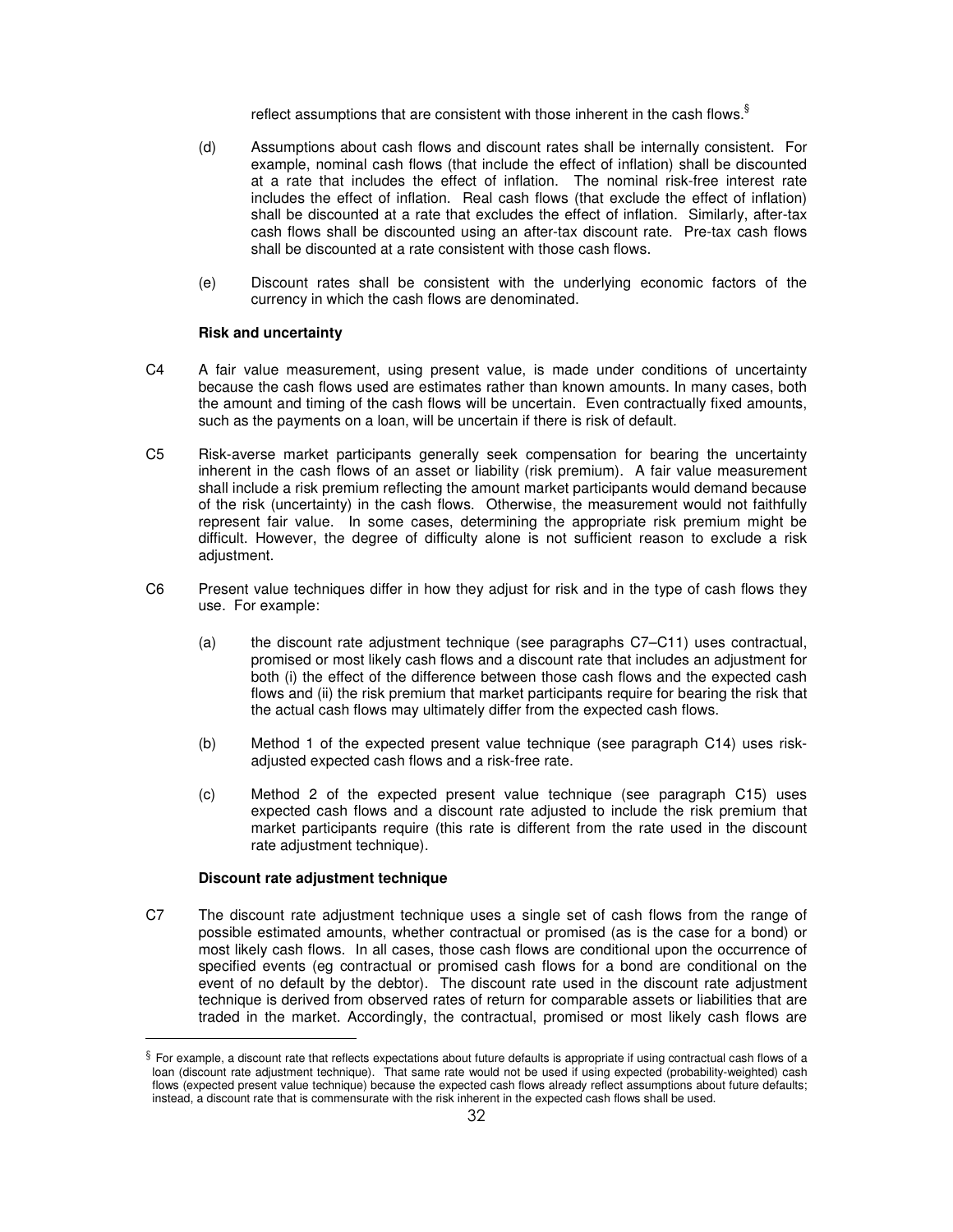discounted at an observed or estimated market rate for such conditional cash flows (market rate of return).

- C8 The discount rate adjustment technique requires an analysis of market data for comparable assets or liabilities. Comparability is established by considering the nature of the cash flows (eg whether the cash flows are contractual or non-contractual and are likely to respond similarly to changes in economic conditions), as well as other factors (eg credit standing, collateral, duration, restrictive covenants and liquidity). Alternatively, if a single comparable asset or liability does not fairly reflect the risk inherent in the cash flows of the asset or liability being measured, it may be possible to derive a discount rate using data for several comparable assets or liabilities in conjunction with the risk-free yield curve (a 'build-up' approach).
- C9 To illustrate a build-up approach, assume that Asset A is a contractual right to receive  $CU800<sup>^</sup>$  in one year (no timing uncertainty). There is an established market for comparable assets, and information about those assets, including price information, is available. Of those comparable assets:
	- (a) Asset B is a contractual right to receive CU1,200 in one year and has a market price of CU1,083. Thus, the implied annual rate of return (one-year market rate of return) is 10.8 per cent  $[(CU1, 200/CU1, 083) - 1]$ .
	- (b) Asset C is a contractual right to receive CU700 in two years and has a market price of CU566. Thus, the implied annual rate of return (two-year market rate of return) is 11.2 per cent  $[(CU700/CU566)^0.5 - 1]$ .
	- (c) All three assets are comparable as regards risk (dispersion of possible pay-offs and credit).
- C10 On the basis of the timing of the contractual payments to be received for Asset A (one year for Asset B versus two years for Asset C), Asset B is deemed more comparable to Asset A. Using the contractual payment to be received for Asset A (CU800) and the one-year market rate derived from Asset B (10.8 per cent), the fair value of Asset A is CU722 (CU800/1.108). Alternatively, in the absence of available market information for Asset B, the one-year market rate could be derived from Asset C using the build-up approach. In that case, the two-year market rate indicated by Asset C (11.2 per cent) would be adjusted to a one-year market rate using the term structure of the risk-free yield curve. Additional information and analysis might also be required to determine whether the risk premium for one-year and two-year assets is the same. If it is determined that the risk premium for one-year and two-year assets is not the same, the two-year market rate of return would be further adjusted for that effect.
- C11 In applying the discount rate adjustment technique to fixed claims, the adjustment for risk inherent in the cash flows of the asset or liability being measured is included in the discount rate. In some applications of the discount rate adjustment technique to cash flows that are not fixed claims, an adjustment to the cash flows also may be necessary to achieve comparability with the observed asset or liability from which the discount rate is derived.

#### **Expected present value technique**

 $\overline{a}$ 

C12 The expected present value technique uses as a starting point a set of cash flows that, in theory, represents the probability-weighted average of all possible cash flows (expected cash flows). The resulting estimate is identical to expected value, which, in statistical terms, is the weighted average of a random variable's possible values where the respective probabilities are used as weights. Because all possible cash flows are probability-weighted, the resulting

In this [draft] SB-FRS monetary amounts are denominated in 'currency units (CU)'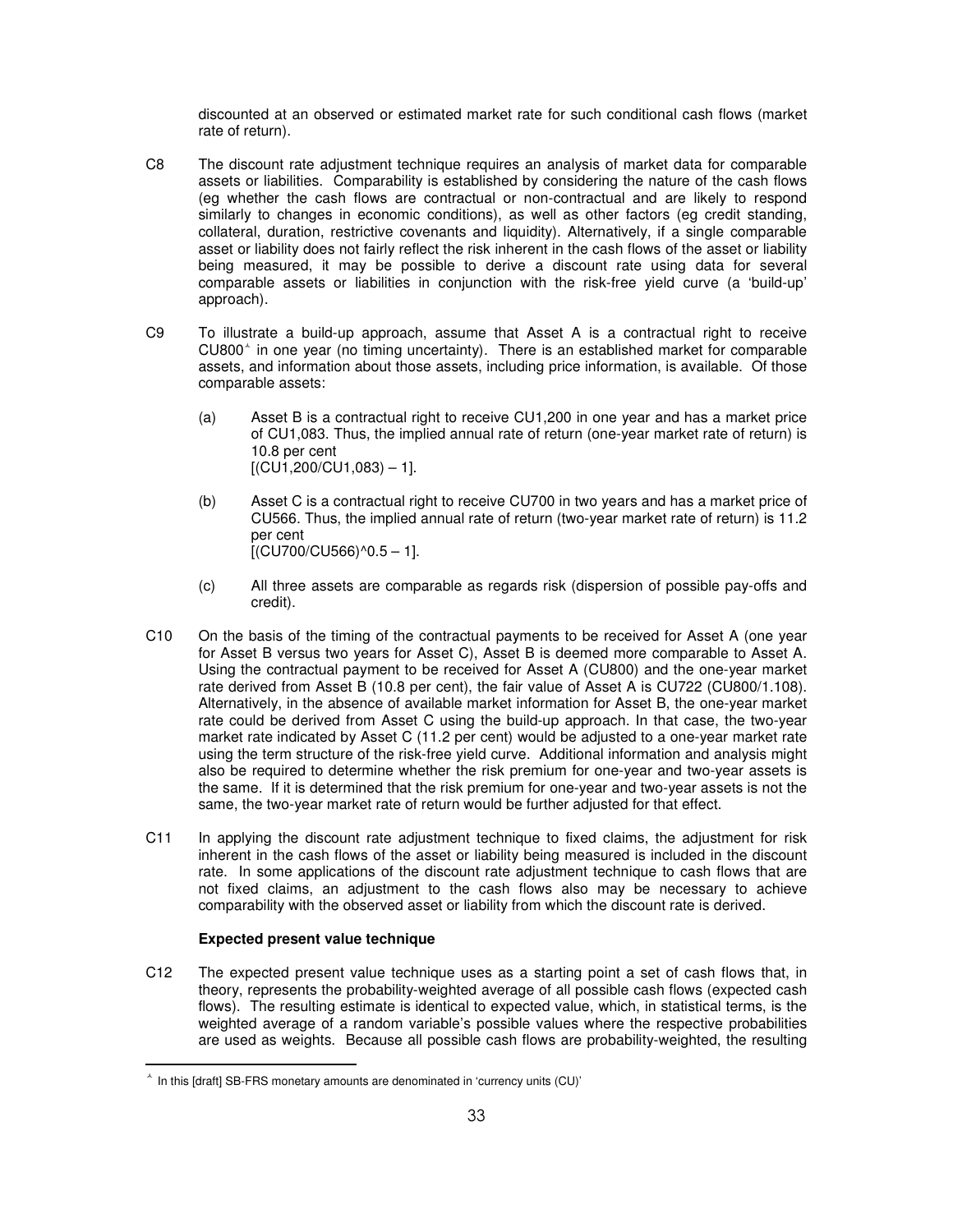expected cash flow is not conditional upon the occurrence of any specified event (unlike the cash flows used in the discount rate adjustment technique).

- C13 In making an investment decision, risk-averse market participants would consider the risk that the actual cash flows may ultimately differ from the expected cash flows. Portfolio theory distinguishes between two types of risk. The first is risk specific to a particular asset or liability, also referred to as unsystematic (diversifiable) risk. The second is general market risk, also referred to as systematic (non-diversifiable) risk. The systematic or non-diversifiable risk of an asset (or liability) refers to the amount by which the asset (or liability) increases the variance of a diversified portfolio when it is added to that portfolio. Portfolio theory holds that in a market in equilibrium, market participants will be compensated only for bearing the systematic or non-diversifiable risk inherent in the cash flows. (In markets that are inefficient or out of equilibrium, other forms of return or compensation might be available.)
- C14 Method 1 of the expected present value technique adjusts the expected cash flows for the systematic (market) risk by subtracting a cash risk premium (risk-adjusted expected cash flows). These risk-adjusted expected cash flows represent a certainty-equivalent cash flow, which is discounted at a risk-free interest rate. A certainty-equivalent cash flow refers to an expected cash flow (as defined), adjusted for risk so that a market participant is indifferent to trading a certain cash flow for an expected cash flow. For example, if a market participant were willing to trade an expected cash flow of CU1,200 for a certain cash flow of CU1,000, the CU1,000 is the certainty equivalent of the CU1,200 (the CU200 would represent the cash risk premium). In that case, the market participant would be indifferent as to the asset held.
- C15 In contrast, Method 2 of the expected present value technique adjusts for systematic (market) risk by adding a risk premium to the risk-free interest rate. Accordingly, the expected cash flows are discounted at a rate that corresponds to an expected rate associated with probability-weighted cash flows (expected rate of return). Models used for pricing risky assets, such as the Capital Asset Pricing Model, can be used to estimate the expected rate of return. Because the discount rate used in the discount rate adjustment technique is a rate of return relating to conditional cash flows, it is likely to be higher than the discount rate used in Method 2 of the expected present value technique, which is an expected rate of return relating to expected or probability-weighted cash flows.
- C16 To illustrate Methods 1 and 2, assume that an asset has expected cash flows of CU780 in one year based on the possible cash flows and probabilities shown below. The applicable risk-free interest rate for cash flows with a one-year horizon is 5 per cent, and the systematic risk premium for an asset with the same risk profile is 3 per cent.

| Possible cash flows | <b>Probability</b> | Probability-weighted<br>cash flows |
|---------------------|--------------------|------------------------------------|
| CU500               | 15%                | CU75                               |
| <b>CU800</b>        | 60%                | CU480                              |
| <b>CU900</b>        | 25%                | <b>CU225</b>                       |
| Expected cash flows |                    | <b>CU780</b>                       |

- C17 In this simple illustration, the expected cash flows (CU780) represent the probability-weighted average of the three possible outcomes. In more realistic situations, there could be many possible outcomes. However, it is not always necessary to consider distributions of literally all possible cash flows using complex models and techniques to apply the expected present value technique. Rather, it should be possible to develop a limited number of discrete scenarios and probabilities that capture the array of possible cash flows. For example, an entity might use realised cash flows for some relevant past period, adjusted for changes in circumstances occurring subsequently (eg changes in external factors, including economic or market conditions, industry trends and competition as well as changes in internal factors affecting the entity more specifically), considering the assumptions of market participants.
- C18 In theory, the present value (fair value) of the asset's cash flows is the same (CU722) whether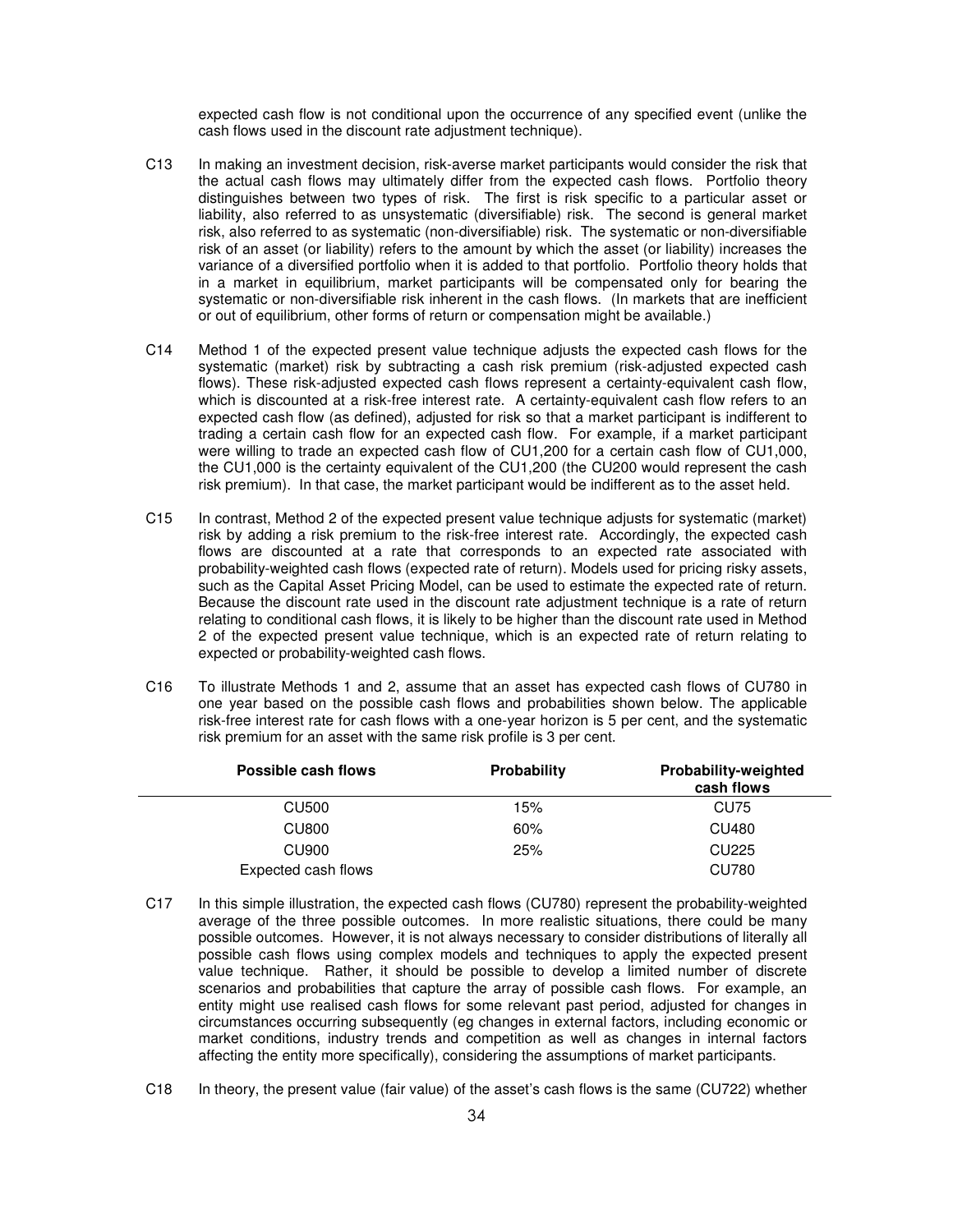determined under Method 1 or Method 2, as indicated below. Specifically:

- (a) under Method 1, the expected cash flows are adjusted for systematic (market) risk. In the absence of market data directly indicating the amount of the risk adjustment, such adjustment could be derived from an asset pricing model using the concept of certainty equivalents. For example, the risk adjustment (cash risk premium of CU22) could be determined using the systematic risk premium of 3 per cent (CU780 – [CU780 × (1.05/1.08)]), which results in risk-adjusted expected cash flows of CU758 (CU780 – CU22). The CU758 is the certainty equivalent of CU780 and is discounted at the risk-free interest rate (5 per cent). The present value (fair value) of the asset is CU722 (CU758/1.05).
- (b) under Method 2, the expected cash flows are not adjusted for systematic (market) risk. Rather, the adjustment for that risk is included in the discount rate. Thus, the expected cash flows are discounted at an expected rate of return of 8 per cent (the 5 per cent risk-free interest rate plus the 3 per cent systematic risk premium). The present value (fair value) of the asset is CU722 (CU780/1.08).
- C19 When using an expected present value technique to measure fair value, either Method 1 or Method 2 could be used. The selection of Method 1 or Method 2 will depend on facts and circumstances specific to the asset or liability being measured, the extent to which sufficient data are available and the judgements applied.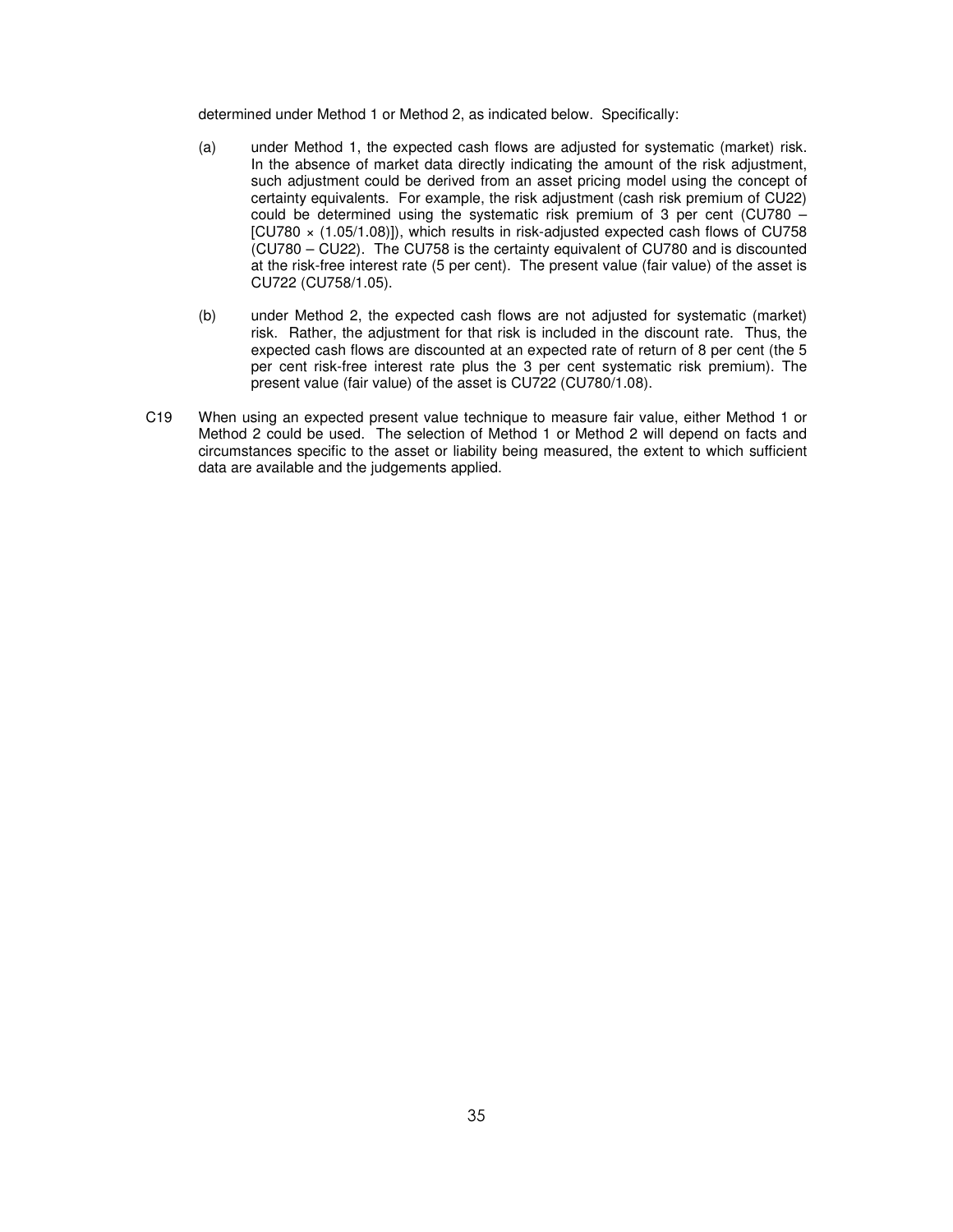## **Appendix D Amendments to other SB-FRSs**

The amendments in this [draft] appendix shall be applied for annual periods beginning on or after [date to be inserted after the exposure period]. If an entity applies this [draft] SB-FRS for an earlier period, it shall apply these amendments for that earlier period. Amended paragraphs are shown with new text underlined and deleted text struck through.

#### **Change in definition**

D1 In SB-FRSs 1 and 3-5 and SB-FRSs 2, 16-21, 32 and 39-41 the definition of fair value is replaced with:

> Fair value is the price that would be received to sell an asset or paid to transfer a liability in an orderly transaction between market participants at the measurement date. (See [draft] SB-FRS X Fair Value Measurement.)

D2 In SB-FRS 36 the definition of fair value less costs to sell is replaced with:

Fair value less costs to sell is the price that would be received to sell an asset or cash-generating unit in an orderly transaction between market participants at the measurement date, less the costs of disposal.

D3 In SB-FRS 38 the definition of fair value of an asset is replaced with the definition of fair value as described above

#### **SB-FRS 102 Share-based Payment**

- D4 In the Introduction and the SB-FRS all instances of the term *fair value* are replaced with the term market-based value.
- D5 The definition of fair value is deleted and the following definition is added:

Market-based value is the price that would be received or paid to sell an asset, transfer a liability, or exchange an equity instrument, in an orderly transaction between market participants at the measurement date, not taking into account market participants' assumptions for vesting conditions and reload features.

D6 As a consequence, in the following paragraphs of other SB-FRSs *fair value* is replaced with references to market-based value:

| SB-FRS<br>101 | Paragraph D2                               |
|---------------|--------------------------------------------|
| SB-FRS 33     | Example A<br>Paragraph 47A, $\overline{ }$ |

- D7 [Not used]
- D8 [Not used]
- D9 [Not used]

## **SB-FRS 107 Financial Instruments: Disclosures**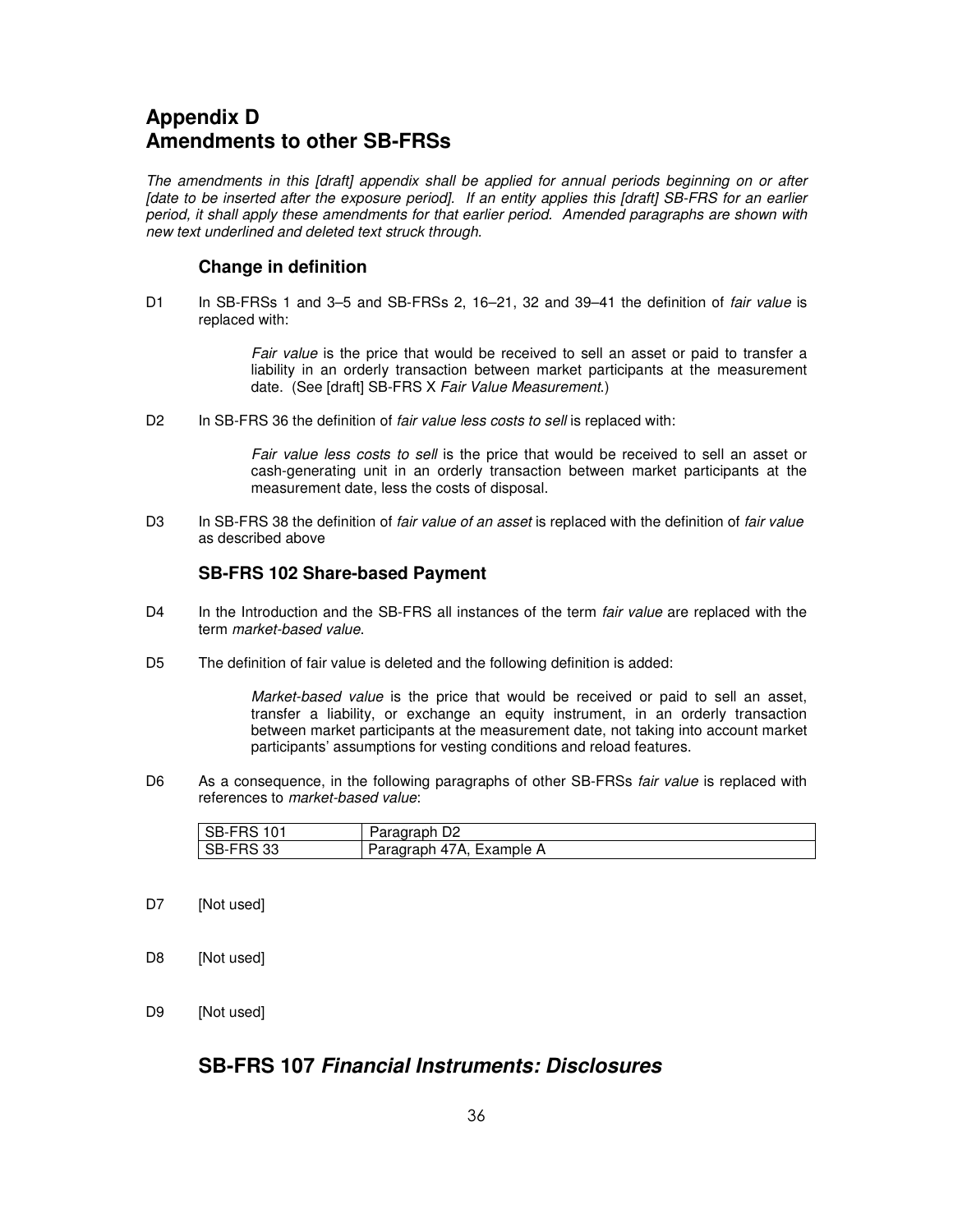- D10 Paragraphs 27–27B are deleted.
- D11 Paragraph 28 is amended as follows:
	- 28 If the market for a financial instrument is not active, an entity establishes its fair value using a valuation technique (see paragraphs AG74–AG79 of SB-FRS 39). Nevertheless, the best evidence of fair value at initial recognition is the transaction price (ie the fair value of the consideration given or received), unless conditions described in paragraph AG76 of SB-FRS 39 are met. It follows that there could be a difference between the fair value at initial recognition and the amount that would be determined at that date using the valuation technique. If such a difference exists, an entity shall disclose, by class of financial instrument: In some cases, an entity does not recognise a gain or loss on initial recognition of a financial asset or financial liability because the fair value is neither evidenced by observable current market transactions in the same instrument (ie without modification or repackaging) nor based on a valuation technique whose variables include only data from observable markets (see paragraph AG76 of SB-FRS 39). In such cases, the entity shall disclose by class of financial asset or financial liability:
		- (a) its accounting policy for recognising theat difference between the fair value at initial recognition and the transaction price in profit or loss to ref lect a change in factors (including time) that market participants would consider in setting a price (see paragraph  $AG76(b)$  of SB-FRS 39).; and
		- (b) the aggregate difference yet to be recognised in profit or loss at the beginning and end of the period and a reconciliation of changes in the balance of this difference. This disclosure should be made by level in the fair value hierarchy in which the fair value measurement is categorised.
		- (c) the reason(s) why the entity determined that the transaction price was not the best evidence of fair value, including a description of the evidence that supports the fair value.
- D12 Paragraph 28A is added:
	- 28A When an entity recognises a gain or loss on initial recognition of a financial asset or financial liability at a fair value that differs from the transaction price (see paragraph AG76 of SB-FRS 39), the entity shall disclose the gain or loss separately for each class of financial asset or financial liability by the level in the fair value hierarchy in which the fair value measurement is categorised.

## **SB-FRS 1 Presentation of Financial Statements**

- D13 In SB-FRS 1, paragraph 133 is amended as follows:
	- 133 Other SB-FRSs require the disclosure of some of the assumptions that would otherwise be required in accordance with paragraph 125. For example, SB-FRS 37 requires disclosure, in specified circumstances, of major assumptions concerning future events affecting classes of provisions. [Draft] SB-FRS 107-X Fair Value Measurement requires disclosure of significant assumptions the entity uses in estimating the fair values of financial assets and financial liabilities that are carried at fair value. SB-FRS 16 requires disclosure of significant assumptions that the entity uses in estimating the fair values of revalued items of property, plant and equipment.

## **SB-FRS 2 Inventories**

D14 In SB-FRS 2, paragraph 7 is amended as follows: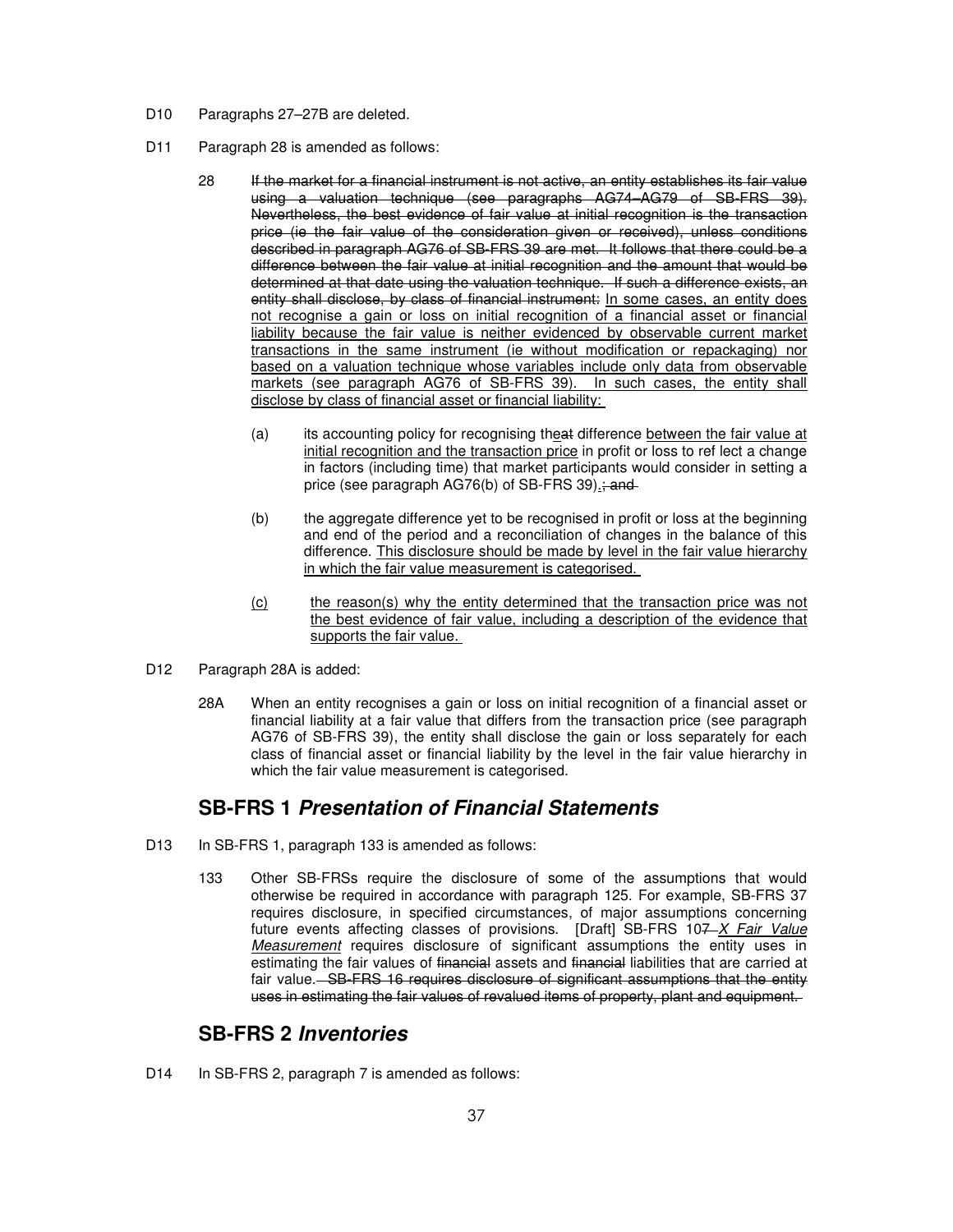7 Net realisable value refers to the net amount that an entity expects to realise from the sale of inventory in the ordinary course of business. Fair value reflects the amount for which the same inventory could be exchanged between knowledgeable and willing buyers and sellers in the marketplace. Fair value reflects the price in an orderly transaction between market participants to sell the same inventory in the most advantageous market for that inventory. The former is an entity-specific value; the latter is not. Net realisable value for inventories may not equal fair value less costs to sell.

## **SB-FRS 16 Property, Plant and Equipment**

- D15 Paragraphs 32 and 33 are deleted.
- D16 Paragraphs 72 and 77 are amended as follows:
	- 72 The consideration receivable on disposal of an item of property, plant and equipment is recognised initially at its fair value. If payment for the item is deferred, the consideration received is recognised initially at the cash price equivalent. The difference between the nominal amount of the consideration and the cash price equivalent the difference between the nominal amount of the consideration and its fair value is recognised as interest revenue in accordance with SB-FRS 18 reflecting the effective yield on the receivable.
	- **77 If items of property, plant and equipment are stated at revalued amounts, the following shall be disclosed in addition to the disclosure requirements of SB-FRS X:** 
		- **(a) the effective date of the revaluation;**
		- **(b) whether an independent valuer was involved;**
		- **(c)** [deleted] **the methods and significant assumptions applied in estimating the items' fair values;**
		- **(d)** [deleted] **the extent to which the items' fair values were determined directly by reference to observable prices in an active market or recent market transactions on arm's length terms or were estimated using other valuation techniques;**
		- **(e) for each revalued class of property, plant and equipment, the carrying amount that would have been recognised had the assets been carried under the cost model; and**
		- **(f) the revaluation surplus, indicating the change for the period and any restrictions on the distribution of the balance to shareholders.**

## **SB-FRS 18 Revenue**

- D17 Paragraphs 10 and 11 are amended as follows:
	- 10 The amount of revenue arising on a transaction is usually determined by agreement between the entity and the buyer or user of the asset. It is measured at the fair value of the consideration received or receivable\_taking into account tThe consideration received or receivable takes into account the amount of any trade discounts and volume rebates allowed by the entity.
	- 11 In most cases, the consideration is in the form of cash or cash equivalents and the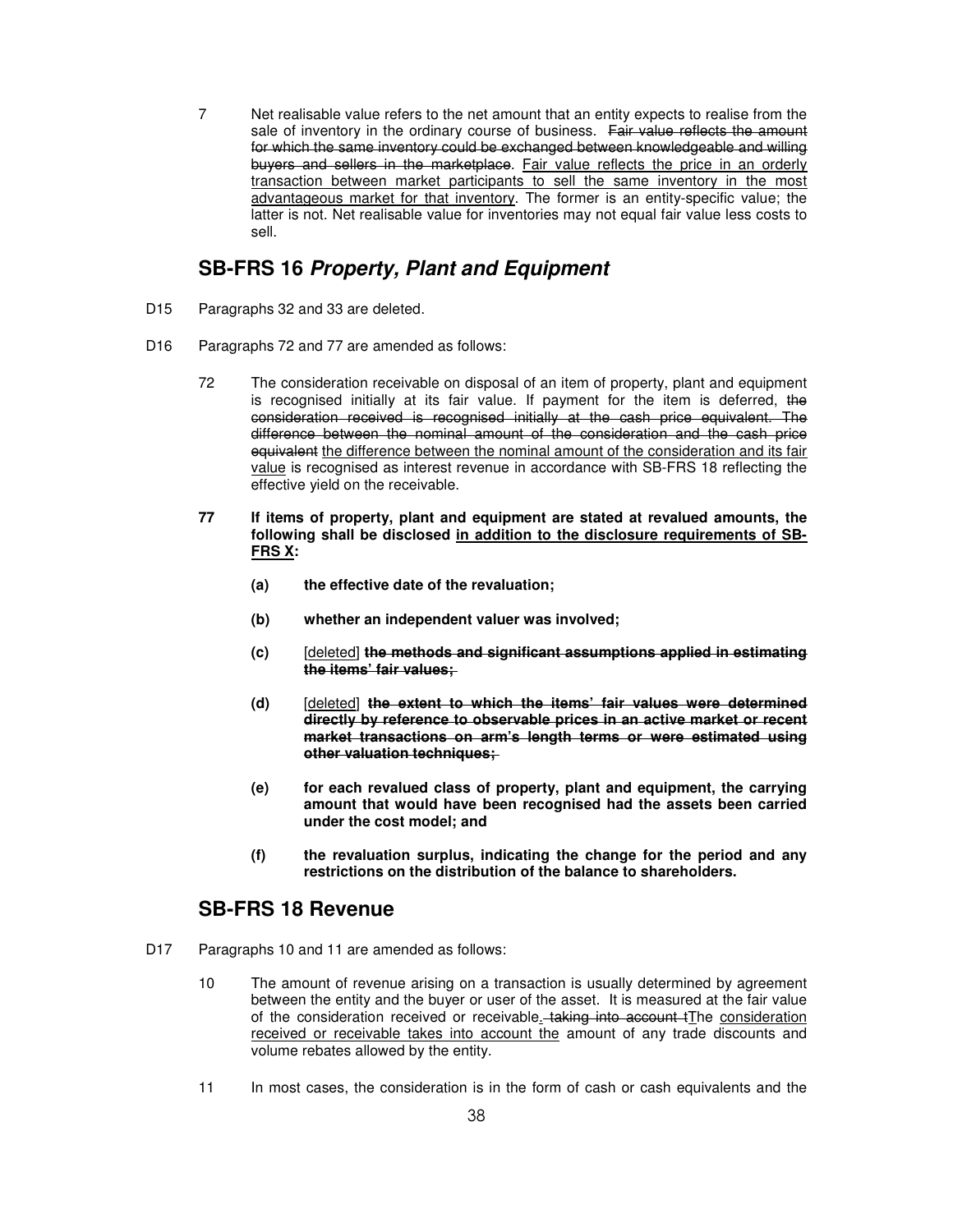amount of revenue is the amount of cash or cash equivalents received or receivable. However, when the inflow of cash or cash equivalents is deferred, the fair value of the consideration may be less than the nominal amount of cash received or receivable. For example, an entity may provide interest free credit to the buyer or accept a note receivable bearing a below-market interest rate from the buyer as consideration for the sale of goods. When the arrangement effectively constitutes a financing transaction, the fair value of the consideration is determined in accordance with [draft] SB-FRS X. by discounting all future receipts using an imputed rate of interest. The imputed rate of interest is the more clearly determinable of either:

- (a) the prevailing rate for a similar instrument of an issuer with a similar credit rating; or
- (b) a rate of interest that discounts the nominal amount of the instrument to the current cash sales price of the goods or services.

The difference between the fair value and the nominal amount of the consideration is recognised as interest revenue in accordance with paragraphs 29 and 30 and in accordance with SB-FRS 39.

## **SB-FRS 19 Employee Benefits**

- D18 Paragraphs 102, 104, and 104D are amended as follows:
	- 102 The fair value of any plan assets is deducted in determining the amount recognised in the statement of financial position under paragraph 54. When no market price is available, the fair value of plan assets is estimated; for example, by discounting expected future cash flows using a discount rate that reflects both the risk associated with the plan assets and the maturity or expected disposal date of those assets (or, if they have no maturity, the expected period until the settlement of the related obligation). The fair value of any plan assets is determined in accordance with [draft] SB-FRS X.
	- 104 Where plan assets include qualifying insurance policies that exactly match the amount and timing of some or all of the benefits payable under the plan, as a practical expedient, the fair value of those insurance policies is deemed to be the present value of the related obligations, as described in paragraph 54 (subject to any reduction required if the amounts receivable under the insurance policies are not recoverable in full).
	- 104D If the right to reimbursement arises under an insurance policy that exactly matches the amount and timing of some or all of the benefits payable under a defined benefit plan, as a practical expedient, the fair value of the reimbursement right is deemed to be the present value of the related obligation, as described in paragraph 54 (subject to any reduction required if the reimbursement is not recoverable in full).
- D19 Paragraph 120A(ea) is added as follows (paragraph 120A(e) is not proposed for amendment but is reproduced here to provide context):
	- **120A An entity shall disclose the following information about defined benefit plans:** 
		- **…**
		- **(e) a reconciliation of the opening and closing balances of the fair value of plan assets and of the opening and closing balances of any reimbursement right recognised as an asset in accordance with paragraph 104A showing separately, if applicable, the effects during the period attributable to each of the following:**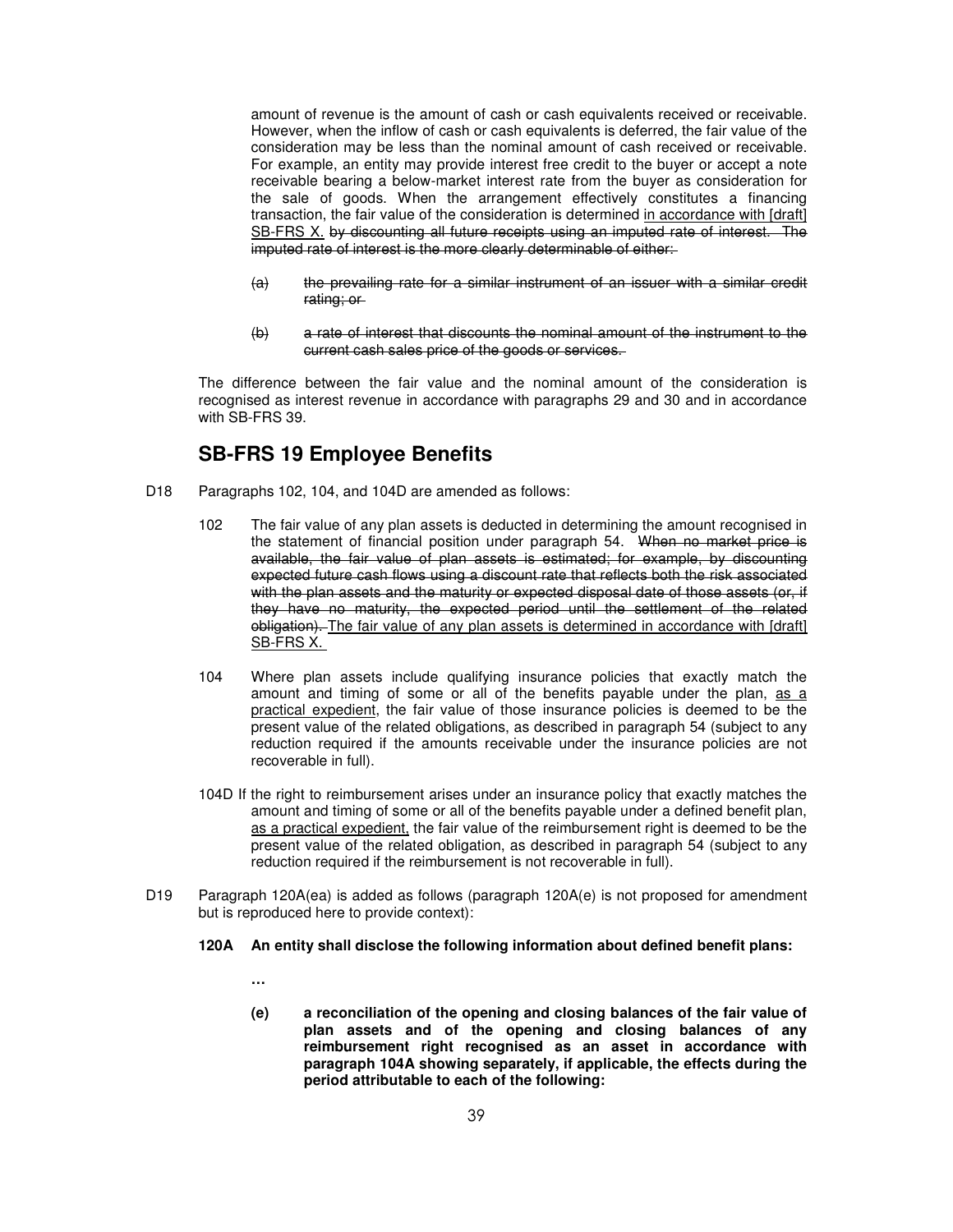- **(i) expected return on plan assets,**
- **(ii) actuarial gains and losses,**
- **(iii) foreign currency exchange rate changes on plans measured in a currency different from the entity's presentation currency,**
- **(iv) contributions by the employer,**
- **(v) contributions by plan participants,**
- **(vi) benefits paid**,
- **(vii) business combinations and**
- **(viii) settlements.**
- **(ea) the disclosures required by [draft] SB-FRS X for each category of plan assets disclosed in compliance with the requirement in (j) except as follows. If an entity adopting the deferred recognition model of recognising some changes in the value of plan assets and in the defined benefit obligation in periods after the period in which they occur, the entity shall disclose gains or losses on plan assets but need not distinguish between amounts recognised in profit or loss from amounts recognised in other comprehensive income as required by paragraph 57(e)(i), (e)(ii) and (f) of [draft] SB-FRS X.**

## **SB-FRS 26 Accounting and Reporting by Retirement Benefit Plans**

- D20 Paragraphs 32 and 33 are amended as follows:
	- **32 Retirement benefit plan investments shall be carried at fair value determined in accordance with [draft] SB-FRS X Fair Value Measurement, except as specified in paragraph 33. In the case of marketable securities fair value is market value. Where plan investments are held for which an estimate of fair value is not possible disclosure shall be made of the reason why fair value is not used.**
	- 33 In the case of marketable securities fair value is usually market value because this is considered the most useful measure of the securities at the report date and of the investment performance for the period. Those Ssecurities that have a fixed redemption value and that have been acquired to match the obligations of the plan, or specific parts thereof, may be carried at amounts based on their ultimate redemption value assuming a constant rate of return to maturity. Where plan investments are held for which an reliable estimate of fair value cannot be determined, is not possible, such as total ownership of an entity, disclosure is made of the reason why fair value is not used. To the extent that investments are carried at amounts other than market value or fair value, fair value is generally also disclosed. Assets used in the operations of the fund are accounted for in accordance with the applicable SB-FRSs Standards.

## **SB-FRS 33 Earnings per Share**

- D21 Paragraph 8 is amended as follows:
	- 8 Terms defined in SB-FRS 32 Financial Instruments: Presentation are used in this Standard with the meanings specified in paragraph 11 of SB-FRS 32, unless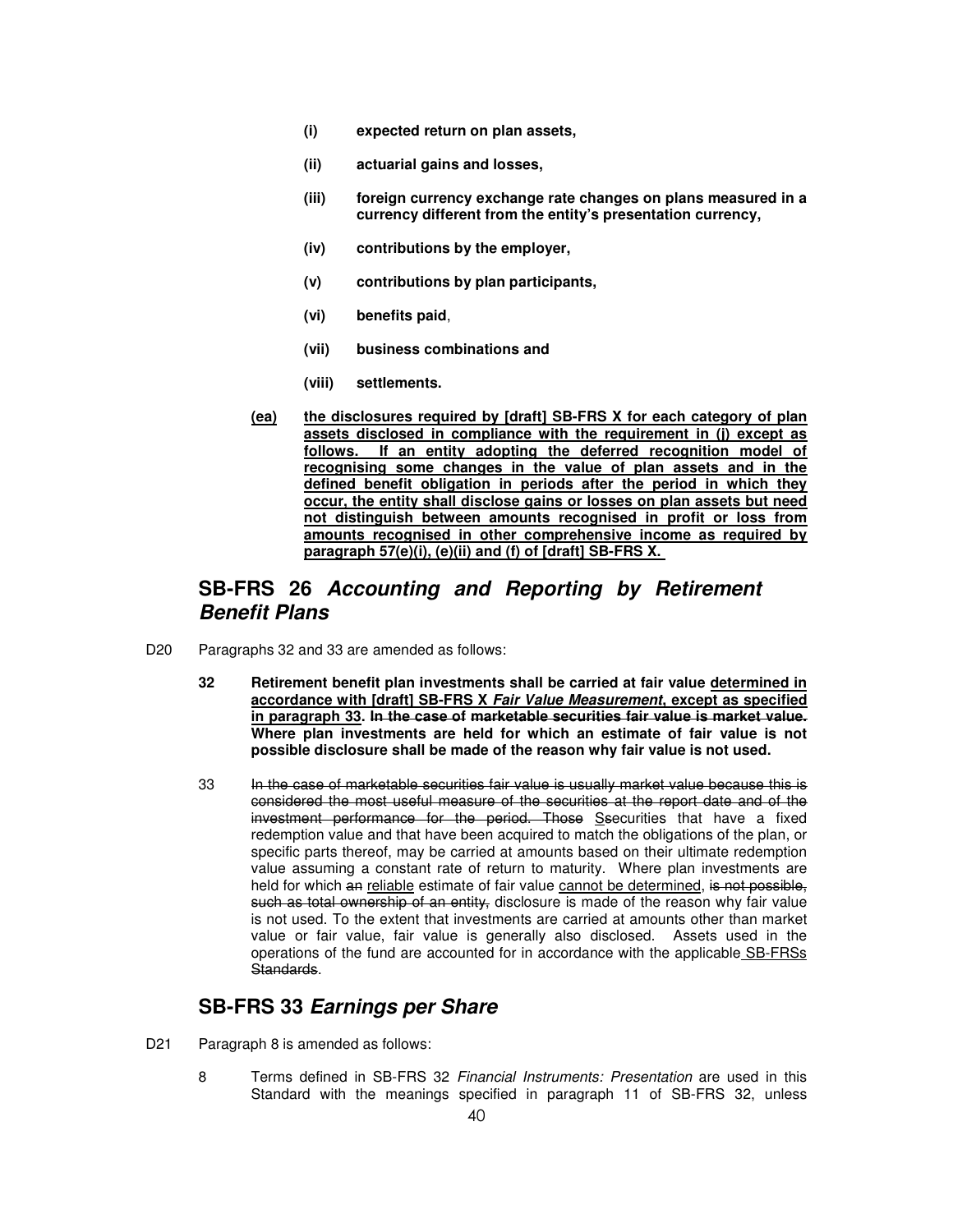otherwise noted. SB-FRS 32 defines financial instrument, financial asset, financial liability, and equity instrument and fair value, and provides quidance on applying those definitions. [Draft] SB-FRS X Fair Value Measurement defines fair value and provides guidance on applying that definition.

## **SB-FRS 34 Interim Financial Reporting**

- D22 Paragraph 16(k) is added as follows:
	- **16 An entity shall include the following information, as a minimum, in the notes to its interim financial statements, if material and if not disclosed elsewhere in the interim financial report. The information shall normally be reported on a financial year-to-date basis. However, the entity shall also disclose any events or transactions that are material to an understanding of the current interim period:**

**…** 

**(k) for financial instruments, the disclosures about fair value required by paragraphs 56–59 and 61 of [draft] SB-FRS X Fair Value Measurement and paragraphs 25, 26 and 28–30 of SB-FRS 107 Financial Instruments: Disclosures.** 

## **SB-FRS 36 Impairment of Assets**

- D23 Paragraph 6 is amended as follows:
	- **6 The following terms are used in this Standard with the meanings specified:**

**An active market is a market where all the following conditions exist:** 

- **(a) the items traded within the market are homogeneous;**
- **(b) willing buyers and sellers can normally be found at any time; and**
- **(c) prices are available to the public.**
- **...**  D24 Paragraphs 25–27 are deleted and paragraph 25A is added as follows:
	- 25A Fair value is determined in accordance with [draft] SB-FRS X.

## **SB-FRS 38 Intangible Assets**

D25 The heading above paragraph 35 is amended as follows:

#### **Measuring the fair value of an iIntangible asset acquired in a business combination**

D26 Paragraphs 39-41 and 130E are deleted.

## **SB-FRS 39 Financial Instruments: Recognition and Measurement**

D27 Paragraph 43A is added. Paragraph 43 is not proposed for amendment but is included here for ease of reference: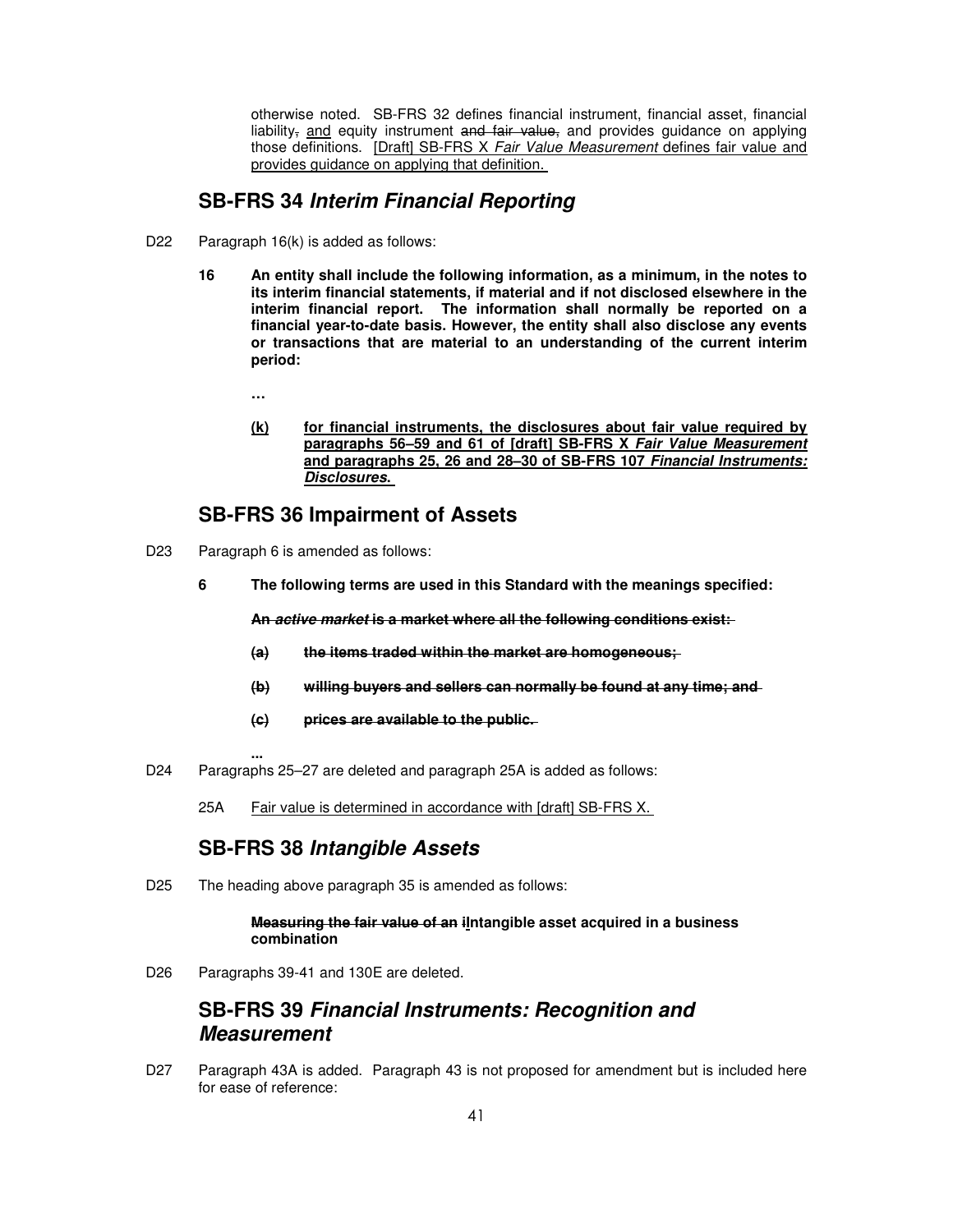- **43 When a financial asset or financial liability is recognised initially, an entity shall measure it at its fair value plus, in the case of a financial asset or financial liability not at fair value through profit or loss, transaction costs that are directly attributable to the acquisition or issue of the financial asset or financial liability.**
- **43A However, if the fair value of the financial asset or financial liability at initial recognition differs from the transaction price, the entity shall apply paragraph AG76.**
- D28 Paragraphs 48 and 48A are deleted.
- D29 Paragraph 48B is added as follows:
	- 48B An entity shall apply [draft] SB-FRS X to a holding of a financial instrument without adjusting the price per unit for the number of units held. For example, if there is a quoted price in an active market for a financial instrument, the fair value of the holding is the product of that price and the number of units held.
- D30 In Appendix A, paragraphs AG46 and AG64 are amended as follows:
	- AG46 In estimating the fair values of the part that continues to be recognised and the part that is derecognised for the purposes of applying paragraph 27, an entity applies the fair value measurement requirements in paragraphs 48B and 49 and [draft] SB-FRS X AG69–AG82 in addition to paragraph 28
	- AG64 The fair value of a financial instrument on initial recognition is normally the transaction price, (ie the fair value of the consideration given or received, (see also paragraph 36 of [draft] SB-FRS X and paragraph AG76). However, if part of the consideration given or received is for something other than the financial instrument, the fair value of the financial instrument is estimated in accordance with  $[drat]$  SB-FRS X, using a valuation technique (see paragraphs AG74–AG79). For example, the fair value of a long term loan or receivable that carries no interest can be estimated as the present value of all future cash receipts discounted using the prevailing market rate(s) of interest for a similar instrument (similar as to currency, term, type of interest rate and other factors) with a similar credit rating. Any additional amount lent is an expense or a reduction of income unless it qualifies for recognition as some other type of asset.
- D31 Paragraphs AG69-AG75 are deleted.
- D32 Paragraph AG76 is amended as follows:
	- AG76 Therefore, a valuation technique (a) incorporates all factors that market participants would consider in setting a price and (b) is consistent with accepted economic methodologies for pricing financial instruments. Periodically, an entity calibrates the valuation technique and tests it for validity using prices from any observable current market transactions in the same instrument (ie without modification or repackaging) or based on any available observable market data. An entity obtains market data consistently in the same market where the instrument was originated or purchased. The best evidence of the fair value of a financial instrument at initial recognition is normally the transaction price (see paragraph 36 of [draft] SB-FRS X-ie the fair value of the consideration given or received). If an entity determines that the fair value at initial recognition differs from the transaction price as mentioned in paragraph 43A, the entity shall measure unless the fair value of that instrument at that date as follows:
		- (a) at the measurement required by paragraph 43, if that fair value is evidenced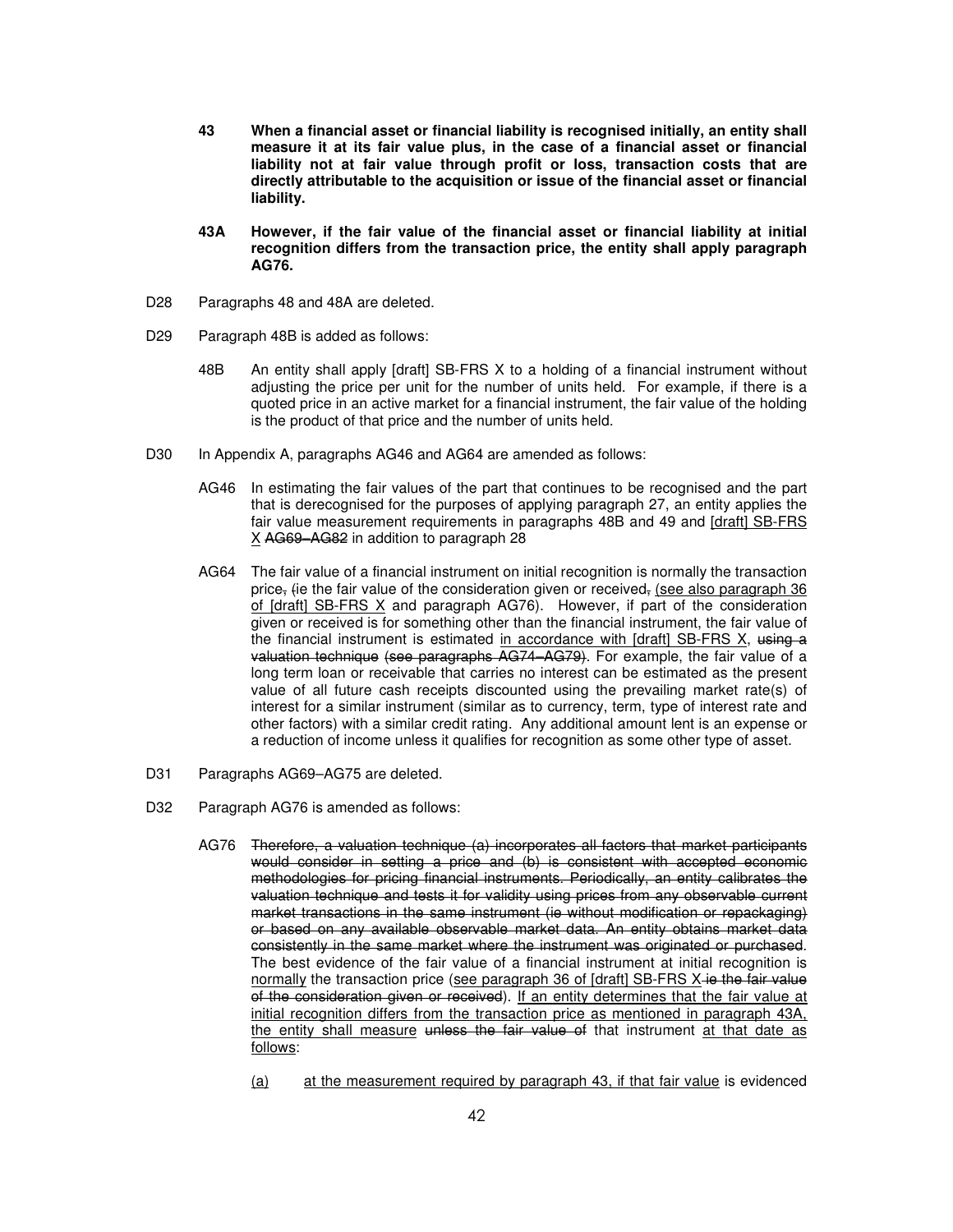by comparison with other observable current market transactions in the same instrument (ie without modification or repackaging) or based on a valuation technique whose variables include only data from observable markets. An entity shall recognise the difference between the fair value at initial recognition and transaction price as a gain or loss.

- (b) in all other cases, at the measurement required by paragraph 43, adjusted to defer the difference between the fair value at initial recognition and the transaction price. After initial recognition, the entity shall recognise that deferred difference as a gain or loss only to the extent that it arises from a change in a factor (including time) that market participants would consider in setting a price.
- D33 Paragraphs AG76A–AG79 and AG82 are deleted.
- D34 As a consequence, in the following SB-FRSs cross-references to paragraphs AG69–AG79 are replaced with references to [draft] SB-FRS X

| <b>SB-FRS 101</b> | Paragraph D20 |
|-------------------|---------------|
| SB-FRS 107        | Paragraph 28  |

## **SB-FRS 40 Investment Property**

- D35 Paragraphs 36–40, 42–49, 51 and 75(d) are deleted.
- D36 Paragraph 36A is added as follows:
	- 36A The fair value of investment property is determined in accordance with [draft] SB-FRS X.
- D37 Paragraph 80 is amended as follows:
	- **80 An entity that has previously applied SB-FRS 40 (2000) and elects for the first time to classify and account for some or all eligible property interests held under operating leases as investment property shall recognise the effect of that election as an adjustment to the opening balance of retained earnings for the period in which the election is first made. In addition:** 
		- **(a) if the entity has previously disclosed publicly (in financial statements or otherwise) the fair value of those property interests in earlier periods (determined on a basis that satisfies the definition of fair value in paragraph 5 and the guidance in paragraphs 36–52), the entity is encouraged, but not required:** 
			- **(i) to adjust the opening balance of retained earnings for the earliest period presented for which such fair value was disclosed publicly; and**
			- **(ii) to restate comparative information for those periods; and**

**(b) …** 

## **SB-FRS 41 Agriculture**

- D38 Paragraph 8 is amended as follows:
	- **8 The following terms are used in this Standard with the meanings specified:**